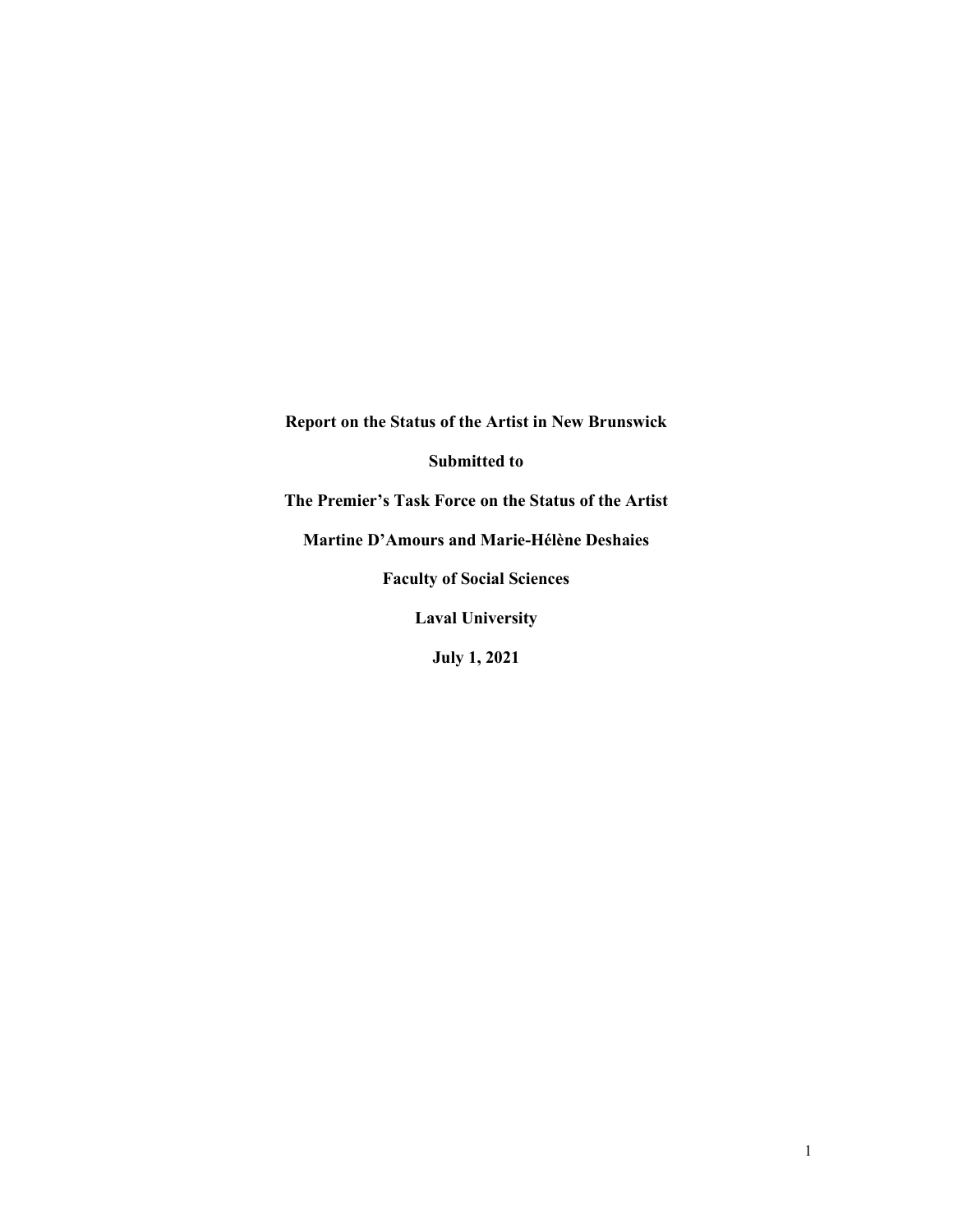# **Table of Contents**

| Table 1: Comparison of individual earnings and employment earnings, for artists and the labour force,  |  |
|--------------------------------------------------------------------------------------------------------|--|
| Table 2: Median individual earnings in nine arts occupations, New Brunswick and Canada 17              |  |
| Table 3: Employment earnings in nine arts occupations, New Brunswick and Canada 18                     |  |
|                                                                                                        |  |
|                                                                                                        |  |
|                                                                                                        |  |
| Table 4: Government spending on the arts, Canadian provinces and territories, 2009-2010 21             |  |
|                                                                                                        |  |
| Table 5: Status of protection in the event of employment injuries among three groups of Quebec artists |  |
| Table 6: Proportion of artists covered in the event of illness or disability, three groups of Quebec   |  |
|                                                                                                        |  |
|                                                                                                        |  |
|                                                                                                        |  |
| Part 4: Proposals for increasing median income and improving access to social protection for artists   |  |
|                                                                                                        |  |
|                                                                                                        |  |
|                                                                                                        |  |
|                                                                                                        |  |
|                                                                                                        |  |
|                                                                                                        |  |
|                                                                                                        |  |
|                                                                                                        |  |
|                                                                                                        |  |
|                                                                                                        |  |
|                                                                                                        |  |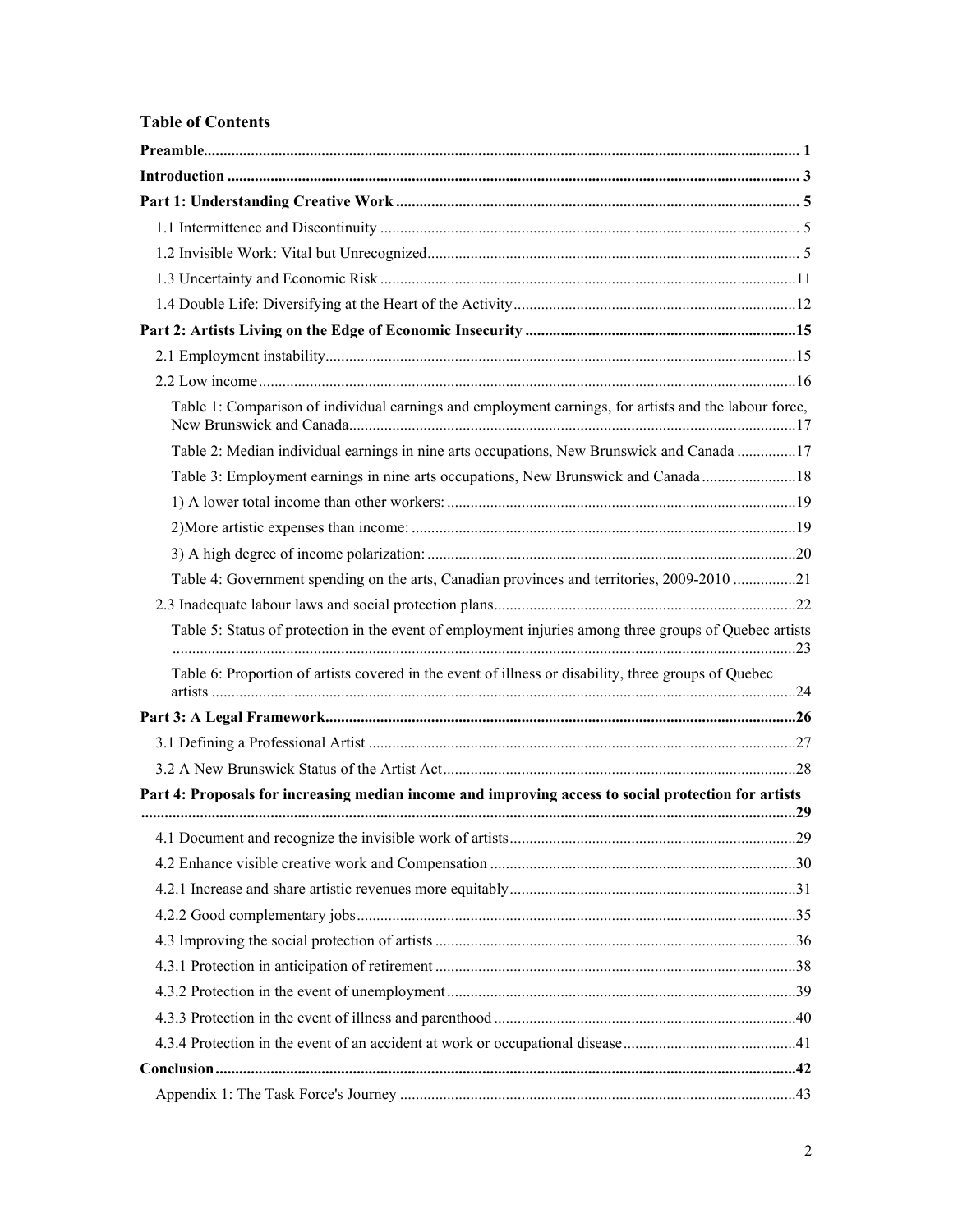| Appendix 2: State of Protection of New Brunswick Artists from Economic and Social Risks44 |  |
|-------------------------------------------------------------------------------------------|--|
|                                                                                           |  |
|                                                                                           |  |
|                                                                                           |  |
|                                                                                           |  |
|                                                                                           |  |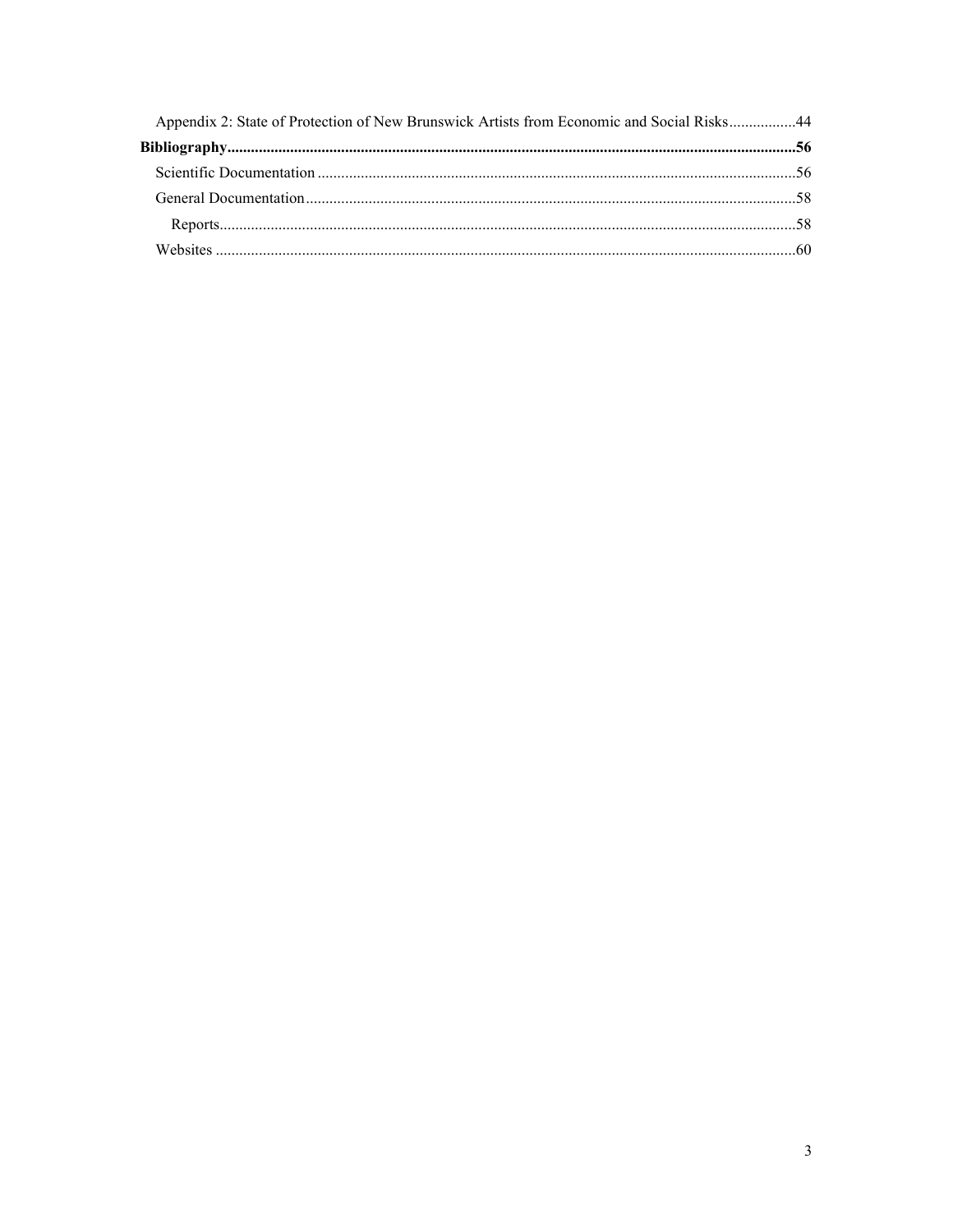## <span id="page-3-0"></span>**Preamble**

This research report is the result of a combination of two initiatives: the work of university researchers specializing in arts employment issues, which was undertaken under contract for the Quebec Department of Culture and Communications (MCC), and the work of artists' groups and representatives from various New Brunswick government departments on the Premier's Task Force on the Status of the Artist.

The contract we carried out for the MCC in 2011-2012 responded to the need, identified by Quebec artists' associations, to study possible avenues for social protection in the literary, visual arts and fine craft sectors. Our research on the protection models developed in seven (7) countries focused on these groups, but also on performing artists, on a comparative basis with salaried employees and other self-employed workers. It resulted in two research reports, one consisting of country fact sheets and the other setting out the general framework for analyzing social protection issues for artists.

These reports were part of the documentation used for the Forum on the Professional Status of the Artist, jointly organized in 2013 by the AAAPNB and ArtsLink NB with the participation of the New Brunswick Assembly of First Nations Chiefs. The forum report contains numerous recommendations for action to improve the socio-economic status of artists, which are contained in the research and analysis report on the paths to be explored by the Steering Committee when considering the recommendations of the June 2013 forum, better known as the Bonnin Report.

The following year, in its Cultural Policy entitled *A Creative Future: A Renewed Cultural Policy for New Brunswick*, the government committed to establishing a Task Force consisting of artists, arts professionals, and experts in related fields to examine, report, and make recommendations on the economic and legal situation of professional artists in New Brunswick.

The Task Force's initial request to us in 2019 was to accompany the Task Force in its analysis of the status of the artist and in the formulation of proposals to be addressed to the Premier of New Brunswick, with the goal of achieving two objectives: increasing the median income of artists and providing them with protections against economic, social and professional risks. To these ends, we conducted a review of scientific knowledge and an update of relevant statistics and studies in order to support a coherent argument, but an important part of the process consisted of meetings, either with the Task Force or with a small sub-group, to discuss these data and possible avenues of public policy aimed at achieving the two aforementioned objectives.

This report therefore draws on the research commissioned by the Task Force, as well as previous work done by the Task Force, and the interaction between these two sources of knowledge and expertise.

More specifically, sections 1 and 2 are based on our work of reviewing the scientific literature and grey literature on the specificities of artistic work and on the socio-economic precariousness of artists. Section 3, which deals with the definition of the professional artist and the content of a New Brunswick Status of the Artist Act, is drawn from the previous work of the Task Force. The same is true for most of Section 4.2.1, which deals with legislative and tax measures to increase artistic earnings, as well as Section 4.2.2, which deals with measures to develop complementary quality employment. Section 4.1, on the recognition of invisible work, and Section 4.3, on protection against various social and occupational risks, the annexes to which the latter part refers, as well as the general structuring of the report, are, on the other hand, attributable to us. It goes without saying that the content of the report would not have been the same without the sustained collaboration of the members of the Task Force, both in providing us with information and in discussing our data and proposals.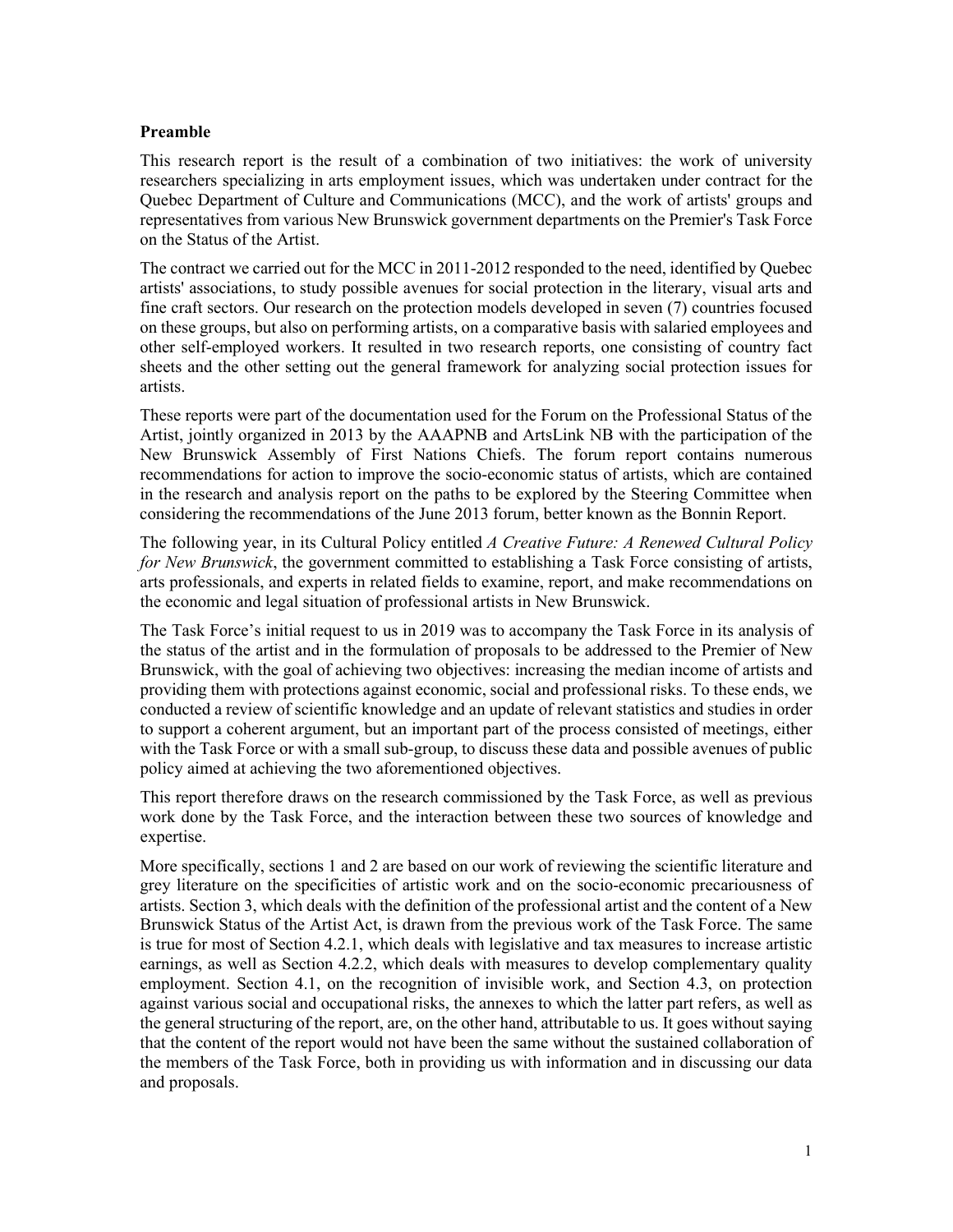This report was first submitted to the Premier's Task Force on the Status of the Artist in February 2020, one month before the covid-19 pandemic, and therefore reflects the state of our research and thinking at that point in time. There is no doubt that the pandemic publicly revealed, if need be, the precarious socio-economic situation of artists across the country, and contributed to enriching the thinking of the Task Force , which continued its work throughout 2020 to produce its report and proposals addressed to the Premier.

For the final recommendations presented by the Task Force on defining a professional artist, refer to the Report of the Premier's Task Force on the Status of the Artist (2021). [https://www2.gnb.ca/content/gnb/en/departments/thc/culture/content/status-of-the-artist.html.](https://www2.gnb.ca/content/gnb/en/departments/thc/culture/content/statusoftheartist.html)

We sincerely hope that this collaboration and the resulting work will help improve the socioeconomic status of New Brunswick's artists.

Martine D'Amours and Marie-Hélène Deshaies, sociologists, professor-researchers

Laval University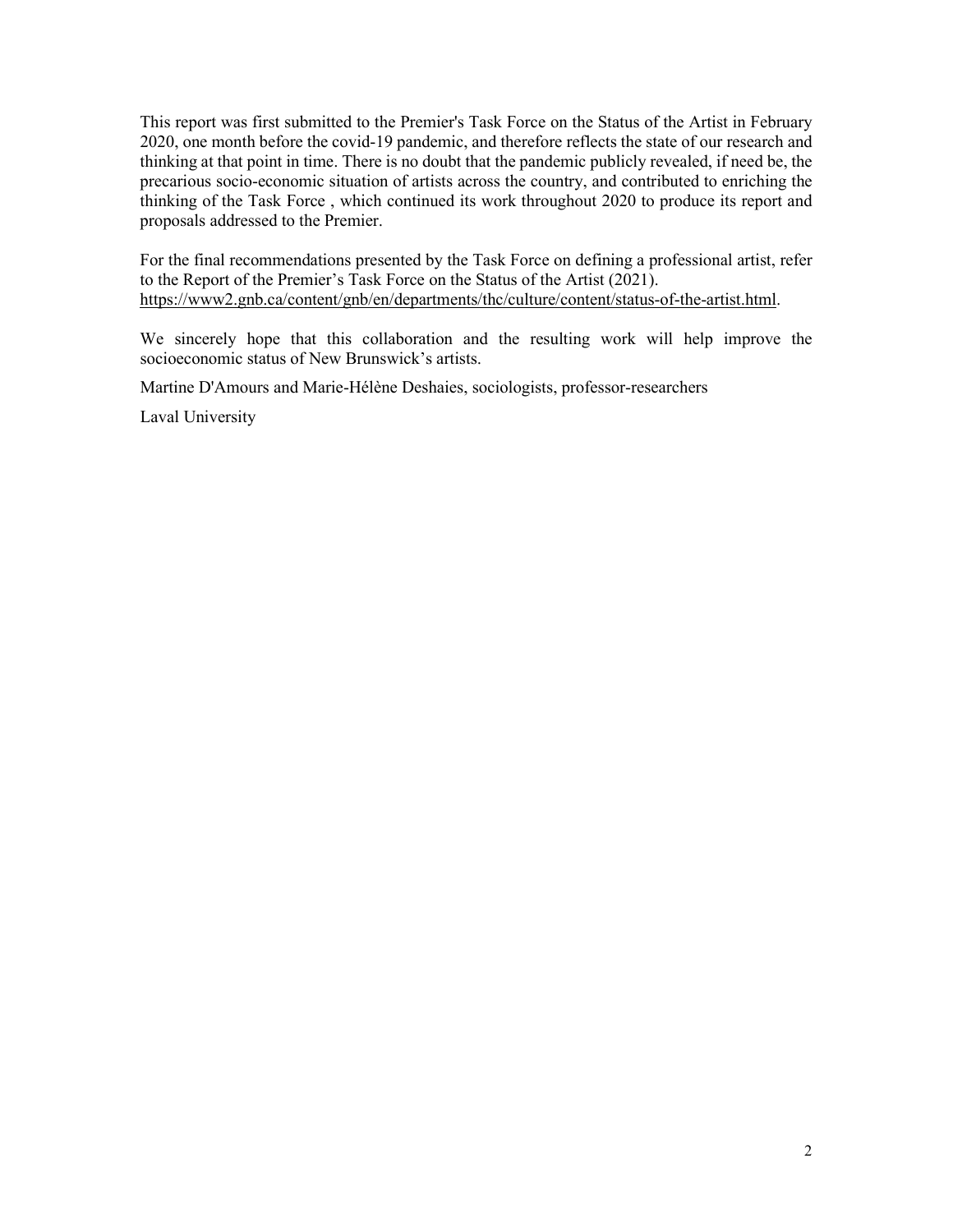#### <span id="page-5-0"></span>**Introduction**

Arts and culture play a key role in the wellness and social cohesion of communities, and they also impact the economy and job creation. Increasingly, studies on the value of the arts show that arts programs have a positive impact on civic engagement, community development, education, health, and self-esteem. The arts play such a vital role in terms of physical and mental wellness, education and personal development, economic vitality, and social cohesion that we can truly state: the arts improve life. $<sup>1</sup>$ </sup>

As the 2014 Cultural Policy rightly points out, "Culture contributes to intellectual and spiritual enrichment, social development and wellness and creates a sense of belonging and community. Culture enhances our quality of life and provides opportunities to explore our creative potential. Our stories are told in many ways: through oral histories, books, and periodicals; through archives, museums, and heritage places; and through live theatre, dance, and digital media, to name a few. Works by our visual artists are exhibited in galleries and museums, in public spaces, and used as educational resources. Their works of art are also in private collections and exhibited in galleries around the world. New Brunswick musicians, authors and directors are celebrated with awards, on festival stages and in concert halls throughout Canada, and on the international stage." (Government of New Brunswick, 2014: 6).

Culture also generates significant economic benefits. In its *Culture Satellite Account*, Statistics Canada presents these impacts from two perspectives product and industry. $2$  According to the Director of the Observatoire de la culture et des communications du Québec (OCCQ)<sup>3</sup>, in 2017, the direct economic impact of cultural industries on New Brunswick's GDP was estimated at \$575 million, or 1.7% of total GDP. That same year, 8,100 jobs were directly related to cultural industries, accounting for 2.3% of all jobs in the province (Hill Strategies, 2019, according to Statistics Canada, 2019). It is important to note that this data is limited "because they exclude elements often considered such as indirect effects (new expenditures generated by cultural organizations' expenditures) and induced impacts (expenditures generated by the wages of cultural workers and suppliers' personnel)" (Hill, 2019c).

Professional artists are the key players in this ecosystem: without these men and women, there can be no cultural industry. However, recent studies paint a very worrying picture of their socio-economic conditions. In fact, the median annual income of New Brunswick artists (\$24,200) is 38% less than the median earnings of the overall provincial labour force (\$38,800). Their median employment income (\$15,000) is 56% less than the median earnings of New Brunswick workers (\$33,700) (Hill, 2019b).

<sup>1</sup> [https://www.creativecity.ca/database/files/library/better\\_together.pdf;](https://www.creativecity.ca/database/files/library/better_together.pdf)

[http://www.cpaf-opsac.org/en/themes/default.htm#holistic;](http://www.cpaf-opsac.org/en/themes/default.htm#holistic)

[http://www.ahrc.ac.uk/research/fundedthemesandprogrammes/culturalvalueproject/;](http://www.ahrc.ac.uk/research/fundedthemesandprogrammes/culturalvalueproject/)

http://communityfoundations.ca/artsandbelonging/

<sup>2</sup> "The use of the product perspective is best suited to describe the value of cultural products throughout the economy in all industries where there is a production activity for cultural products. The use of the industry perspective is best suited to describe the vitality of the cultural industries, as it represents the value of all their productive activity, both cultural and non-cultural products." (OCCQ, Culture Satellite Account. Provincial and Territorial Culture Indicators, 2010-2017, April 25, 2019).

<sup>3</sup> There is still a slight difference between the data generated from these two perspectives, with industry data being more favourable (11% higher than product data in 2017, according to Hill Strategies, 2019,

https://hillstrategies.com/2019/06/19/introductory-notes-regarding-provincial-and-territorial-culture-indicators-2017/). From the product perspective, the data are as follows. "The direct economic impact of cultural products in New Brunswick in 2017 was \$550 million, or \$718 per person, or 1.7% of provincial GDP. Employment was estimated at 7,600 in 2017, or 2.1% of all jobs in the province. The value added of cultural products in New Brunswick, as a proportion of total provincial GDP (1.7%), is lower than the Canadian average (2.7%). The impact on employment is also lower than the Canadian average (2.1% in New Brunswick vs. national average of 3.5%)."From

https://hillstrategies.com/2019/06/19/estimates-of-the-direct-economic-impact-of-culture-in-the-atlantic-provinces-in-2017/, June 19, 2019.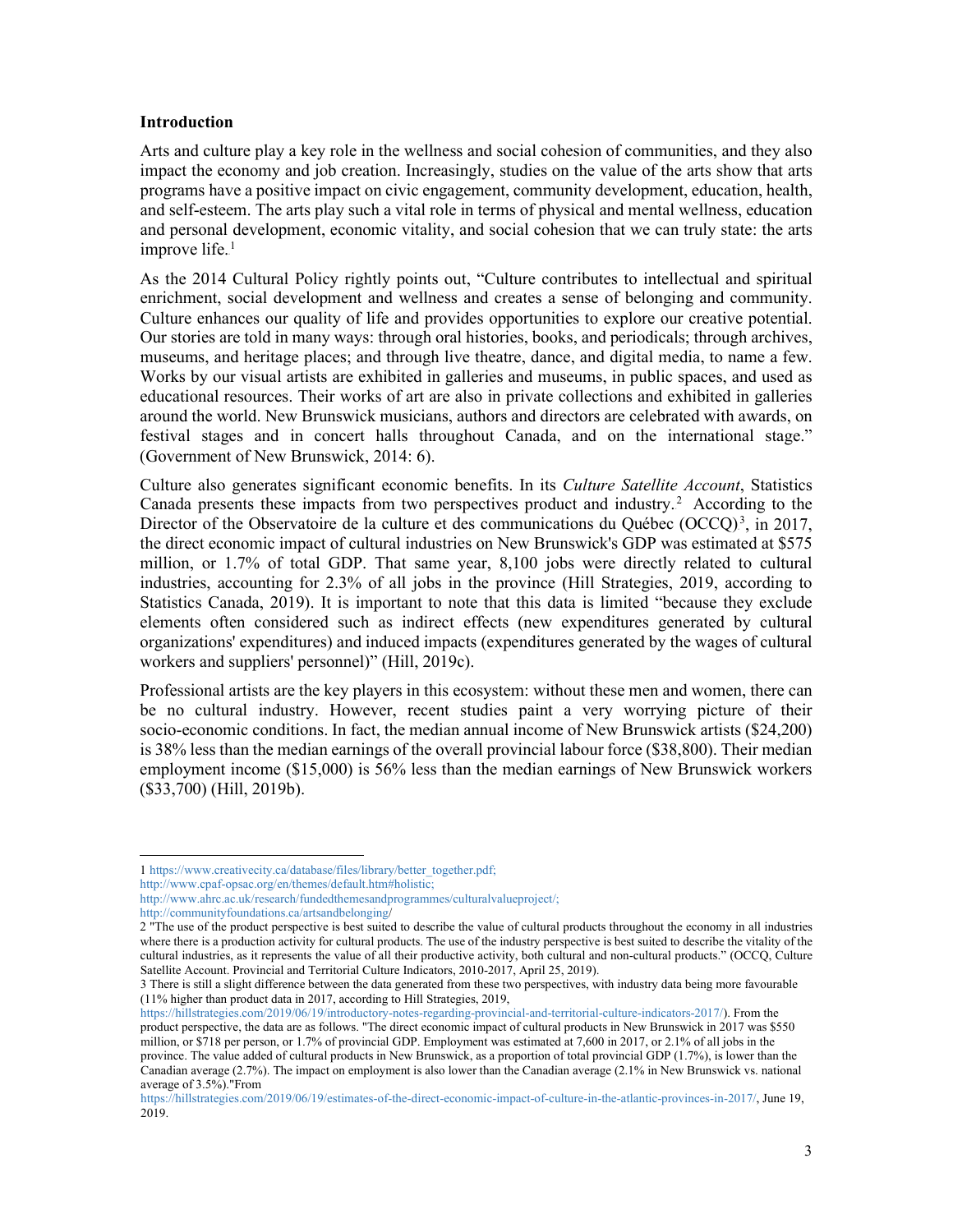The Premier's Task Force on the Status of the Artist believes that improving their status is essential to maximize the province's social, economic, and cultural potential. Following several years of work (see Appendix 1), the Task Force intends to propose that the status of the artist be recognized in law and that the Government of New Brunswick adopt measures to achieve two key objectives: increasing the median income of artists and providing them with protection against economic, social and professional risks.

These potential proposals are in line with the spirit of the UNESCO Declaration (1980), which recognized artists' rights as workers and recommended that Member States apply a number of provisions to ensure respect for these rights, in recognition of the specific nature of their activity. In particular, it called on Member States to:

"Endeavour to take the necessary steps to see that artists enjoy the same rights as are conferred on a comparable group of the active population by national and international legislation in respect of employment and living and working conditions, and see that self-employed artists enjoy, within reasonable limits, protection as regards income and social security [...]"

"…to endeavour within their respective cultural environments to provide the same social protection for employed and self-employed artists as that usually granted respectively to other employed and self-employed groups. […] The social security system which Member States may find it well to adopt, improve or supplement should take into consideration the special features of artistic activity, characterized by the intermittent nature of employment and the sharp variations in the incomes of many artists without, however, this entailing a limitation of the artist's freedom to create, publish and disseminate his work." (UNESCO, 1980: 165-166)

This report, which is based on scientific literature and various relevant reports produced in Canada, provides context and arguments for potential recommendations based on existing regimes elsewhere, but adapted to the reality of New Brunswick. It is divided into four parts:

**Part 1: Understanding Creative Work**

**Part 2: Artists Living on the Edge of Economic Insecurity**

**Part 3: A Legal Framework**

**Part 4: Proposalsfor increasing the Median Income and Accessto Social Benefitsfor Artists**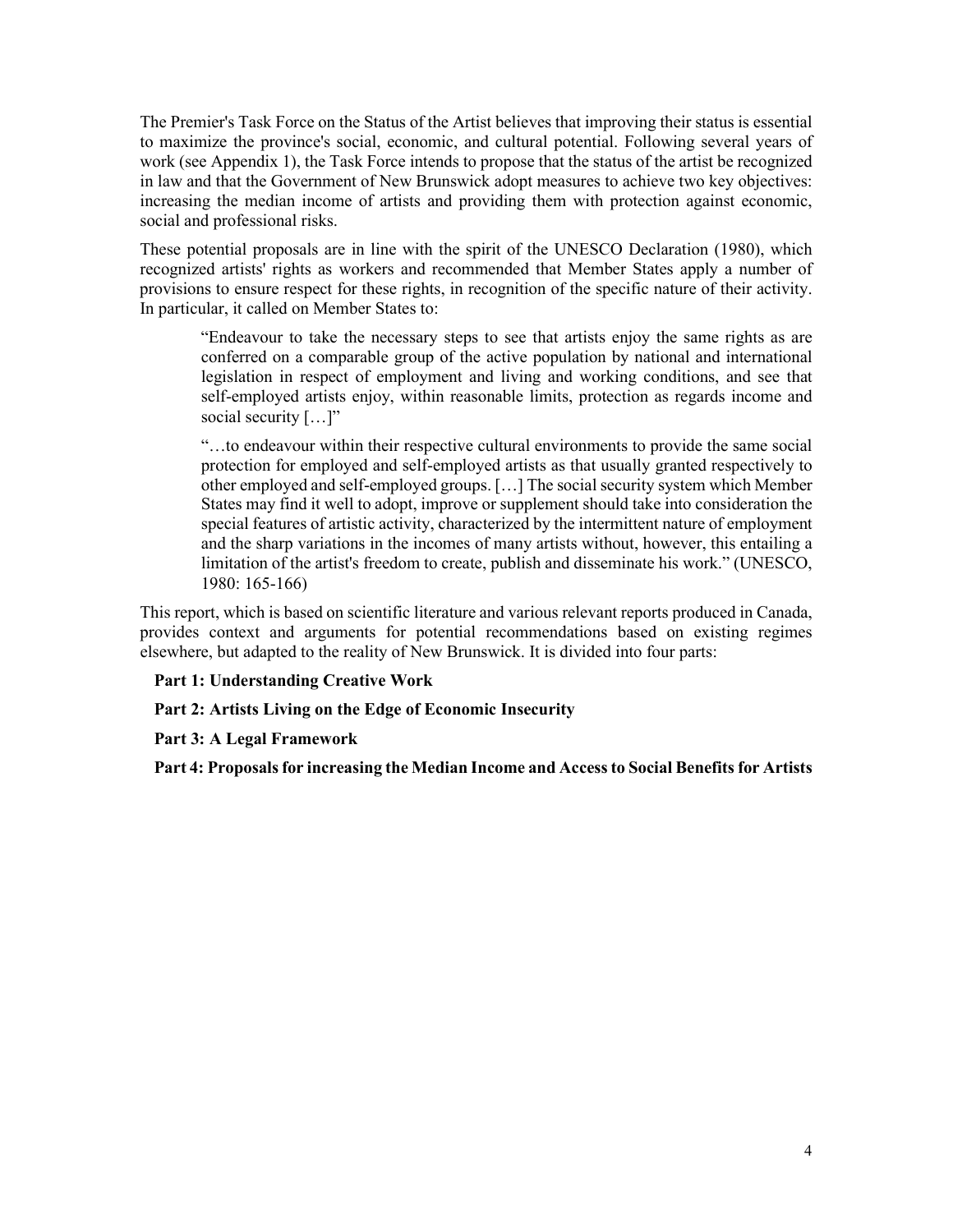#### <span id="page-7-0"></span>**Part 1: Understanding Creative Work**

To better understand the social and economic precariousness of artists and be in a position to recommend ways to improve their situation, it is important to understand the specific characteristics of their work. Four aspects stand out:

- Creative work is intermittent
- A significant part of creative work (visible, paid) is off the books, unrecognized and invisible
- Creative work poses serious economic risks for individuals
- The artistic career is described as an accumulation or series of projects, in and outside artistic sectors, for multiple employers, and under different statuses

We will explore each of these in the following sections.

#### <span id="page-7-1"></span>**1.1 Intermittence and Discontinuity**

Creative work<sup>4</sup> is characterized by intermittence: "[...] in language, *intermittently* is an adjective describing something that periodically stops and starts again, acting as a synonym of *discontinuous*." (Longhi, 2008: 114).

Intermittence is part of the dominant organizational form in the arts sector: project organization. As Menger (2002) explains, high frictional unemployment <sup>5</sup> is inherent in project-based organization:

"[…] the flexibility required by a system of project-based organization creates high frictional unemployment: at any given moment, the number of artists, executives, technicians and workers available must be significantly higher than the number of jobs allocated and distributed between projects under way, to ensure that the play of rapid staff re-allocation between projects with widely differing formats can progress unhindered. Thisstructural component of flexibility forces people to alternate between work, unemployment benefits, <sup>6</sup> unemployment without benefits, job searches, networking, and part-time employment in or outside the arts sector." (Menger, 2002: 63)

## <span id="page-7-2"></span>**1.2 Invisible Work:**6F **<sup>7</sup> Vital but Unrecognized**

Invisible work or labour is defined as activity that workers, whether employed or self-employed, perform in response to requirements (either implicit or explicit) from employers or clients, and which is vital not just to generate income, gain employment, obtain a contract, sell a work, or advance their careers, but even simply to create. Such activity is often neglected, ignored, and/or devalued by employers, clients, consumers, workers, and ultimately by the legal system itself

<sup>4</sup> The term "creative work" here refers to paid work in one or more artistic disciplines, whether done as a traditional employee or self-employed.

<sup>5</sup> Frictional unemployment is temporary unemployment between two work contracts.

<sup>6</sup> In France, some periods of unemployment are covered by the Régime des intermittents du spectacle (entertainment industry contract worker plan) (see D'Amours and Deshaies, 2012: 21-25).

<sup>7</sup> Originally introduced by Daniels (1987) to refer to women's unpaid work at home and in the voluntary sector, the notion of "invisible work" was later applied to several other realities: emotion work, organizational work, training work, work to maintain and develop institutions, etc. As Hatton (2017) summarizes, these studies suggest that forms of invisible work share one or more of the following characteristics: physically out of sight, ignored or overlooked, socially marginalized, economically and/or culturally devalued, or legally unprotected and unregulated.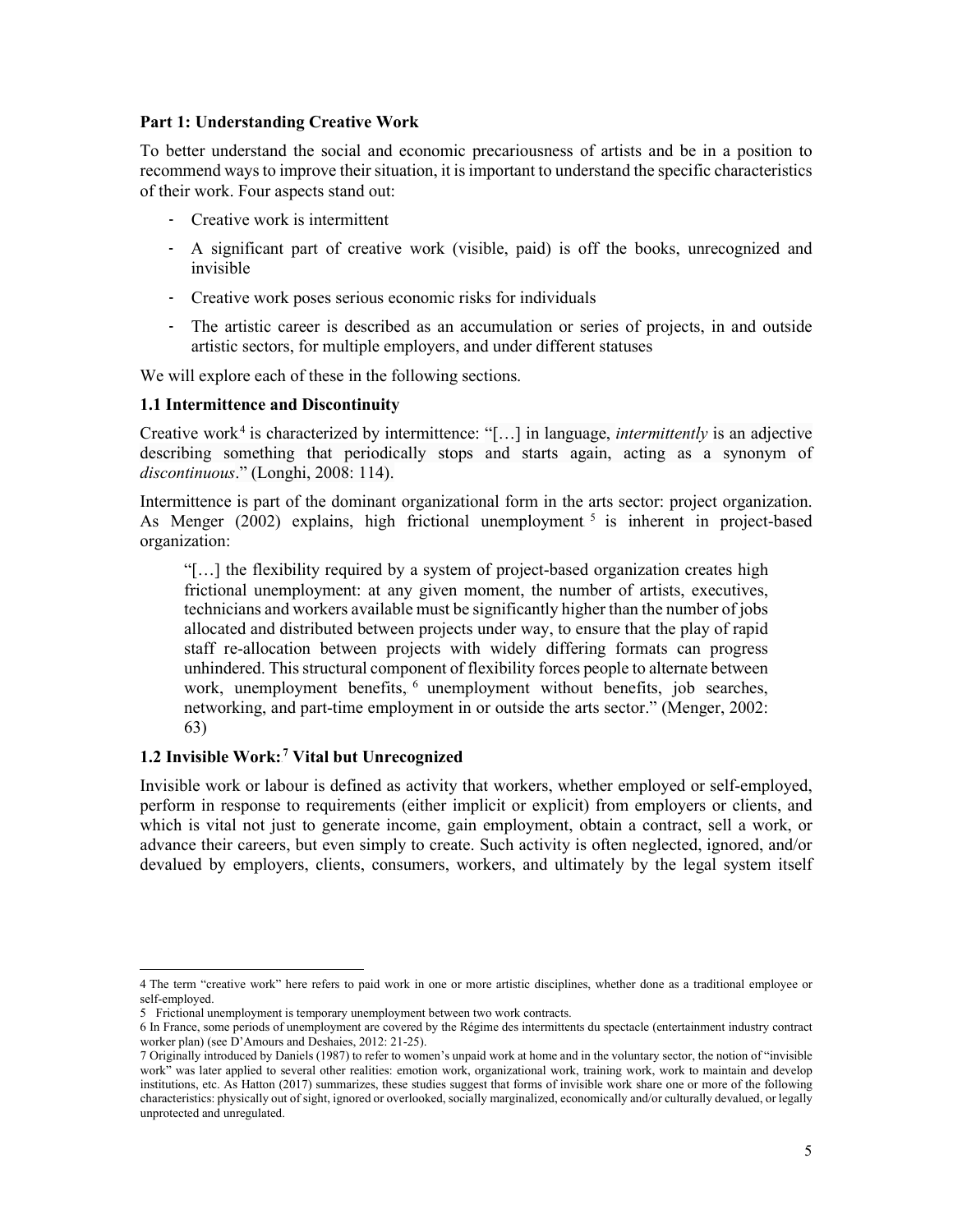(adapted from the definition<sup>8</sup> proposed by Marion Craine, Winifred R. Poster, and Miriam A. Cherry (2016, eds) in *Invisible Labor: Hidden Work in the Contemporary World*).

Two key elements of this definition apply to creative work. Invisible labour is vital to obtain contracts and pursue a career. It is unrecognized and thus unpaid and not factored into the social safety net.

"Creating an artistic product or service for pay requires a significant and recurring amount of "invisible work" (i.e. work involved in preparation (draft, sketch or rehearsal) and refinement; creative research and development; formulating ideas and designing new projects; creating and maintaining networks; and promoting, disseminating, and searching for new projects or audiences" (D'Amours and Deshaies, 2012: 5). Many artists must spend time performing invisible work to obtain visible paid work, as the Collectif Les Matermittentes notes<sup>9</sup>: "[...] it is our undeclared, invisible activity that generates wealth (research and creative development), which itself generates paid work." (2011: 12)

**Dawn Steeves**, a visual artist who lives and works in Fredericton, New Brunswick, creates works in series (oil on wood and canvas, charcoal, and ink on paper, etc.). She recently did a series of paintings of structures in the landscape and is now doing a series of figures and portraits.

To create art, she performs a range of tasks that qualify as invisible work:

Preparing her studio, models, and materials (stretching the canvas; preparing, sealing, and treating wood panels; etc.)

Framing, transporting, and installing finished works

Taking courses to hone her skills

Applying for funding and preparing proposals for exhibits

Creating artworks (largely unpaid) for public exhibits

Documenting her works (i.e. photographing and publishing them)

Maintaining a social media presence, promoting, and marketing her work

Managing direct sales to customers

She spends at least 70% of her total working time on these types of tasks. When filling an order or shortly before an exhibit, she spends more time creating and less time on invisible work. However, in the weeks and months before applying to exhibit, she devotes a great deal more time to promoting her candidacy than to artistic creation.

As French researcher Isabelle Daugareilh explains, "Cultural workers, whatever their legal status (employed or self-employed), have in common this invisible work, which is time devoted to creation (both upstream and downstream) […]." (Daugareilh, 2008: 96)

"To describe invisible work, we muststart with visible work that leadsto an employment or service contract and a resulting salary or compensation. Visible labour by entertainment workers is measured and paid for the time a worker is physically present without considering the actual time required for work performed for an audience (on stage, CD, radio, film, etc.). Invisible work has multiple elements that engage various types of energy in an individual (preparation that can range

<sup>8</sup> These authors proposed the following broad definition: "We define invisible labour as activities that occur within the context of paid employment that workers perform in response to requirements (either implicit or explicit) from employers and that are crucial for workers to generate income, to obtain or retain their jobs and to further their careers, yet are often overlooked, ignored and/or devalued by employers, consumers, workers, and ultimately the legal system itself." (Craine et al: 2016: 6).

<sup>9</sup> France's Collectif Les Matermittentes "brings together women in discontinuous employment who are fighting for their rights to maternity and sick leave." [\(http://www.matermittentes.com/tag/articles%20parus%20dans%20la%20presse/](http://www.matermittentes.com/tag/articles%2520parus%2520dans%2520la%2520presse/) (in French)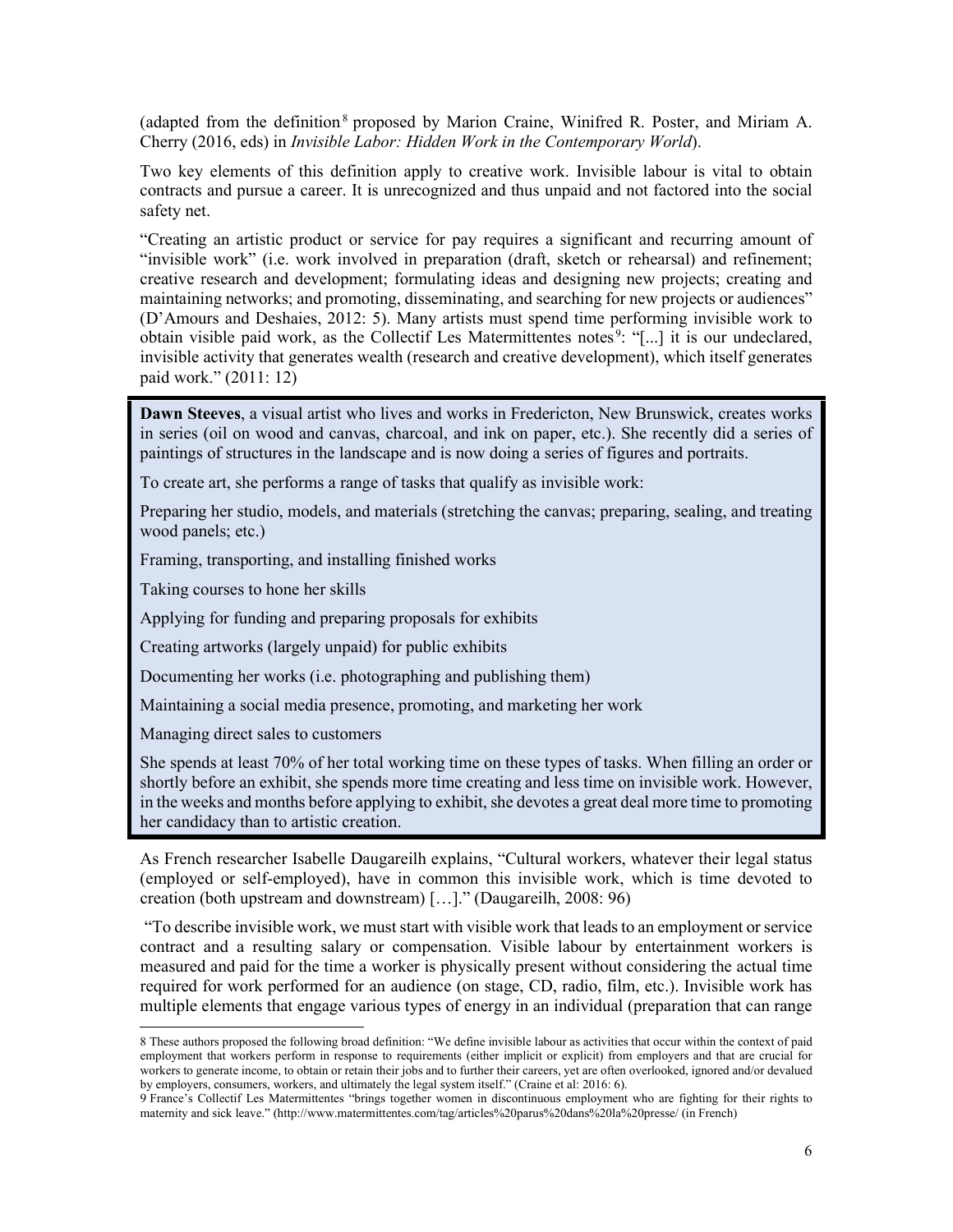from training to rehearsal, networking to create or maintain employment relationships, etc.). Entertainment and creative professionals must constantly regenerate, recuperate and re-create themselves. Invisible work consists of intangible occupations or pseudo-occupations that are impossible to measure or name because they involve artists immersing themselves in the depths and intimacy of an artwork, of a tradition, or even of the self. Lastly, once a work is complete, time is still needed to promote and showcase it. These activities, an inherent part of creative work, require the artist to be available and are possible only if the person has a guaranteed income." (Ibid: 95).

So why is it not recognized as such? Mainly because it is attributed to an artist's "natural" abilities and skills, <sup>10</sup> and thus excluded from legal definitions of employment and the related protective mechanisms.<sup>11</sup>.

**Greg Everett** is a playwright and an actor, and he also organizes community theatre and storytelling events. As a playwright, Everett estimates that roughly 60 percent of the work he does is invisible. He's a big proponent of realism, so a large chunk of his time goes into historical and practical research that then informs the play that he is creating and gives it more accuracy. He also must edit the pieces once they are done.

As a performer, the amount of invisible work he does is even higher, around 80 percent of his performance work. To get an acting job, he must go on auditions, and spend time preparing for them. Then, once he gets the role, he must learn lines at home, do character development, and attend rehearsals for the performances. The amount of invisible work required varies highly depending on the length and complexity of the role, but the pay for these roles often doesn't reflect that.

In addition, the biggest source of invisible labour for Everett is his non-creative work, including promotions and administrative work. He creates a lot of his own events, so that requires the coordinating of schedules, reaching out to others, and promoting himself both on social media and through the traditional media. He also spends a lot of time writing applications to various things: festival applications, grant applications, and concert applications all add up and end up taking up a large amount of his work week as well.

When he's working for other people, such as theatre companies or festivals, he feels that he's compensated relatively well given the amount of invisible work he does, but when he's creating something himself, that compensation is much less equitable, and considerably less substantial. Ideally, he believes that were there some sort of system to track invisible work, it would be easier to see exactly how many of his efforts go unpaid.

Though several art publications have addressed the issue of invisible work, to our knowledge there have been few attempts to figure out what percentage of creative work is invisible. With one notable exception: "In 2010, Quebec dancers and choreographers spent 54% on average of their working life on unpaid professional dance-related activity (training, career management, volunteer involvement in productions, etc.). Women spent more time than men on such activities (58% vs. 44% of working time on average)" (OCCQ, 2010: 12). Although this activity is poorly documented, there are several indications of its importance: in an online survey conducted in 2019, out of the 190 New Brunswick artists who responded indicated that time spent on unpaid creative work (i.e. creation, research, networking and promotion) 51% spent 10-20 hours per week, and 24% spend more than 20 hours (Jupia Consultants Inc., 2019: 49-50).

<sup>10</sup> "A prime example of this is the naturalization of skill phenomenon, in which (some) workers' skills and ability are constructed not as a product of their hard work, talent and expertise but as their natural way of being." (Hatton, 2017: 340)

<sup>11</sup> "Work rendered invisible through socio-legal mechanisms is devalued because it is excluded from legal definitions of "employment" and is therefore not monitored and regulated by the state as such." (Hatton, 2017: 341)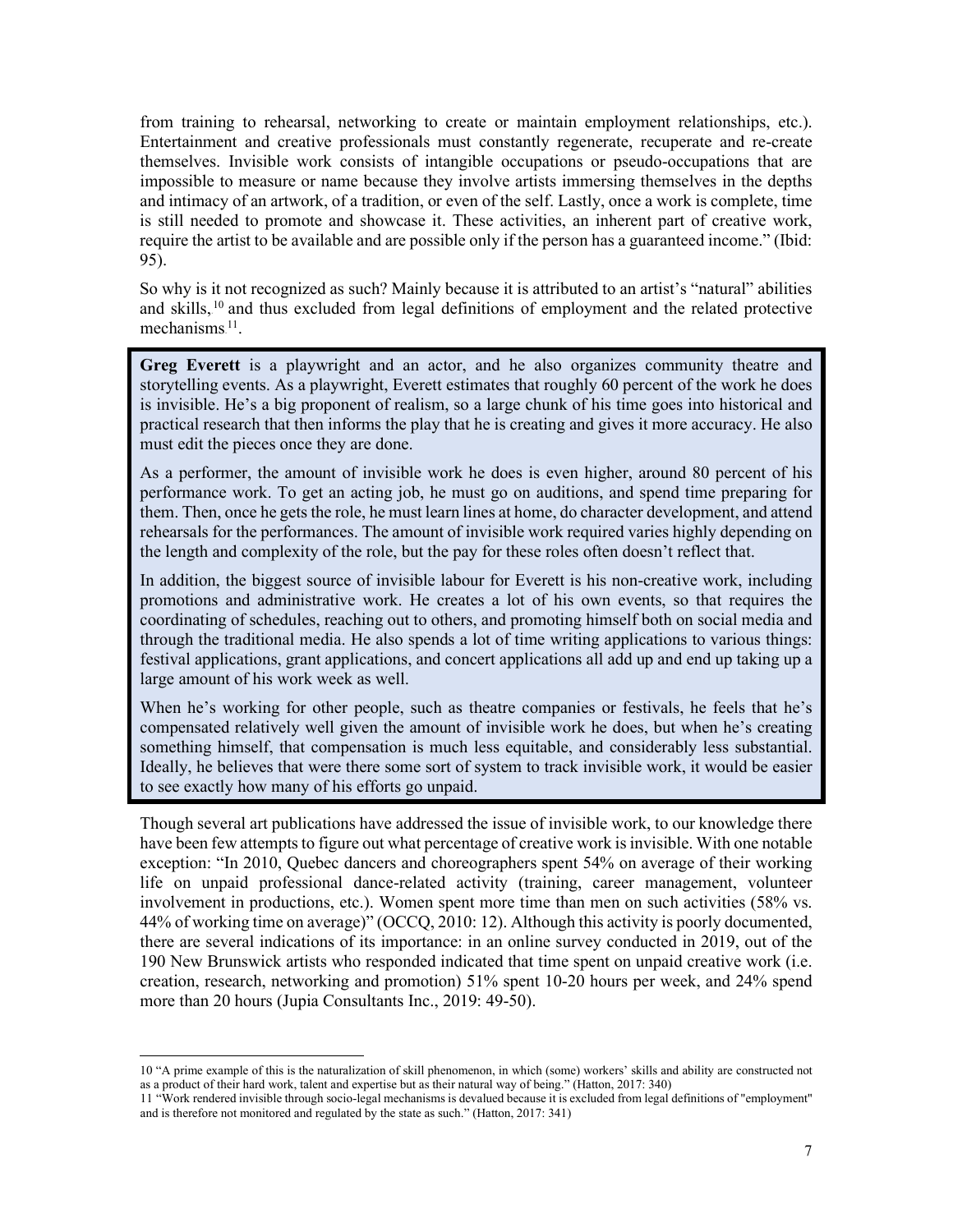Dancer/choreographer **Sarah Johnson Power** is artistic director for Connection Dance Works, a non-profit contemporary dance company based in Saint John, New Brunswick.

Invisible work takes many forms for Sarah: preparing dance classes and performances and organizing tours (which includes concept development, networking, fundraising and communications).

When I spoke with Sarah she was working on two grant applications (one to develop a new project, the other to organize a tour in 2020 with three other artists). Grant applications require much more than writing time. First a concept must be developed, the project and its key ideas conceptualized, other artists consulted if it is a group project, discussions with possible presenters (theatres, etc.), preparation of budgets, logistics planned, etc.).

There is also the promotion (creating videos, photos, and slide shows to promote and market them on social media, etc.) and communicating with people in the community (through discussions, meetings, etc.) to produce and distribute the works.

Physical training is also a big challenge for a professional dancer. Sarah goes on tour in two months and spends two to three hours a day, Monday to Friday, on personal training (yoga classes, sessions in the gym, etc.), all paid for out of pocket.

As a dance instructor she is paid for teaching classes but not for preparing them (devising lessons, selecting music, developing exercises, planning the performances students will give when classes are over, etc.).

Sarah thinks she spends about 60 hours a week on artistic activity (including dance instruction), some 70% of which is unpaid. To supplement her income, she teaches yoga 15 to 20 hours a week. In quieter periods like summer when she does not teach, she uses the time to develop new projects and prepare grant applications.

Is this problem specific to artists or does it affect other types of workers? It affects other workers too (as the literature shows.<sup>12</sup>) and it is likely that many temporary workers, whether self-employed or in other precarious positions, devote a significant amount of invisible work (including training and job searches, with all that entails in terms of self-promotion) in the hope of obtaining paid work (see Lewchuck et al., 2011). However, they are not necessarily required (as artists are) to spend time submitting projects or devoting several hours a day to honing their work skills. As with intermittency, invisible labour by other workers depends more on employers' strategies (to create temporary employment without commitment) than on the nature and structure of the workers' activity.

<sup>12</sup> See the aforementioned authors as well as

[https://studioxx.org/en/activities/appel-projets-programmation-2018-2019-le-travail-invisible/.](https://studioxx.org/en/activities/appel-projets-programmation-2018-2019-le-travail-invisible/)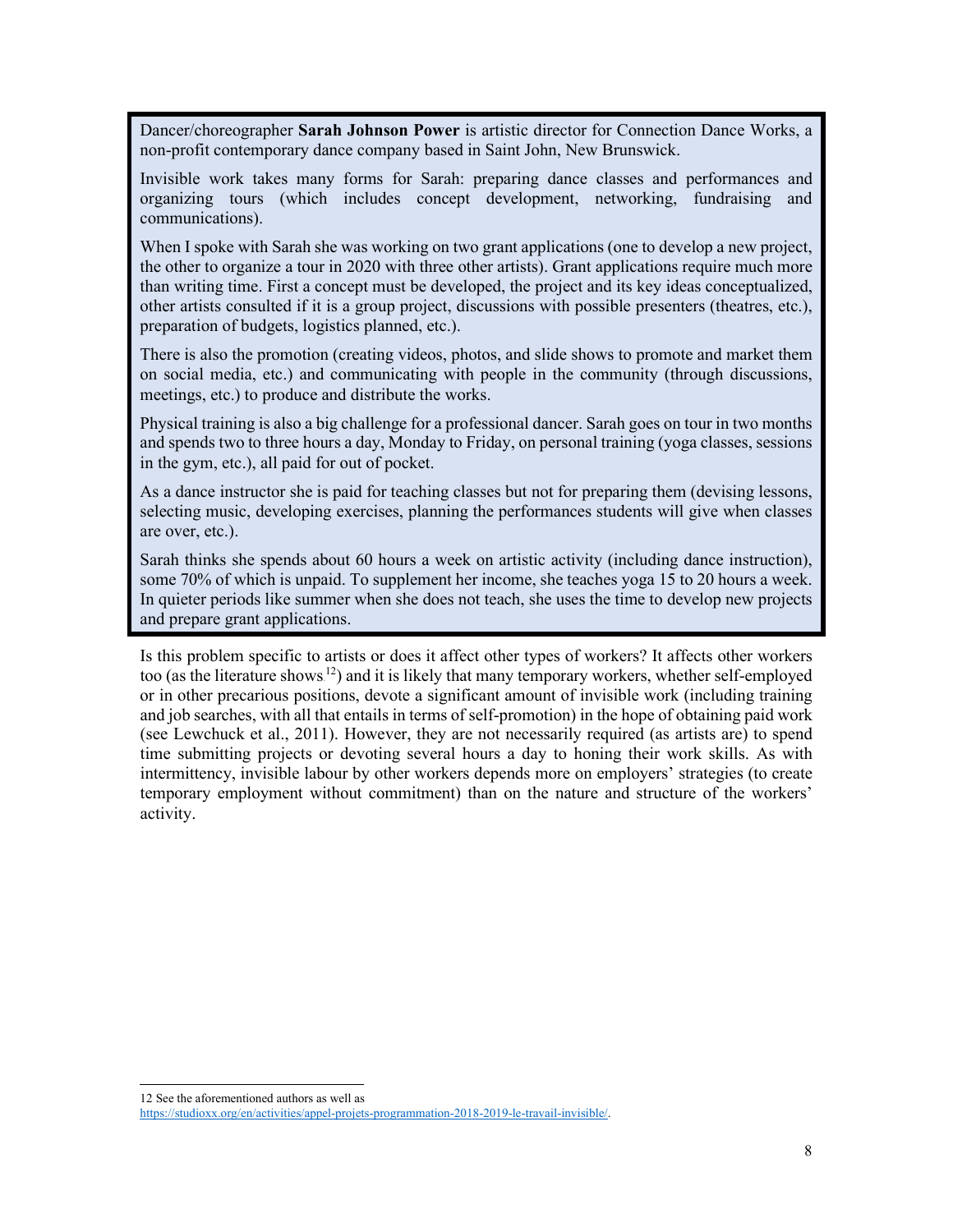**Sébastien Michaud** is a multi-instrumentalist musician, composer, and arranger-director. He is part of three musical groups that tour New Brunswick, Canada, and Europe. He also directs the jazz ensemble at the Université de Moncton.

Sébastien views several tasks as invisible work. He spends two to three hours a day practicing and four to six hours a week rehearsing with his bands. It sometimes takes two to four hours to get to a show and then more time to load equipment in and out. Each show also requires about two hours for a sound check.

He must also write musical scores; become proficient with new technology and equipment; develop, update, and maintain an online and social media presence; manage and maintain relations with partners and clients; and lastly, stay in good physical shape. Though CD sale revenues have fallen sharply over the years, Sébastien must still spend the same amount of time on them.

Sébastien's "normal" work week is about 50 hours but may be longer if there is more than one show to perform if travel is involved or if more rehearsals are needed. He estimates that some 50% of his work time is unpaid.

Time spent on invisible work varies according to different factors. Travel time in summer may be considerable. Lack of musical training forces many musicians to memorize pieces instead of writing them as scores. Performing the same show multiple times reduces invisible work since musicians are paid only for performances. That means that greater creative output results in more invisible work (e.g., when a musician chooses to write new arrangements rather than use existing ones, etc.).

How is this a problem? Invisible work is unpaid and thus not factored into the social safety net. This leads to "a permanent discontinuity of contracts and incomes" (Capiau, 2000: 25), which conflicts with traditional rules of employment insurance. Accordingly, "when performing invisible work, artists are not 'unemployed' even though they have no income, whereas access to employment insurance requires that they actively seek paid work, artistic or not" (D'Amours and Deshaies, 2012: 5). This raises the question: How can we ensure social legislation covers invisible time? (Labadie and Rouet, 2007: 15). We'll come back to this in Part 4.

**Hélène Harbec** is a writer. She lives in Moncton, NB. She has been writing full-time since 2001. Over the past 35 years, she has published about ten works, mainly collections of poetry but also novels and a story. She is currently working on a poetry collection for which she received a grant from the Canada Council in July 2019. Over the years, she has received eight creative grants (New Brunswick Arts Board and Canada Council for the Arts) for one or more of the proposed projects, all of which have resulted in published works. Grants are first and foremost an acknowledgement of the excellence of the projects submitted, but they are also a significant financial contribution since the income from copyright is very low. She has also received more than one literary award- more recognition of her work, but also significant financial support. Public presentations at book fairs, poetry festivals or other events also provide a complementary, but very modest income.

According to this author, almost all creative writing is invisible in itself. It only becomes visible when the work is published or at conferences or literary, academic, or public events.

Creative writing is a continuous process. When a project is created (manuscript), she spends about 5 to 6 hours a day on the writing itself. Once the project is completed, she remains in a creative mode (the desire to write), as evidenced by the notes taken at all times of the day, in a notebook that she always keeps close to her. It is important to account for all the time given to the gestation and reflection of the project, which is definitely invisible work.

The time spent preparing public services is also a big part of an author's workload. It several hours of work to prepare a one-hour conference with students from the Université de Moncton or a Book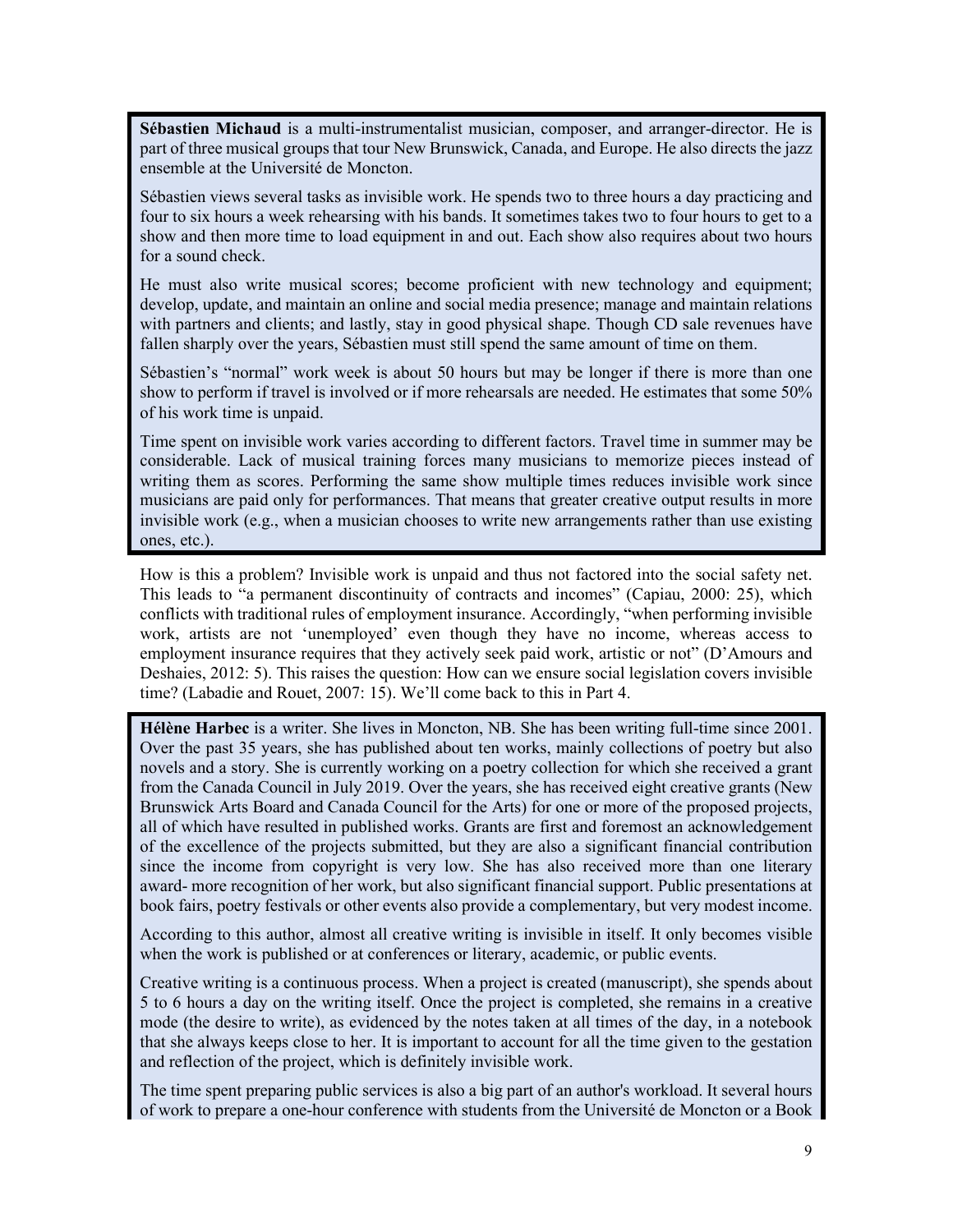Fair or Poetry Festival. Presentations at literary events are prepared weeks in advance. The amounts paid to authors for these public services do not cover the required preparation time.

In addition to the time spent writing and preparing public performances, she must also devote time to grant applications and sending her manuscript to publishing houses. When manuscripts are accepted, she must collaborate on the editing (proofreading, correction, etc.) to ensure the quality of the work. In her case, she spends little time promoting her work, but other authors spend more time on promotion.

**Phyllis Grant** is a Mi'gmaq artist from the Pabineau First Nation. She is a mother, artist, rapper, filmmaker, dreamer, and lover of all creation. Phyllis has collaborated with many organizations and groups - from the Province of New Brunswick to Coca-Cola Canada, the National Film Board of Canada, and Honor the Earth. This interdisciplinary artist's works include animated films, poetry, and music, as well as paintings and illustrations. She has exhibited in Canada, the United States and Italy.

Phyllis is passionate about community building and transformative leadership learning through arts and technology. Her art focuses on sharing traditions and exploring identity in the creative process, often telling the Mi'gmaq legends she grew up with. She loves to inspire and facilitate the creativity of others, and shares her journey with unique expressions of family, community, stories, medicine, passion, and love.

For her, invisible work is practiced every day as part of an artist's life. "Everything is interconnected and part of my life. Directing, illustrating, but also writing project proposals, talking to people, social media: life is art." Community work is part of the artistic process of this woman who says she is influenced by everything around her. Invisible work also includes a lot of work with emotions, to come up solutions. This includes yoga and meditation. "I need time to see the big picture."

Phyllis' days are divided between welcoming people into her community (during the day) and, in the evening, working on projects such as Ni'gweg [\(https://www.nigweg.com/\)](https://www.nigweg.com/), an animated film with the NFB, painting and writing. Phyllis Grant also volunteers at a non-profit community radio station, where she produces a weekly program. She accepts unpaid jobs, which she sees as wonderful opportunities for community development or bringing artists together. She works on several projects at a time and constantly comes up with new proposals to find places to present her artwork.

Invisible work takes up about half her total working time. This can vary depending on family care and community events, but also on her health. This work is essential in the creative process: "I need time to dream, I need to see what's going to happen next. The opportunities. I like to learn from the work I do. I like to meet other artists. I can't always just do go-go-go, where the stress of life leads the way. In New Brunswick, we need more spaces to be inspired and more opportunities to connect."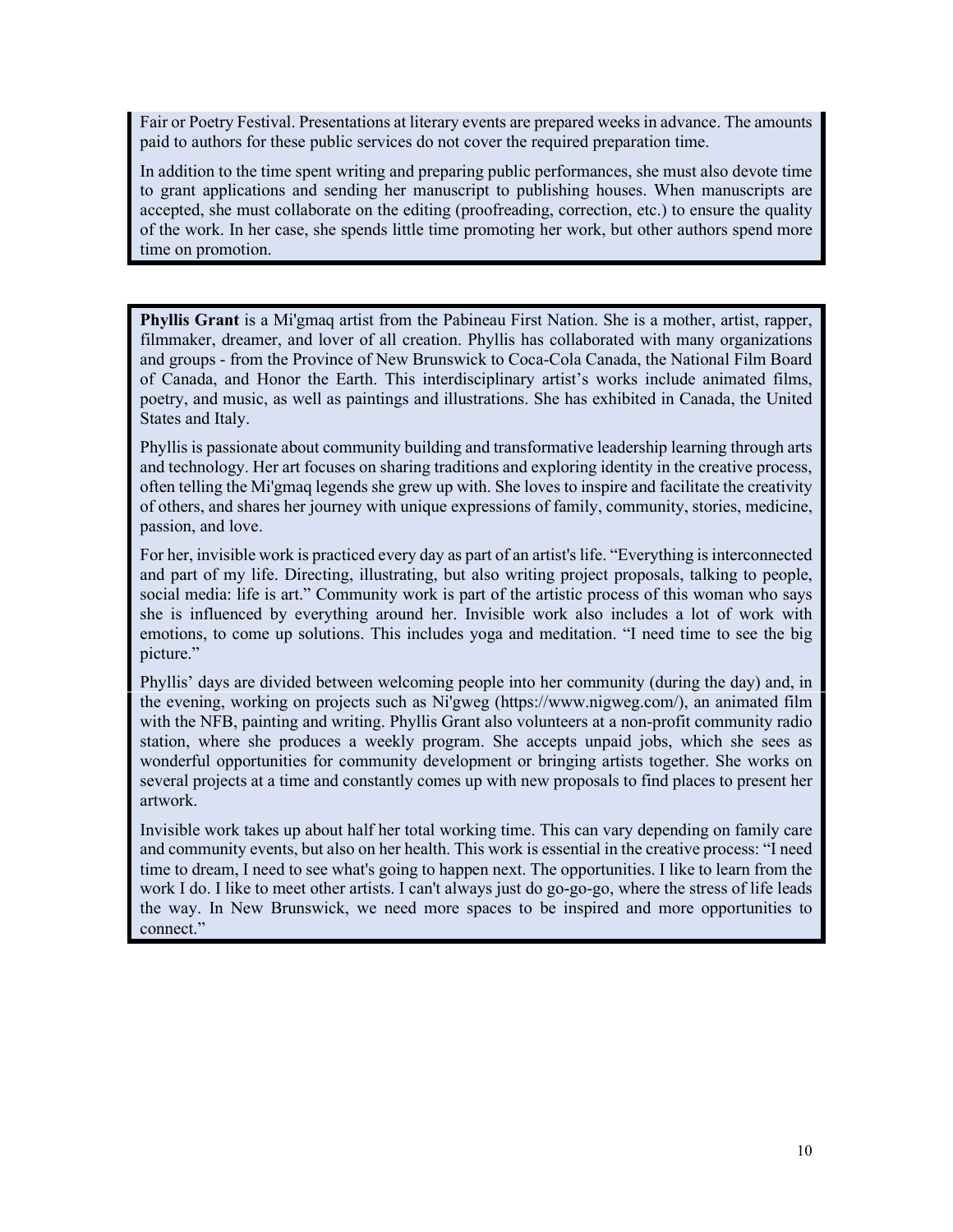## <span id="page-13-0"></span>1.3 Uncertainty and Economic Risk<sup>13</sup>

The artist's world is one of economic risk. Experience and past successes are no assurance of future success, which can be unpredictable and random. Sagot-Duvauroux describes an "economy of risky projects that turns the author into a kind of co-producer whose pay depends on the commercial success of his creative work" (Labadie and Rouet, 2008: 39). This risk is increased by a supply of talent that exceeds demand in a highly competitive, innovation-driven economy where each project and producer compete with a host of other projects and producers—an effect multiplied in market segments limited to a small number of highly concentrated "buyers." Both the artist's work and pay are intermittent, unpredictable, and vulnerable to economic change.

We have outlined these economic risks in four categories (D'Amours and Deshaies, 2012) that partly overlap with the notions of intermittency and invisible work.

Business risk: Unless they work on commission, writers, visual artists, and craftspeople assume the entire business risk because they invest resources and work time without knowing if their product will sell or at what price. For authors, directors, choreographers, etc., concept development and project design are mandatory but often unpaid, since (based on informal estimates given to us by several artists) just 1 in 10 projects goes into production. Capiau (2000) described "creative risk" as the mechanism that forces artists to create new works, interpretations and performances at an ever-faster pace to address the gradual shortening of the cultural product life cycle and reduce the uncertainty of success, which leads back to invisible work. Artists are therefore particularly at risk: "This creativity on which they totally depend, they generally exercise it in non-working periods, that is to say, periods of unpaid work. It is therefore wrong to view these non-working periods as idle, unemployed or inactive." (Capiau, 2000: 17)

Artists also assume a performance's economic risk because their pay depends at least partly on a work's success rather than on the time needed to produce it.

The underemployment risk: This risk is defined as the possibility of a lack of contracts or customers, and therefore of income (D'Amours, 2006; D'Amours et Deshaies, 2012). Unlike the typical industrial worker, the artist's commitment is limited to the duration of a performance and he can only rely on himself to generate a sufficient volume of work to live. The risk of underemployment is largely due to the intermittent nature of artistic performance. It affects both salaried artists, who experience periods without contracts, and self-employed artists (the majority in fact), who must design a project or create a work before receiving an income.

The Knowledge obsolescence risk: This risk is defined as the possibility of seeing one's employability decrease if one's knowledge is not updated, fueling the risk of underemployment (D'Amours, 2006; D'Amours and Deshaies, 2012). The need to update knowledge, increased by the omnipresence of technology, is certainly common to the majority of contemporary workers. But it's even more important for temporary employees and self-employed workers since employability and therefore future commitments depend on them updating. Thus, many artists have to master digital technologies, while dancers, musicians and actors must devote a certain number of hours every day to practice, as a condition for obtaining work.

The Income fluctuation risk: Artists know all too well what it is like to alternate between periods when work pays well and when it does not ("feast or famine").

<sup>13</sup> Much of this section is reproduced from Martine D'Amours and Marie-Hélène Deshaies, *La protection sociale des artistes et* autres groupes de travailleurs indépendants : analyse de modèles internationaux. Cadre d'analyse et synthèse des résultats [online] (Québec: Université Laval, October 2012), 58 p.,

[https://www.mcc.gouv.qc.ca/fileadmin/documents/publications/Protection\\_\\_sociale\\_artistes\\_Cadre\\_analyse\\_synthese.pdf](https://www.mcc.gouv.qc.ca/fileadmin/documents/publications/Protection__sociale_artistes_Cadre_analyse_synthese.pdf) (in French).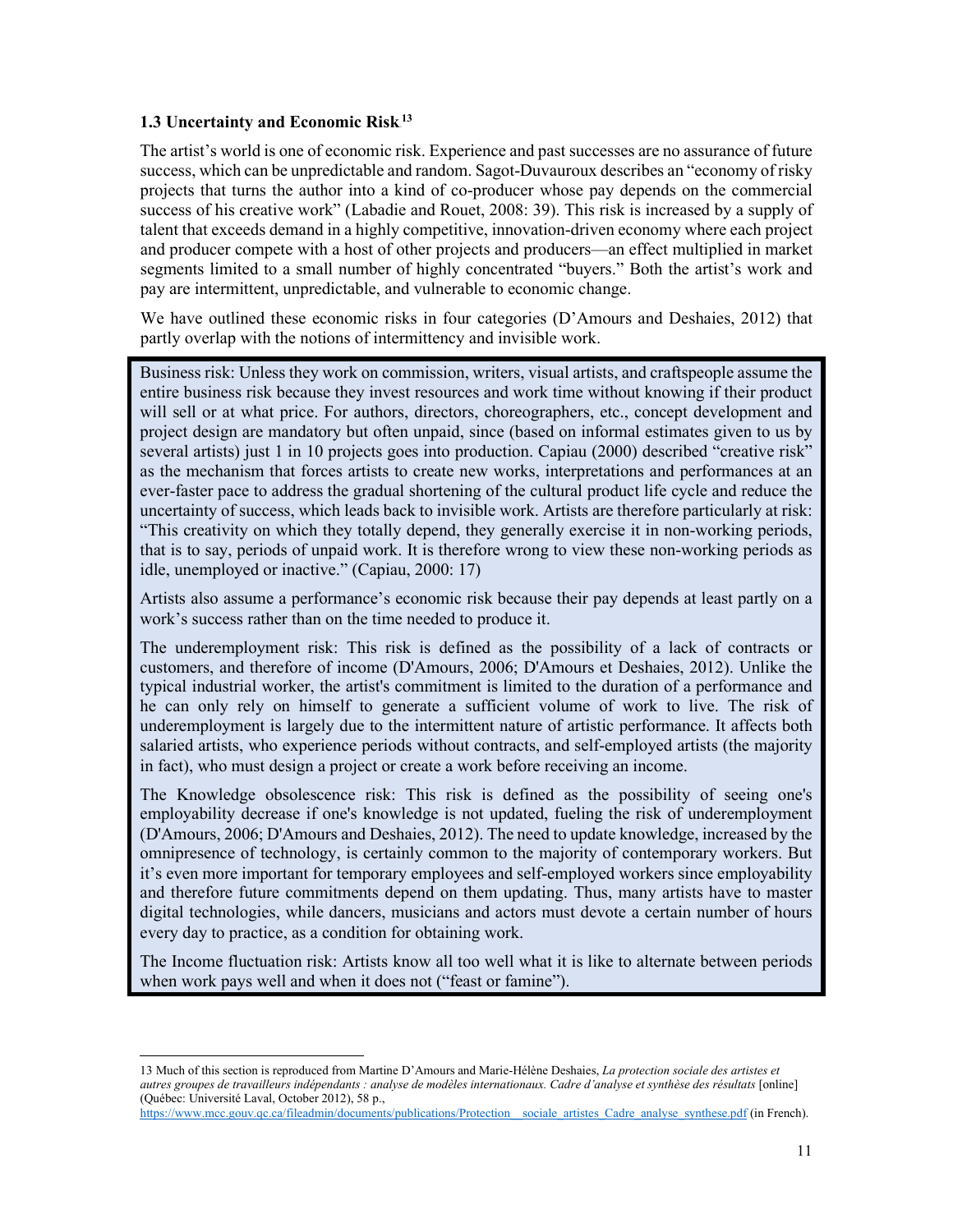## <span id="page-14-0"></span>**1.4 Double Life: Diversifying at the Heart of the Activity**

Artists shield themselves from the artistic labour market's inherent uncertainty by diversifying their activity—leading what some have called a "double life." Menger (2007) detailed various types of diversification (based on the situation for actors, though it applies to other arts professions): diversification between what researchers call "vocational".<sup>14</sup> work, to refer to artistic activity, and other paid activities.

- "Internal diversification works through mobility between employment sectors and through the combining or overlapping of professional roles
- Related or peripheral diversification is achieved by combining or overlapping with art activities outside the artist's 'natural calling,' or with para-artistic activities
- External diversification involves the combining of vocational activity with non-artistic activities unrelated to the art profession in question, casual jobs, or stable employment outside the art world." (Menger, 1997: 137-138)

Diversification takes two forms (Menger [1997: 132]): that of success (mobility by choice, where an artist can acquire skills and build a reputation while limiting instability and risk), and that of the "galley ship", or pain and toil (mobile by necessity, series of unrelated jobs with little or no artistic benefit, etc.). Diversifying into non-artistic activity just to eat and pay bills may limit engagement in artistic pursuits, in some cases forcing artists to work in fields far outside their calling, which may harm their reputation (see D'Amours, 2009b).

Even if diversification reflects an artist's success, successive or cumulative short-term contracts for a wide range of activities and employers (from small firms to multi-nationals), with overlapping or changing social and tax status (employee, self-employed worker, contractor, etc.), pose unique challenges for social security since the associated benefits are often linked to a certain employer or activity, and there are rarely links between the various social welfare systems (D'Amours and Deshaies, 2012).

We should point out that statistical surveys (the 2016 Census on which the Hill Strategies study was based, etc.) fail to reflect this reality because their samples do not include those who have not spent most of their work time on artistic activities. In the 2016 Census, Statistics Canada ranked occupations based on the job at which respondents spent the most hours in the week from Sunday, May 1 to Saturday, May 7, 2016.<sup>15</sup> Those who had not worked in that week were ranked based on the job where they had spent the most time since January 1, 2015. Those who had not worked at all in this period were excluded from the experienced labour force (and thus from the data in the report).

Some studies have sought to outline and shed light on this "double life" by exploring the hybridization of legal status, work activities and income sources.

The 2004 report *Pour mieux vivre de l'art, Portrait socioéconomique des artistes* (*Making a Better* Living from Art: Social and Economic Profile of Artists).<sup>16</sup> has data on more than 14,000 Quebec artists, highlighting their diverse and often overlapping statuses and income sources:

<sup>14</sup> The sociologist Eliot Freidson first used the term "vocational work" to refer to productive activities whose primary focus is engagement and identification rather than the income they generate (Freidson, 1986: 441). This is the case, for example, for creative work, but also for scientific research and the caring professions.

<sup>15</sup> As Hill Strategies (2019: 45) points out: "This is an 'in-between' period for many artistic activities. Many performing arts companies have seasons that range from fall to spring. These seasons may end before the week of May 1, forcing some artists to find other employment during late spring and summer. Other organizations may have summer seasons that do not start in early May." Also, many artists may have worked a greater number of hours in non-arts activities and not have been counted as artists.

<sup>16</sup> Produced by the Ministère de la Culture et des Communications du Québec, based on Quebec tax returns for 1998-2001. <https://www.mcc.gouv.qc.ca/publications/portrait-socioeconomique.pdf> (in French).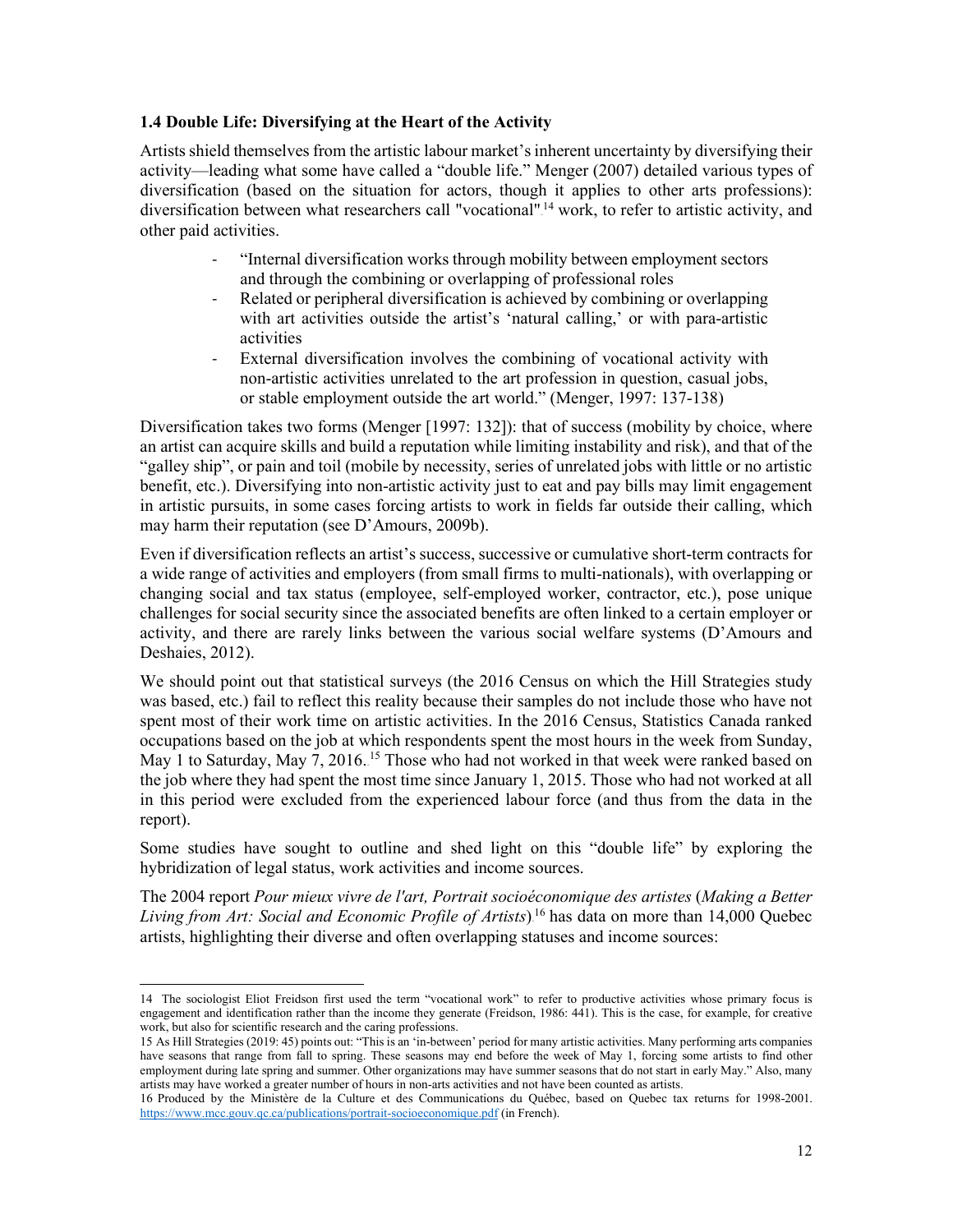- In 2001, the proportion of artists with employment income (employees) was 60.5% of the study population
- Paradoxically, 62% of artists reported self-employment income (vs. 8.7% of all Quebec taxpayers)
- The figures show that 33.4% of artists reported both employment and self-employment earnings
- Moreover, 28.7% of artists reported only self-employment income (i.e. no employment earnings), while 27% reported only employment earnings(i.e. no self-employment income)
- Nearly 11% of artists received EI benefits, a figure higher than Quebec's unemployment rate (8.7% for the reference year)

However, the data did not distinguish between income from creative work and income from other sources.

A 2014 online survey of 348 self-identified artists.<sup>17</sup>, conducted by the Saskatchewan Partnership for Arts Research (based on various Statistics Canada criteria), looked at both paid and unpaid work in and outside the arts community. In addition to time spent on creative work, respondents were asked how many hours they spent teaching or mentoring (whether paid or unpaid). Survey respondents spent an average of 24.5 hours a week at their creative practice, 8 hours a week teaching or mentoring in a creative discipline (whether paid or unpaid) and 16 hours a week working outside their creative practice.

In 2010-2011, the Institut de la statistique du Québec's Observatoire de la culture et des communications du Québec (OCCQ) produced monographs for three classes of artists: writers, dancers/choreographers, and visual artists. The surveys showed that each of these groups has artist profiles that present artistic and non-creative work in different ways. We have provided relevant findings here for each of the three groups, but one cross-cutting result seems especially illuminating: artists who spend the most time doing creative work are the ones with the lowest personal income. This has proven to be true for writers and visual artists, though not for dancers and choreographers.

# $\textbf{W}$ riters: 18

To analyze the results, we divided writers into three groups based on the proportion of work time they spend writing:

Group 1 represents authors who spend less than a third of their work time writing. They comprise 46% of the total, or 700 people. Group 2 devotes one-third to two-thirds of its work time to creative writing (27% or 400 people). Lastly, Group 3 spends more than two thirds of its work time writing. This group represents 410 writers, or 27% of the total.

Of the 410 writers who spend more than two-thirds of their work time writing, 51% (210 people) are in the lowest personal income bracket. The median personal income of writers who spend more than two-thirds of their working time writing is \$27,800, while it is nearly \$50,000 for those who spend less than a third of their work time writing.

## **Dancers** and choreographers.<sup>19</sup>:

<sup>17</sup> A study based on a database of 3,135 artists (self-identified); 348 of 1,342 artists with an active email address responded.

<sup>18</sup> Data obtained from Marie-Hélène Provençal, "Les écrivains québécois: un aperçu statistique", *Optique culture* [online] (Québec: Institut de la statistique du Québec, Observatoire de la culture et des communications du Québec), May 2011, no. 3, 8 p., <http://www.stat.gouv.qc.ca/observatoire> (in French).

<sup>19</sup> Data obtained from Marie-Hélène Provençal, "Les danseurs et chorégraphes québécois: un aperçu statistique", *Optique culture* [online] (Québec: Institut de la statistique du Québec, Observatoire de la culture et des communications du Québec), July 2012, no. 20, 12 p., <http://www.stat.gouv.qc.ca/observatoire> (in French).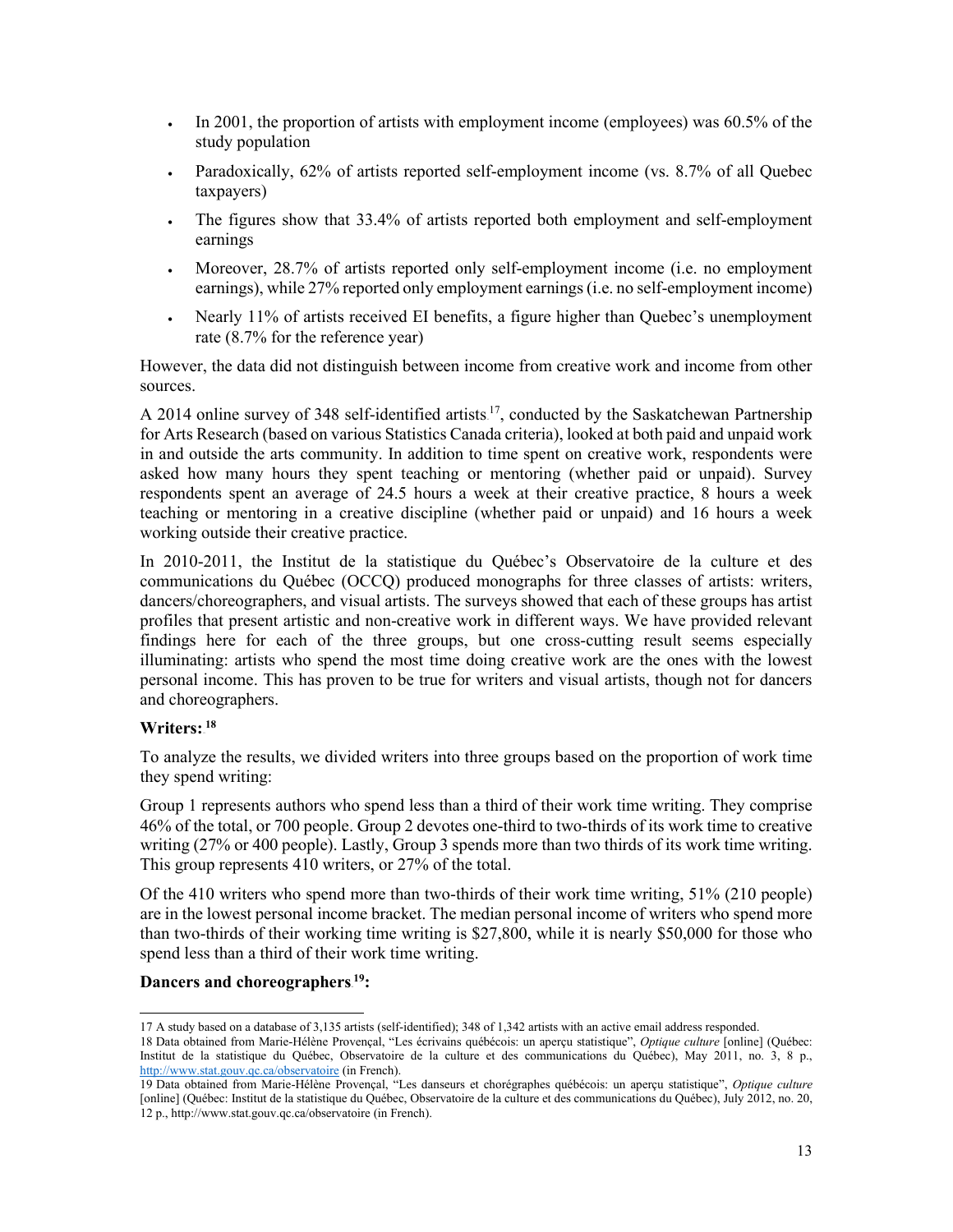For the proportion of work time devoted to dance, dancers and choreographers comprise three nearly equal groups, each accounting for one-third of the workforce. Group 1 (210 people) devotes less than a third of its work time to dance. Group 2 (220 people) devotes one- to two-thirds of its work time to dance. Lastly, Group 3 (210 people) uses more than two-thirds of its work time for dance. Income does not vary widely based on the proportion of creative work unless artists devote more than two-thirds of their time to dance, in which case they are likelier to have incomes of \$30,000 or more.

In 2010, Quebec dancers and choreographers spent 54% on average of their working life on unpaid professional dance-related activity (training, career management, volunteer involvement in productions, etc.).

One-third of dancers and choreographers (31% or 200 people) earn nearly all their personal income from dance activities, vs. 33% of dancers and choreographers (about 210 people) who earn most of theirs from other activity.

# **Visual** artists.<sup>20</sup>:

In 2010, 31% of artists worked at least 45 hours a week (including work outside of the visual arts).

On average, respondents spent 61% of their work time on creative activity in visual arts. For the purposes of this survey, this includes time designing and producing artworks, as well as other activities directly related to the artist's career (preparing exhibits, completing grant applications, networking, management, etc.) but excludes time spent teaching visual arts or working as a researcher. One-third of artists (31%) earn income from teaching, an activity that does not involve creation but is related to visual arts.

We divided artists into three groups based on the proportion of work time they spend on visual arts creation. Group 1 (22%) spends less than a third of its work time on visual arts creation, Group 2 (34%) spends one- to two-thirds of its working time on it, and Group 3 (44%) spends more than two-thirds of its working time on it.

It seems that the more time artists spend creating visual arts, the higher the income they earn. However, the inverse seems true for total personal income (i.e. the more time artists spend creating visual arts, the smaller their total personal income).

A report on New Brunswick (ArtsLink NB, 2013) also notes the wide range of income sources for artists in the province (p. 30).

<sup>20</sup> Data obtained from Christine Routhier, "Les artistes en arts visuels québécois: un aperçu statistique," *Optique culture* [online] (Québec: Institut de la statistique du Québec, Observatoire de la culture et des communications du Québec), May 2013, no. 23, 12 p., <http://www.stat.gouv.qc.ca/observatoire> (in French).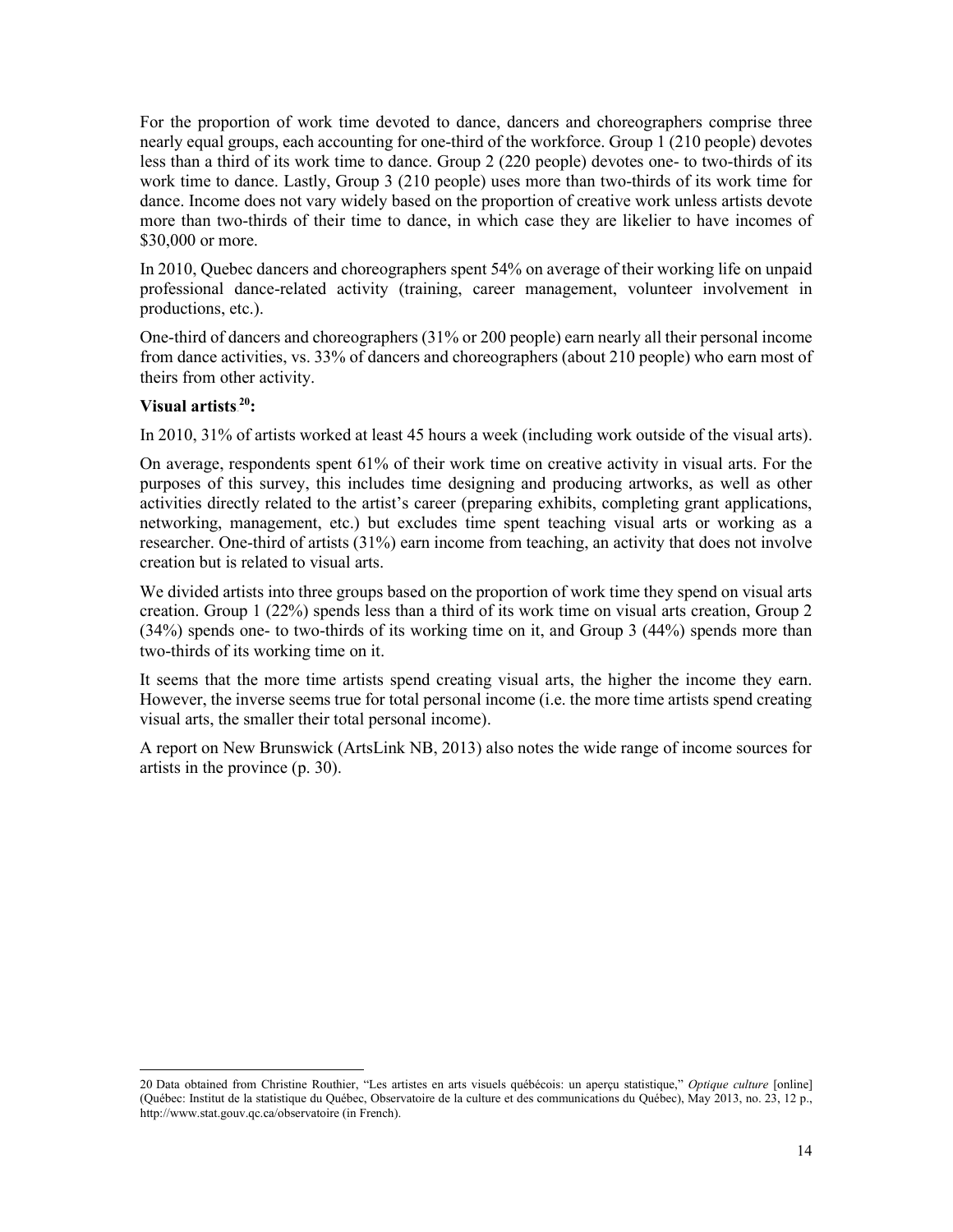

## <span id="page-17-0"></span>**Part 2: Artists Living on the Edge of Economic Insecurity**

According to Rodgers (1989), job insecurity can be defined by four criteria: insecurity of the employment relationship, lack of control over work, lack of regulatory protection and low income. In this section, we show that artists are precarious in terms of three of these four criteria.<sup>21</sup>.

## <span id="page-17-1"></span>**2.1 Employment instability**

Artists do not have a stable job. They have several types of employment, artistic and non-artistic. Intermittence.<sup>22</sup> is not specific to creative work, it is found in several other employment sectors such as journalism, research, or teaching (Pilmis, 2019).

A distinction must be made between intermittent work and on-call work. Intermittent work refers to economic activity, which is inherently discontinuous, e.g. creative work, seasonal work in agriculture or fisheries. On-call work is discontinuous not because of labour activity but because of the nature of the employment relationship, i.e. a continuous employment relationship without continuous work (Vendramin and Valenduc, 2016: 23), to meet employers' desire to use labour on a just-in-time basis, by adjusting the volume of employment to demand. On-call work in restaurants or supermarkets is an example of this. In both cases, there is unrecognized and unpaid job-search work but, according to the philosophy of the Matermittentes, there can be no paid creative work without invisible work.

Why is the issue of intermittency important? Because it helps to explain low and unstable incomes, and conditions, limits access to social protection and undermines the professional status of the artist. In fact, the level of compensation provided by most social protection plans (such as employment insurance and public pension plans) depends on two variables: the length employment (in weeks or years) and the level of income. An intermittent presence in employment, especially if

<sup>21</sup> Plusieurs dimensions de cette précarité des artistes, dans un ensemble de pays du monde, sont documentées dans une étude de l'UNESCO, parue en 2020 : <https://unesdoc.unesco.org/ark:/48223/pf0000371790>

<sup>22</sup> In France, intermittency gives rise to a specific employment contract: "The intermittent employment contract allows the employee to alternate periods worked and periods not worked. It may be entered into, under certain conditions, in sectors where there are significant activity fluctuations." <https://www.service-public.fr/particuliers/vosdroits/F2247> (in French).

<sup>&</sup>quot;According to the definition of the French Labour Code: ‒ a fixed-term intermittent employment contract is authorised 'because of the nature of the activity carried out and the temporary nature' of the jobs; - an intermittent worker is a presumed employee who has the power to contract successively, and sometimes simultaneously, with a multiplicity of employers: the employment relationship ceases, as soon as the performance or series of repeated services for a show, a broadcast or a film run is complete; - the relationship of subordination of the employee employment contract is deemed valid in all cases." (Menger, 2007: 134).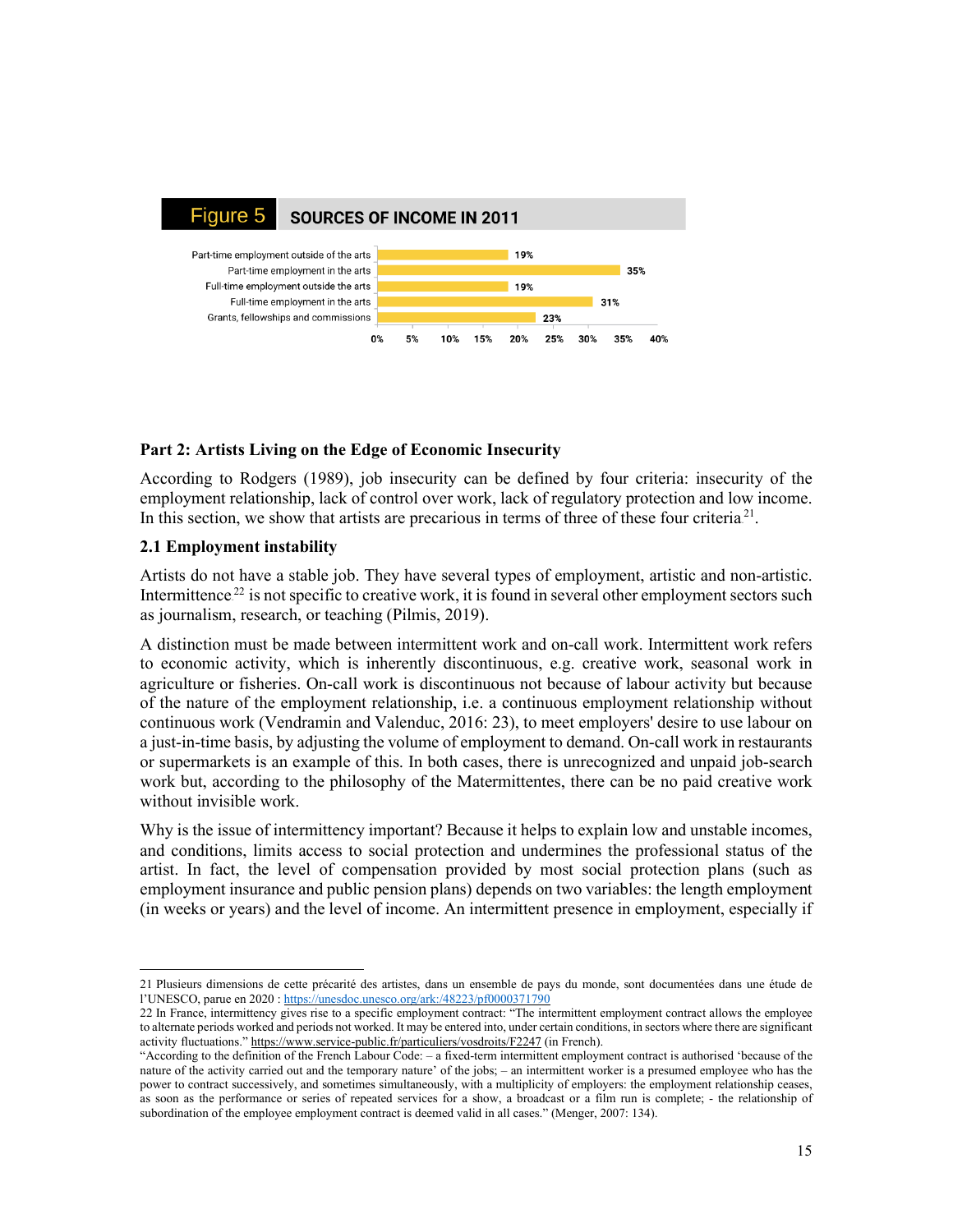associated with a low-income level, will result in little or no access to employment insurance and will generate a low retirement pension.

#### <span id="page-18-0"></span>**2.2 Low income**

First, the limitations of survey methodologies and the fragmented nature of data on artists' careers, practices and earnings must be recognized. As Hill and MacLean (2018) point out, with respect to research on artists' careers, practice and earnings, there is no specific method that can objectively be called a "best practice" in comparison to others. Aside from census data, "there has been no systematic approach in Canada to try to understand the situation of all artists in the country, although several Canadian studies have focused only on specific types of artists" (Hill and Maclean, 2018: 15). Thus, most of the studies carried out are not based on a definition of "artist" employment but rather provide data on specific categories of artists.

Furthermore, the vast majority of data sources only consider visible (paid) work and most only consider artists who devote most of their working time to their artistic activity. However, as evidenced by the monographs produced by the OCCQ (Observatoire de la culture et des communications du Québec) in 2010-2011, respectively among writers, dancers and choreographers and visual artists, there are several profiles of artists who share their time between various activities in different proportions. Including only artists who devote half or more of their time to artistic activity leads to the loss of statistics for both the writers who teach and the emerging artists who devote a large part of their time to a complementary job.

With these limitations in mind we present the following results:

The 2016 census conducted by Statistics Canada.<sup>23</sup> collected income data for the most recent full calendar year, 2015. Total income includes wages and salaries, net self-employment income, investment income, retirement pensions, other sources of income (a category that includes arts project grants) and government transfer payments. Employment income data includes amounts received from all jobs and self-employment in 2015, not just the position for which the respondent worked the most hours during the reference week. In some cases, individuals were able to work in a job in 2015 (the income database) other than the one for which they worked the most hours during the census reference week (May 1 to 7, 2016, the basis for occupational classification). In these cases, the income is based on the other occupation.

The report by Hill Strategies (2019a) is based on a special 2016 Census request that ranks individuals in the occupation in which they worked the most hours during the census reference week (May 1 to 7, 2016), whether they were employed or self-employed. Artists who spent more hours in an occupation other than their creative work during the reference week are classified in the other occupation. The census does not collect information about secondary occupations. Artists who teach in post-secondary, secondary, or elementary schools are included in the category of teachers and professors and not in their artistic profession. Professors and teachers in some contexts (such as conservatories, academies, and private art schools) are counted as "artists".

According to this report (Hill, 2019a), the 158,000 artists in Canada in 2016 represent just under 1% of the overall labour force  $(0.87%)$ . The median individual income <sup>24</sup> of Canadian artists in 2015 (\$24,300) is 44% lessthan the median individual income of the overall labour force (\$43,500). Artists' employment income (from all jobs and self-employment) is \$17,300, or 56% less than employment income (\$39,000).

<sup>23</sup> It should be noted that the data from this census are not comparable to those obtained by the 2011 National Household Survey due to methodological changes made to the 2016 census.

<sup>24</sup> Total income includes salaries and wages, net income from self-employment, investment income, retirement pensions, other sources of income (a category that includes arts project grants), and government transfer payments. (Hill Strategies, 2019a: 45).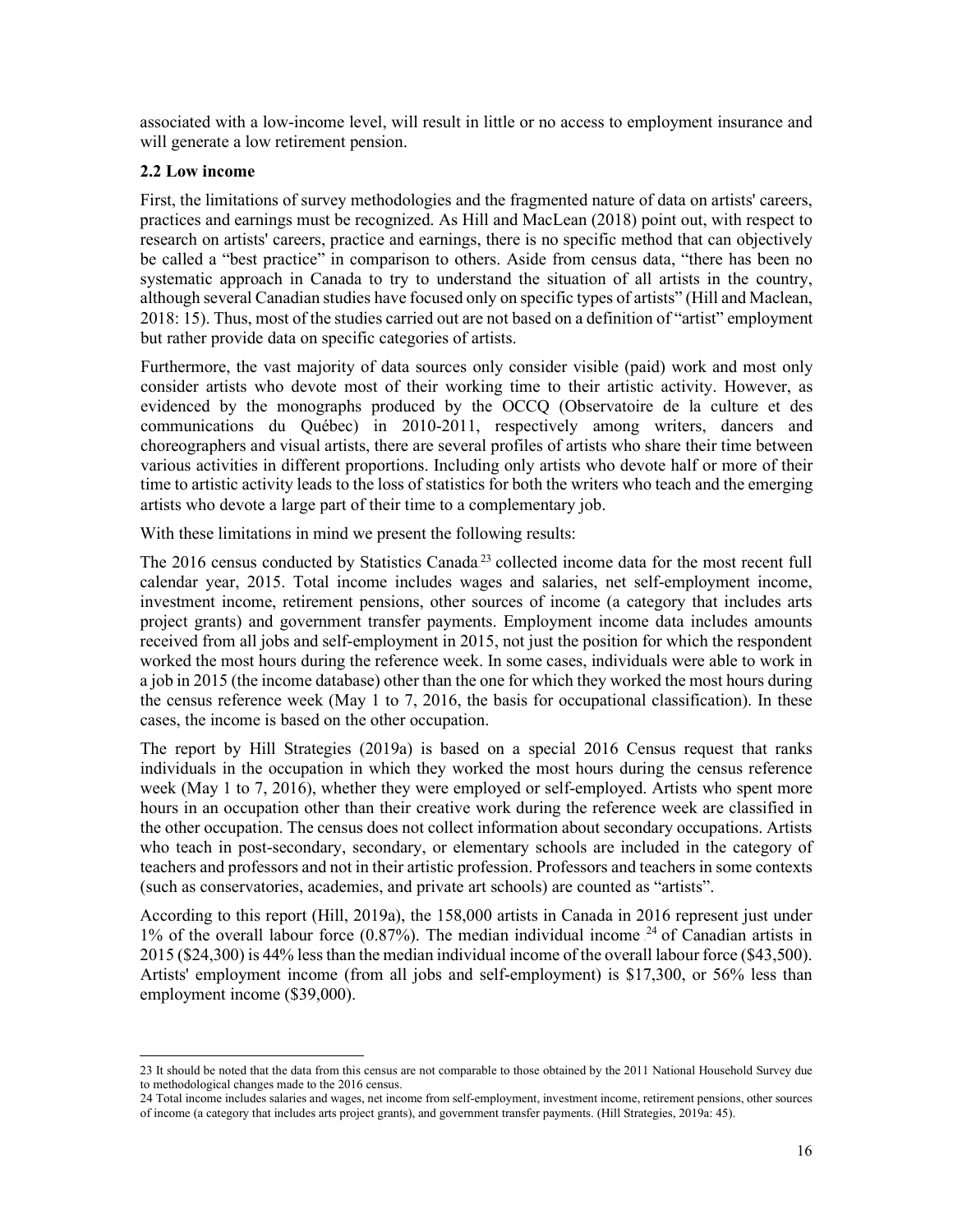Data broken down by province (Hill, 2019b) allows us to compare New Brunswick and Canadian artists, as well as the overall New Brunswick and Canadian labour forces. There are 1,830 artists in New Brunswick, representing 1.2% of artists in Canada. Artists comprise 0.49% of the province's labour force, which is lower than the Canadian average of 0.87%.

As shown in Table 1, the individual median earnings.<sup>25</sup> of New Brunswick artists (\$24,200) are slightly lower than the individual income of artists in Canada (\$24,300) but 38% lower than the median income of the overall provincial labour force (\$38,800). Their median employment income  $($15,000)$  is lower than artists' median earnings in Canada  $($17,300)$  but 56% lower than New Brunswick workers' median income (\$33,700).

|                                       | <b>New</b><br><b>Brunswick</b> | Canada   |
|---------------------------------------|--------------------------------|----------|
| Artist median individual income       | \$24,200                       | \$24,300 |
| Labour force median individual income | \$38,800                       | \$43,500 |
| Artists median employment income      | \$15,000                       | \$17,300 |
| Labour force median employment income | \$33,700                       | \$39,000 |

<span id="page-19-0"></span>*Table 1: Comparison of individual earnings and employment earnings, for artists and the labour force, New Brunswick, and Canada*

The study reveals a huge gap in median individual income and employment income (including self-employment) among the nine arts occupations examined (see Tables 2 and 3). These tables also show that, for many groups of New Brunswick artists, the earnings gap with artists in the same occupation in Canada relates more to employment income than total individual income. That is, other sources of income (grants, subsidies, transfer payments) play a larger role:

<span id="page-19-1"></span>*Table 2: Median individual earnings in nine arts occupations, New Brunswick, and Canada*

| <b>Median Individual Income</b> | <b>New Brunswick</b> | Canada   |
|---------------------------------|----------------------|----------|
| Dance                           | \$17200              | \$15 800 |
| Other performers                | \$17 100             | \$16 900 |
| Singers and Musicians           | \$19 400             | \$17 900 |
| Actors                          | \$20 900             | \$18 500 |
| <b>Visual Artists</b>           | \$22 200             | \$20 000 |

<sup>25</sup> Median income is a better indicator than average income, which is artificially driven upward by a small number of individuals with very high incomes.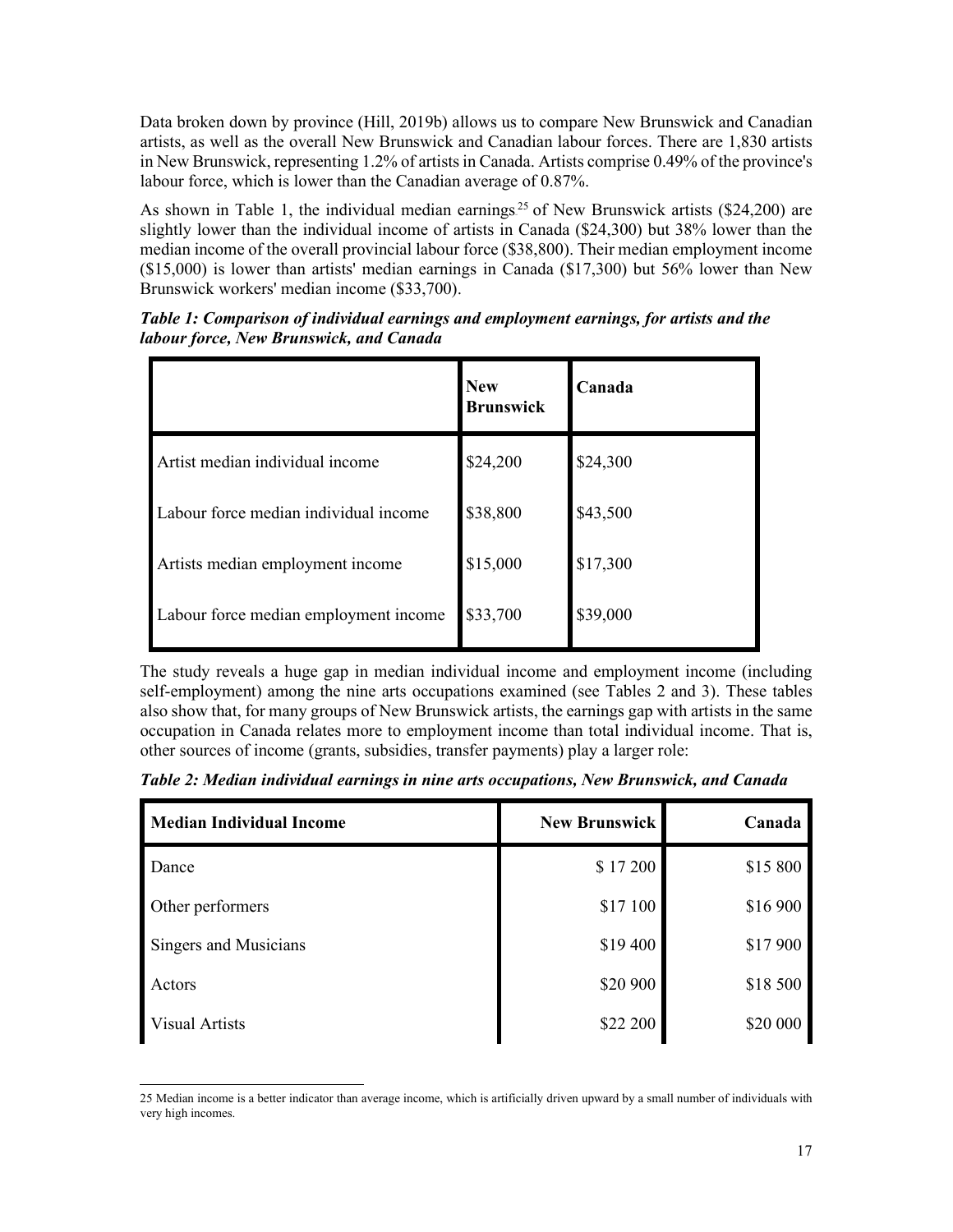| Crafts Persons                                                           | \$19 300             | \$20 500             |
|--------------------------------------------------------------------------|----------------------|----------------------|
| Conductors, composers, and arrangers                                     | \$25 500             | \$29 700             |
| Authors and writers<br>Producers, directors, choreographers, and related | \$44 500<br>\$48 800 | \$40 000<br>\$49 300 |
| personnel<br><b>Total</b>                                                | \$24 200             | \$24 300             |

<span id="page-20-0"></span>*Table 3: Employment earnings in nine arts occupations, New Brunswick, and Canada*

| <b>Employment earnings</b>                                     | <b>New Brunswick</b> | Canada   |
|----------------------------------------------------------------|----------------------|----------|
| Dance                                                          | \$10 300             | \$11 500 |
| Other performers                                               | Unreliable           | \$13 200 |
| Singers and Musicians                                          | \$13 100             | \$12 300 |
| Actors                                                         | \$4 700              | \$11900  |
| <b>Visual Artists</b>                                          | \$12 700             | \$12 100 |
| <b>Crafts Persons</b>                                          | \$10 000             | \$14 100 |
| Conductors, composers, and arrangers                           | \$10 900             | \$18 000 |
| Authors and writers                                            | \$22 700             | \$31 800 |
| Producers, directors, choreographers, and related<br>personnel | \$46 100             | \$46 000 |
| <b>Total</b>                                                   | \$15 000             | \$17 300 |

An exception to this is some studies conducted in various Canadian provinces (sometimes covering several and other times a single arts occupation) that focus on a larger pool of artists, not just those who devote half or more of their working time to artistic activities.

One of these is a study conducted in 2014 by the Saskatchewan Partnership for Arts Research.<sup>26</sup> that takes into account artists' various sources of work (creative activity, other types of work, paid or unpaid). One of the parameters evaluated was the artists' workweek based on their level of education and income (from art practice and other sources). The study found that artists' average income from creative work is about \$15,000 per year and that this amount is significantly lower for many respondents. However, artists work an average of 48 hours per week (in the arts and other

<sup>26</sup> <http://www2.uregina.ca/spar/images/docs/Understanding.AES.project.intro.pdf>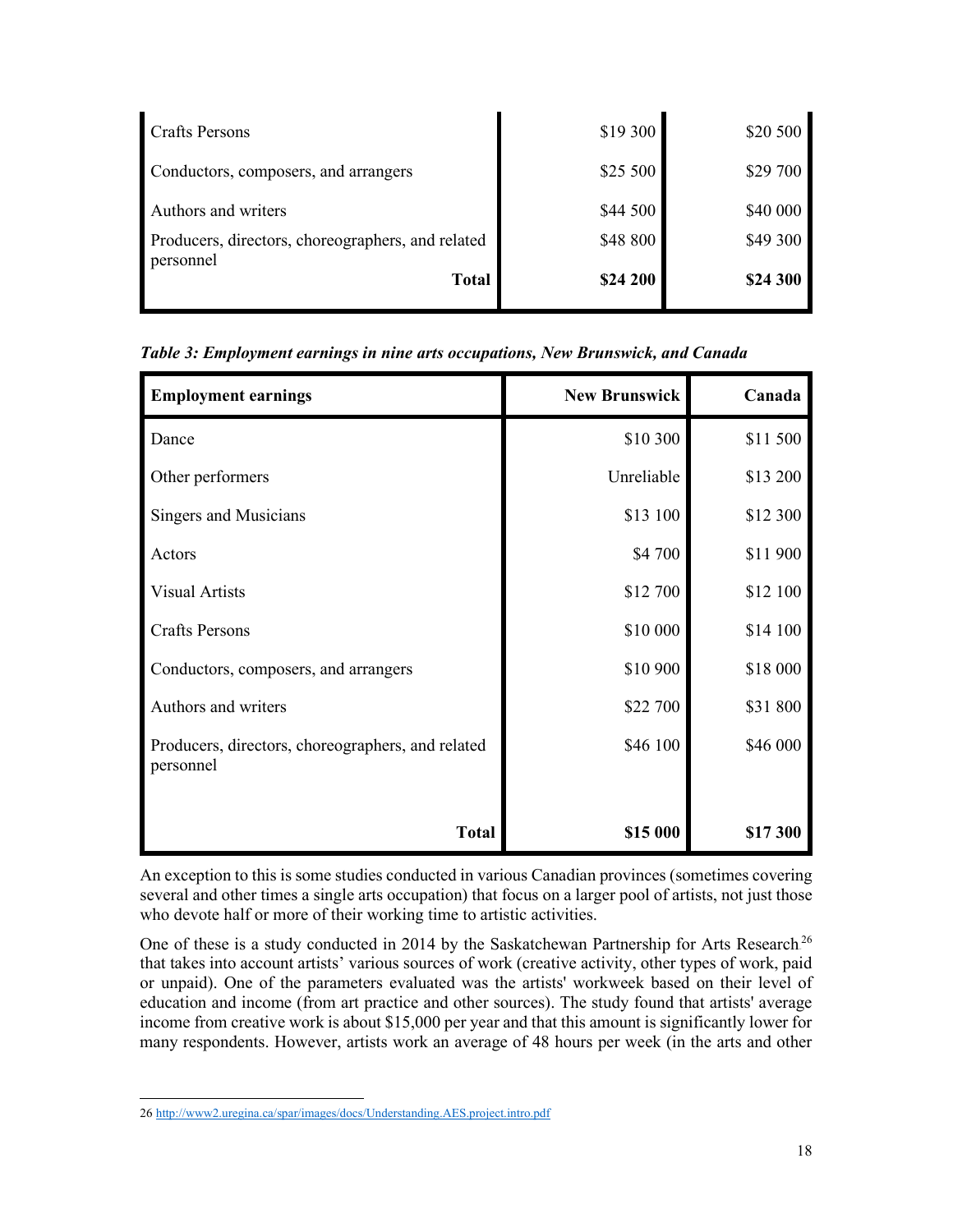fields), which is well above the provincial average. Paradoxically, artists' level of education far exceeds the provincial average.

From the studies identified (which are not comparable because the methodologies used differ), three observations can be drawn:

- 1) artists generally generate a lower total income than other workers;
- 2) for some groups, creative work generates more expenses than it generates income;
- 3) artists' incomes are highly polarized, with a minority making a good living.

#### <span id="page-21-0"></span>*1) A lower total income than other workers:*

Recent reports by Hill Strategies speak for themselves, but other studies have also produced the same results. Monographs by the Observatoire de la culture et des communications du Québec (OCCQ) (2010a, 2010b, 2010c) reveal that dancers and choreographers have an average personal income lower than the average income of the Quebec population earning an income and aged 16 or over (\$27,600 versus \$34,000). In the case of visual artists, average personal income in 2010 is comparable (\$33,000 vs. \$35,400 for the Quebec population earning an income aged 16 and over), but the OCCQ points out that "this comparison must be qualified by taking into account the specific characteristics of the visual artists' population, particularly age and education, which are relatively high, as well as professional expenses, which are higher than those of other workers" (OCCQ, 2010aH: 9). For writers, the median personal income in 2008 was \$39,400 $^{27}$ . It should be noted, however, that these incomes are very unevenly distributed, with a large proportion of artists at the bottom of the pyramid.

The *Waging Culture* study, conducted in 2009 and focused on approximately 560 Canadian visual artists (based on a sample determined by respondents), revealed similar results:

"According to our data, the average artist made \$25,318 from all sources, while the typical artist made \$20,000. In other words, Canadian visual artists make significantly less than the national average (\$36,301) and the national median (\$26,850). It is fairly clear that artists do not generate net income from their studio practice, despite dedicating over 50% of their time to their practice. While the average artist made \$1,432 from their practice in 2007, the typical (median) artist lost \$556. Indeed, only 43.6% of artists made any net profit from their practice." (Maranda, 2009: 37)

A report on New Brunswick artists (ArtsLink NB, 2013) also documented a significant difference between the median earnings of various artist groups and the median earnings of Canadians. Two-thirds of survey respondents<sup>28</sup> report annual income of less than \$40,000 per year, while 10% report income of \$70,000 or more (pp. 7 and 31). The study concludes that median earnings were 16% lower for all full-time, full-year arts occupations in 2006, but this difference varies widely across occupations (pp. 7 and 27).

#### <span id="page-21-1"></span>*2)More artistic expenses than income:*

The study conducted by the OCCQ reveals that after subtracting expenses related to the practice of their art, the average income that dancers and choreographers earned from dancing reaches \$9,300; half (54% or about 350 people) have a net income below \$5,000, and 30% (about 200 people) have not made any gain. On average, they spent 26% of their working time on dance activities.

In 2010, 20% of Quebec visual artists received no creative income (that is income from the practice of creating and producing visual art, including grants and cash prizes, fees and copyright income), one-third (36%) received less than \$5,000, 28% received income from creation of \$5,000 to

<sup>27</sup> Their median personal income (\$39,400) was higher than that of the Quebec labour force 25 years of age and over, but lower than that of workers who, like them, hold a university degree. In addition, most of this income came from non-artistic activities, since the median income from creative writing was \$2,450.

<sup>28</sup> 370 New Brunswick artists responded to a survey, of which 53% were members of the ArtsLink NB Association.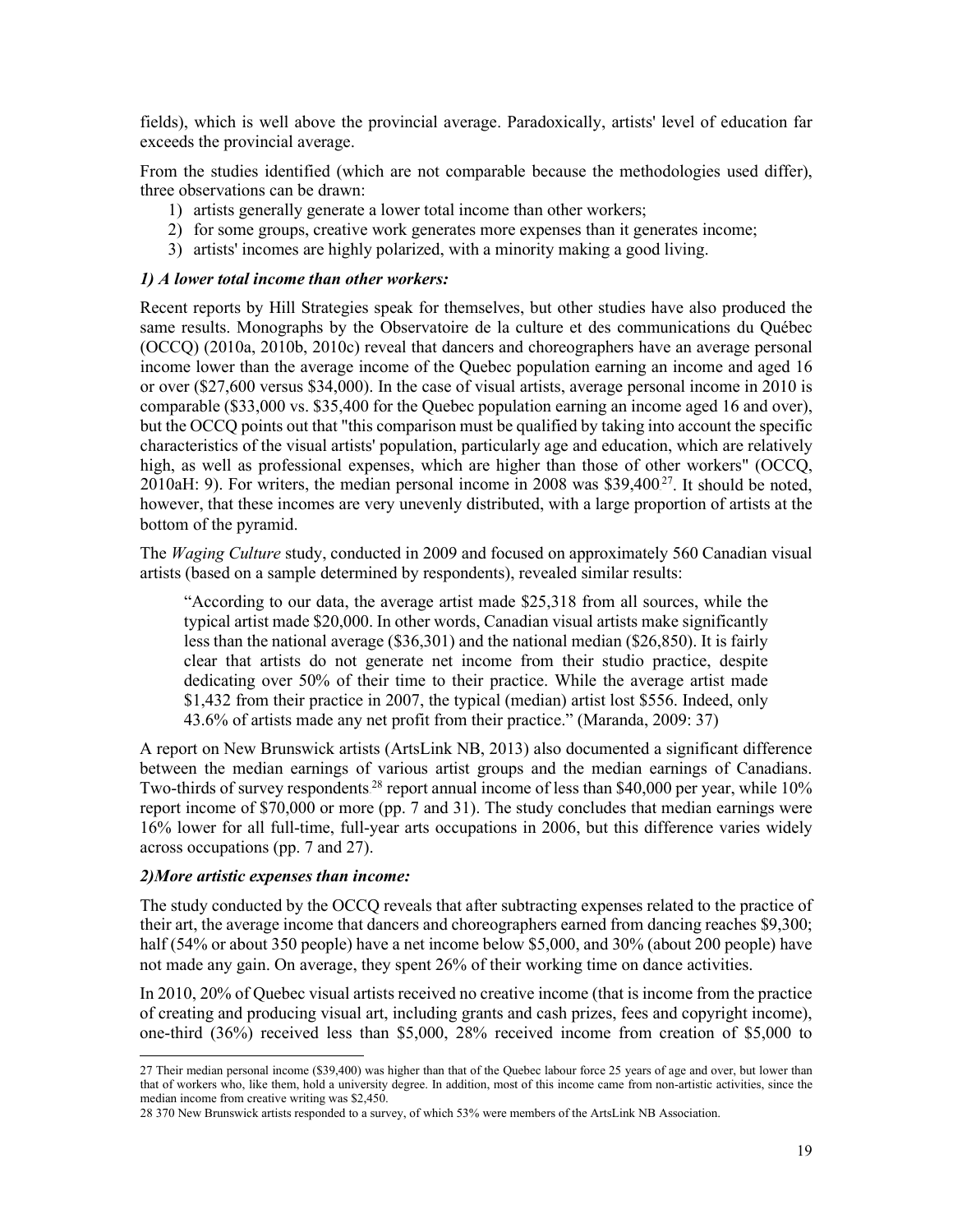\$19,999 and 16% received income of \$20,000 or more. The average income from creative visual arts, before deducting expenses related to production, is \$10,600, but the median amount is only \$3,300. After subtracting expenses related to their art, the average income artists earned from creative work in visual arts falls to \$2,100 and the median income to -\$162.

Hill Strategies' survey on the socio-economic status of professional visual artists living in Canada.<sup>29</sup> in 2012 (391 respondents) found that about half (47%) of Canada's visual artists lost money on their artistic practice. The average individual income of visual artists is \$29,300, with the largest portion coming from arts-related employment (\$19,200 on average) and non-arts-related employment (\$5,700 on average). After adjusting for inflation, the overall average income in 2012 was 6% higher than that in 2007 (\$27,600).

## <span id="page-22-0"></span>*3) A high degree of income polarization:*

According to the OCCQ survey, in 2009, 38% (or 250 people) of Quebec dancers and choreographers earned less than \$5,000 from their creative work in dance, while one-third (32% or 210 people) earned between \$5,000 and \$19,999 and 29% (or 190 people) earned \$20,000 or more. About 50 dancers and choreographers (8%) earned more than \$40,000 from dance. The average income from dance is \$13,900.

According to others, a study conducted in 2014 by the Saskatchewan Partnership for Arts Research also revealed a polarization of artists' earnings: 42.5% of respondents earn less than \$5,000 from their artistic activity, while less than 10% report earnings over \$40,000. When considering income from all sources, the average is \$28,438 (compared to \$40,798 in the province). Again, there is a polarization phenomenon: 60% of respondents earn less than \$40,000, while less than 155 earn \$80,000 or more.

This same phenomenon is also apparent in a study conducted by ArtsLink NB with 370 respondents (53% of whom are self-employed, 11% who work for arts organizations and 25% who are employed as teachers) as shown in the following table:

| <b>Table 13</b>       | SURVEY RESPONDENTS BY TOTAL INCOME LEVEL (2011) |                  |            |  |
|-----------------------|-------------------------------------------------|------------------|------------|--|
|                       |                                                 |                  |            |  |
|                       |                                                 | # of Respondents | % of Total |  |
| <b>Under \$20,000</b> |                                                 | 114              | 33.5%      |  |
| \$20,000 - \$39,999   |                                                 | 117              | 34.4%      |  |
| \$40,000 - \$54,999   |                                                 | 42               | 12.4%      |  |
| \$55,000 - \$69,999   |                                                 | 33               | 9.7%       |  |
| \$70,000 - \$89,999   |                                                 | 16               | 4.7%       |  |
| \$90,000 and up       |                                                 | 18               | 5.3%       |  |
| <b>Totals</b>         |                                                 | 340              |            |  |

<sup>29</sup> Waging Culture - Hill [Strategies](https://hillstrategies.com/2014/12/10/waging-culture/) Research Inc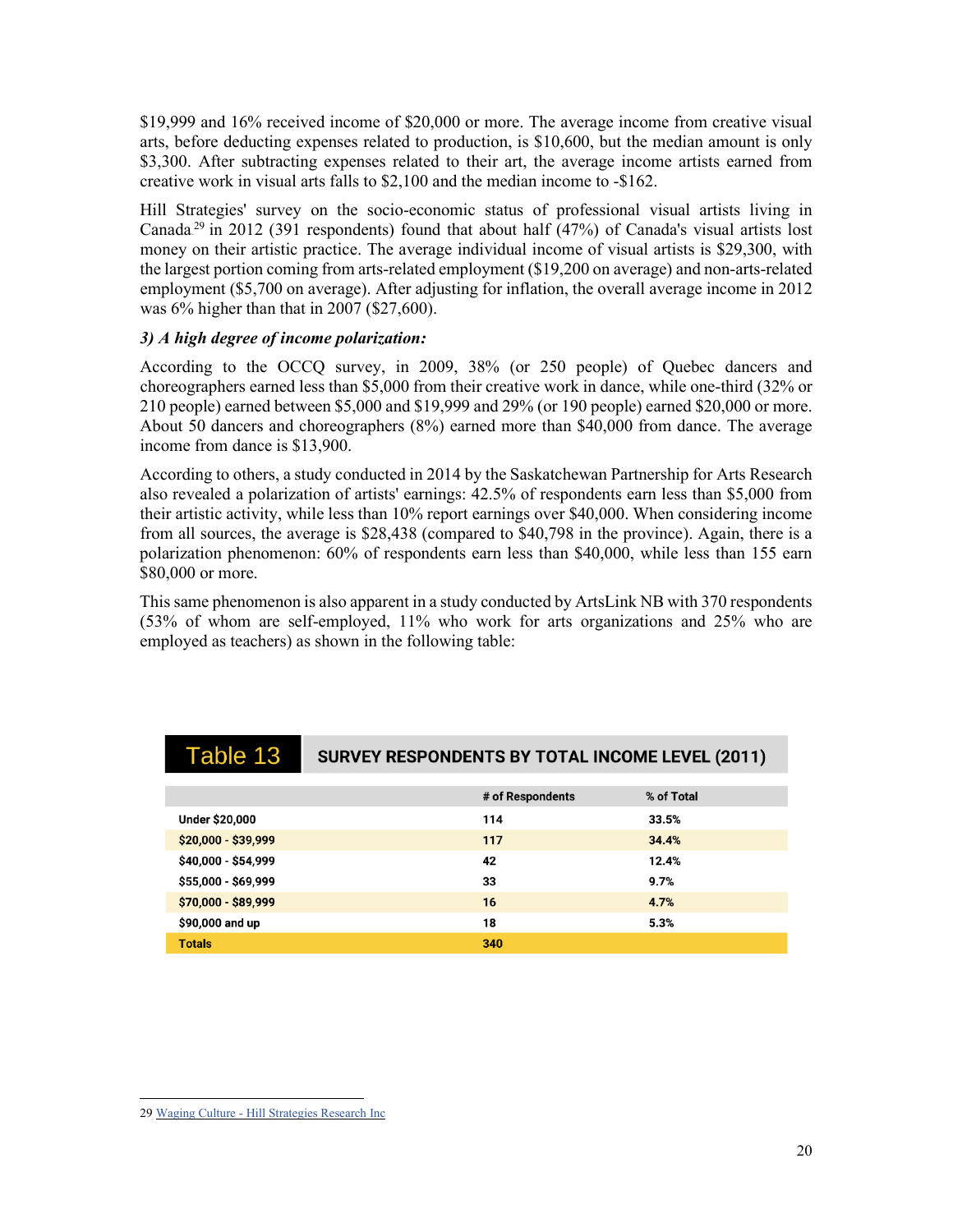The low income of artists, despite a high level of education for the majority of them, can be explained by several causes:

## **The low share of public spending on the arts, which affects the number and quality of contracts offered to artists**

The latest data available to us on public spending on culture (per capita) covers the year 2009-2010. The following table, based on Hill (2012), shows that New Brunswick is below the Canadian average for total spending. It is mainly municipal spending that lowers this average, which can be explained by the lack of local governance in a significant proportion of New Brunswick). A significant reinvestment in arts and culture spending by all three levels of government to ensure that the level of arts and culture spending in New Brunswick reaches at least the Canadian average was at the forefront of the Campbell Report's recommendations (ArtsLink NB, 2013: 13-14).

| <b>Province/Territory</b><br>(\$ per capita) | Federal<br>Government<br>(\$ per capita) | Provincial<br>Government<br>$$$ per<br>capita) | <b>Municipalities</b><br>(\$ per capita) | <b>Total/per</b><br>capita Total<br>(in \$ per<br>capita) |
|----------------------------------------------|------------------------------------------|------------------------------------------------|------------------------------------------|-----------------------------------------------------------|
| <b>British Columbia</b>                      | 53                                       | 54                                             | 100                                      | 206                                                       |
| Alberta                                      | 71                                       | 102                                            | 99                                       | 272                                                       |
| Saskatchewan                                 | 62                                       | 149                                            | 103                                      | 315                                                       |
| Manitoba                                     | 89                                       | 117                                            | 53                                       | 260                                                       |
| Ontario                                      | 109                                      | 63                                             | 97                                       | 269                                                       |
| Québec                                       | 188                                      | 125                                            | 76                                       | 389                                                       |
| New Brunswick                                | 119                                      | 107                                            | 37                                       | 263                                                       |
| Nova Scotia                                  | 136                                      | 102                                            | 58                                       | 296                                                       |
| Prince Edward Island                         | 191                                      | 129                                            | 32                                       | 351                                                       |
| Newfoundland and<br>Labrador                 | 121                                      | 156                                            | 31                                       | 308                                                       |
| Yukon                                        | 552                                      | 628                                            | 13                                       | 1194                                                      |
| <b>NWT</b>                                   | 888                                      | 228                                            | 66                                       | 1182                                                      |
| Nunavut                                      | 498                                      | 279                                            | 10                                       | 787                                                       |
| On average                                   | 123                                      | 90                                             | 87                                       | 301                                                       |

<span id="page-23-0"></span>*Table 4: Government spending on the arts, Canadian provinces, and territories, 2009-2010*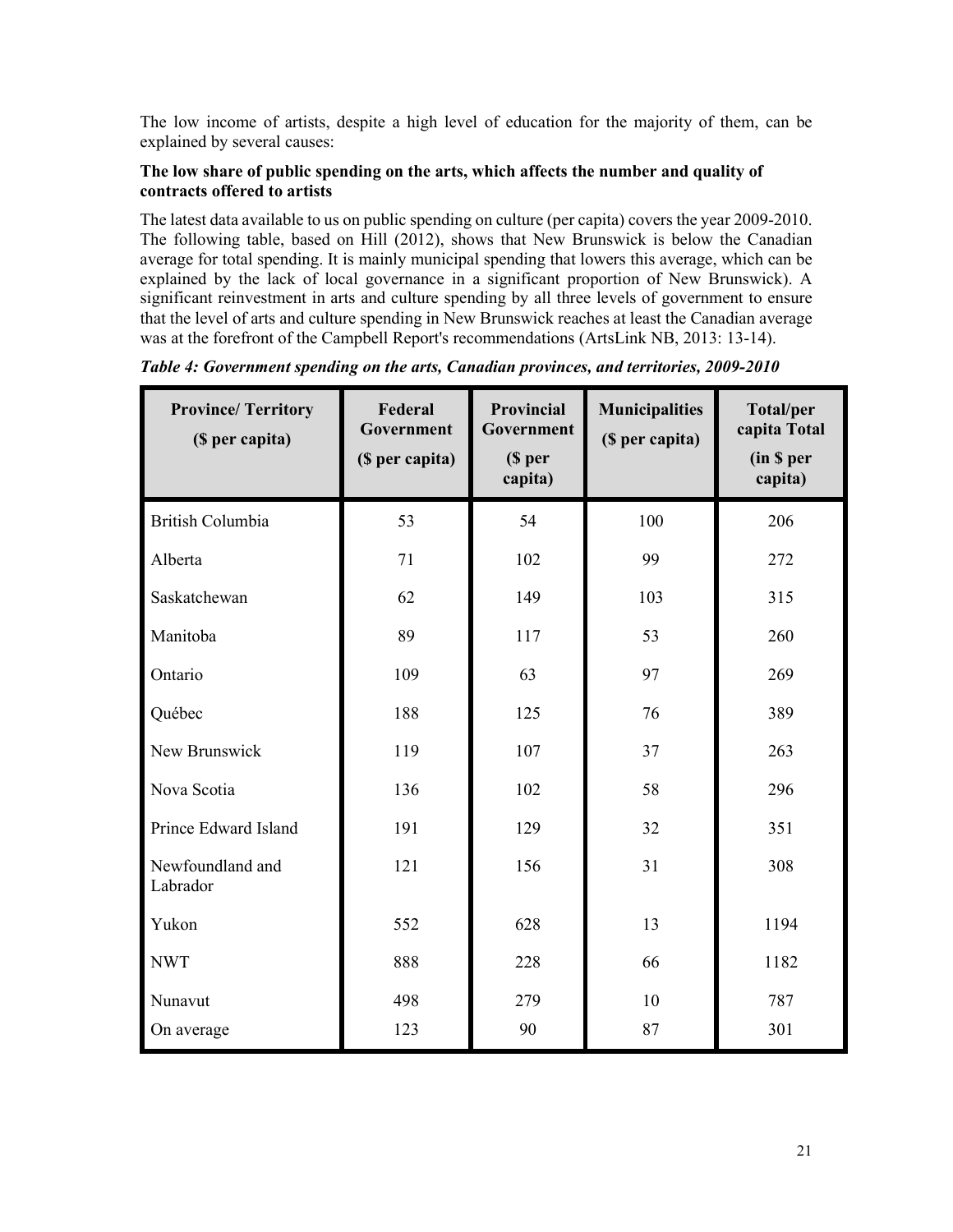#### **An imbalance in the distribution of income generated by the arts, to the detriment of artists**

The precariousness of artists is also explained by a very unequal distribution of revenues generated by the arts, attributable to an "unbalanced contractual relationship", resulting in particular from the economic dependence of many artists on principals and intermediaries. Although they are the primary resource of the cultural industries, the clear majority of artists are unable to make a living from their art.

"Finally, the precariousness experienced by a majority of artists is not only due to these characteristics but also to their dependence on multiple intermediaries (artist agents, presenters) who are usually the strongest party to the contract. Many speakers cited in the *Actes des deuxièmes journées d'économie de la culture* (Labadie and Rouet, 2008) make the same observation to the effect that the vast majority of artists have no choice but to accept the contracts for the exploitation of their works that are offered to them<sup>30</sup> (a situation referred to as a "contract of adhesion," a characteristic of the employment contract). They also report degraded contractual practicesthat have a downward effect on revenues, such as the demand for an exclusive, and often unlimited, transfer of all intellectual property rights or circumvention of the obligation to pay proportional to operating revenues (tendency to flat-rate)." (Labadie and Rouet, 2008, pp. 76-80, reported in D'Amours and Deshaies, 2012: 5).

## **The fact that a significant part of the artist's work is invisible, and therefore unpaid**

As mentioned above, invisible work is not included in compensation. This reality is reflected differently in different groups of artists; some are paid when they perform on stage (performing arts), others are paid as a percentage of a work's success (publishing model) while others are paid by the sale of a single object (art market). However, more often than not, remuneration is linked to a specific product or service, unrelated to the number of hours required in producing it.

## <span id="page-24-0"></span>**2.3 Inadequate labour laws and social protection plans**

The purpose of labour laws is to protect workers against working and employment conditions that are harmful to their health and living conditions. Unfortunately, their jurisdiction is generally limited to salaried workers, whereas the majority of Canadian and New Brunswick artists are self-employed. As for social protection plans, they consist of "all public plans whose function is to protect the economic situation of individuals or families in the event of eventualities likely to cause loss, absence, insufficient income or an increase in financial charges (poverty, unemployment, illness, retirement, family)" (Poulin Simon, 1981, cited in Morel, 1999: 2).

- We have defined social risks elsewhere as:
- The "illness" risk, defined as the possibility of a loss of income due to the physical or mental inability to provide the usual workload due to a partial or total illness or disability;
- The "occupational accident and disease" risk, defined as the possibility of a loss of income due to the physical or mental inability to provide the usual workload due to an accident at work or an occupational disease;
- Parenthood risk, defined as the possibility of loss of income due to pregnancy and the care of children or other dependent relatives;

<sup>30</sup> "It can therefore be noted that there is a lack of freedom and therefore a situation of economic and financial dependence of the authors on the operators. Financial dependence because the author needs to live and depends totally on the chain of contracts exploitation, and economic dependence because the extent to which a work is exploited depends mainly on the efforts of those to whom the author has assigned all or part of the exploitation rights." (E. Landon, lawyer at the Paris Bar, quoted in Labadie and Rouet, 2008: 172).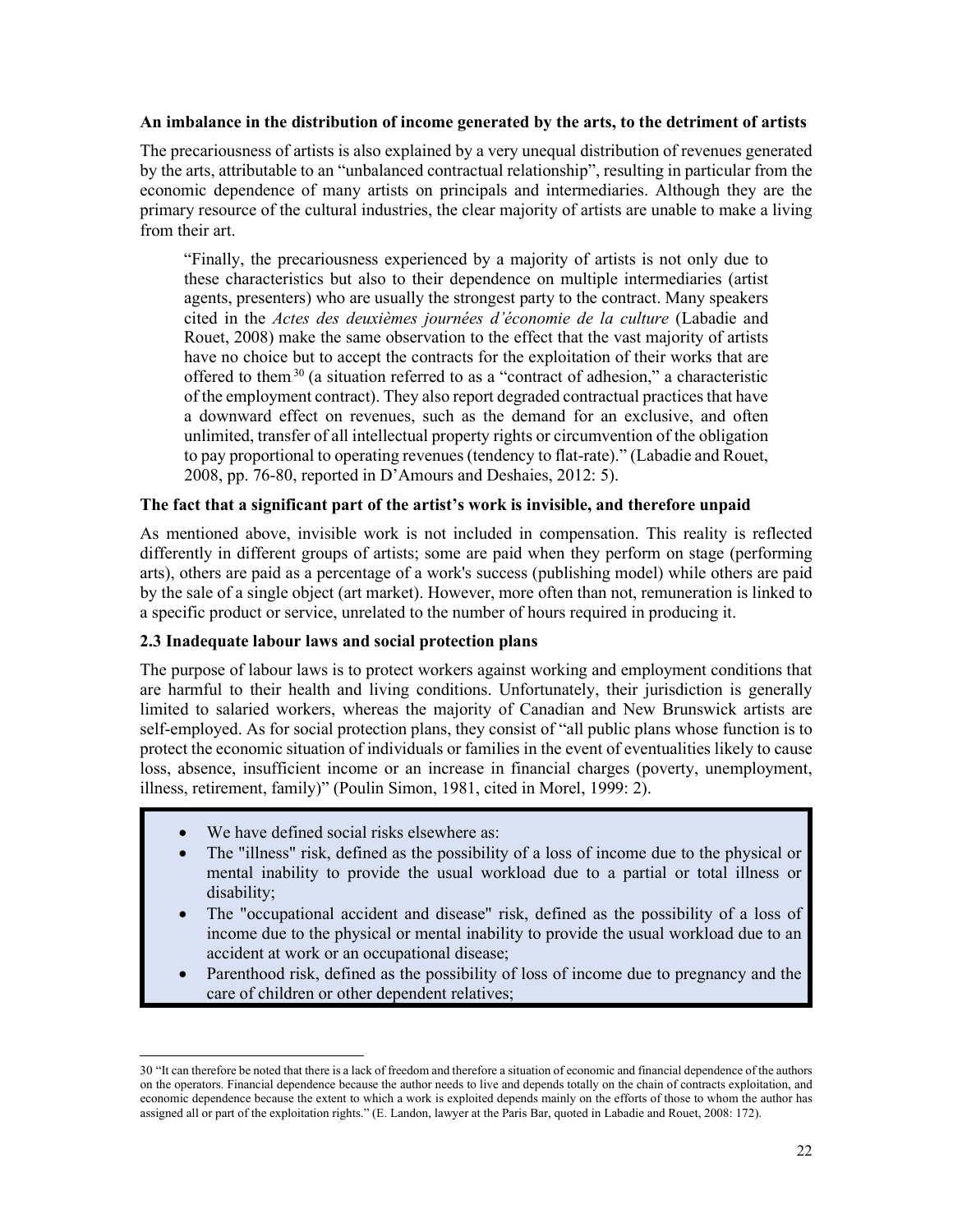The "advanced age" risk, defined as the decrease in the capacity to work or income from work, as we get older (D'Amours et Deshaies, 2012, taken up and adapted from D'Amours, 2006).

Although they are exposed to the same social risks as other workers (they may fall ill, have children or care for elderly relatives; they also age, and in some occupations the end of career occurs remarkably early), and although they are found, as we have seen above, to be overexposed to the risk of periods without work, artists are less well covered by social protection plans. These laws and measures were created with reference to permanent full-time paid employment, a reality that is almost non-existent in artistic circles.

Let us assess this lack of protection, which only a small number of studies have addressed.

According to *Pour mieux vivre de l'art,* among the 14,010 artists surveyed in the study:

- 26.7% did not contribute to a pension plan in 2001;
- one in two artists (51.1%) contributed to a registered retirement savings plan for a total of almost \$30 million in 2001, representing an average of \$4,112 per artist;
- 57% of artists contributed nearly \$7 million to the Québec Pension Plan (QPP);
- 13 artists' associations (out of 16 recognized associations) offer pension plans in which producers participate.

Tables 5, 6 and 7 summarize the main results of three monographs already mentioned in this text, conducted respectively with writers, dancers, choreographers, and visual artists (OCCQ 2011, 2012, 2013). They reveal, in particular, that a majority of artists have no coverage in the event of work accident, illness or disability. When they do, this coverage is generally not related to their artistic activity; rather, it is attributable to salaried employment or to coverage by their spouse's complementary health insurance. With respect to retirement income, with differences between occupations,  $31$  we note that income from public plans (Old Age Security Pension and QPP $32$ ) remains the most cited sources (adding the first and second sources together) and that a significant number of artists expect to work beyond age 65).

| As a % of total                                                   | <b>Writers</b> | <b>Dancers</b> and<br><b>Choreographers</b> | <b>Visual Artists</b> |
|-------------------------------------------------------------------|----------------|---------------------------------------------|-----------------------|
| Are not protected in the<br>context of their creative<br>activity | 81.2           | 30.1                                        | 90.5                  |
| Protected as an employee                                          | 0.8            |                                             | 6.6                   |

<span id="page-25-0"></span>

| Table 5: Status of protection in the event of employment injuries among three groups of |  |  |
|-----------------------------------------------------------------------------------------|--|--|
| Quebec artists                                                                          |  |  |

<sup>31</sup> Notably, dancers and choreographers are, on average, younger than writers and visual artists.

<sup>32</sup> The Quebec Pension Plan (QPP) is the Quebec equivalent of the Canada Pension Plan (CPP).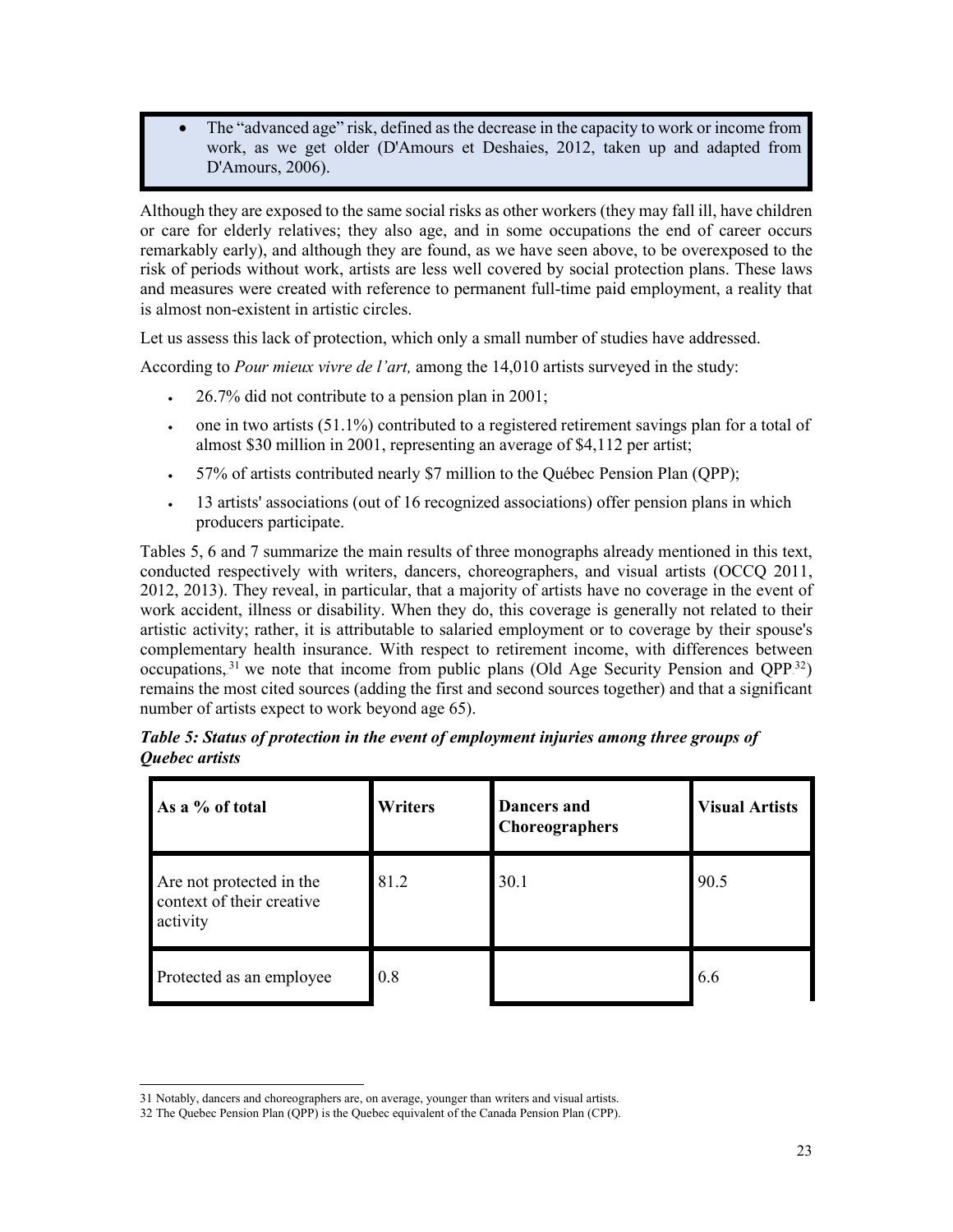| Protected as self-employed<br>workers | 1.0  | 60.8 (as employees,<br>self-employed and/or<br>during supervised training<br>periods) | 1.1 and 0.5 as<br>both seasonal<br>and<br>intermittent |
|---------------------------------------|------|---------------------------------------------------------------------------------------|--------------------------------------------------------|
| Do not know if they are<br>protected  | 17.0 | 9.1                                                                                   |                                                        |

Sources: OCCQ 2010, 2012, 2013

<span id="page-26-0"></span>*Table 6: Proportion of artists covered in the event of illness or disability, three groups of Quebec artists*

| As a % of total                            |             | <b>Writers</b>                                                      | <b>Dancers and</b><br>choreographers                                  | <b>Visual artists</b>                                               |
|--------------------------------------------|-------------|---------------------------------------------------------------------|-----------------------------------------------------------------------|---------------------------------------------------------------------|
| Supplementary<br>health plan               | Covered     | 59.4 (mainly<br>through salaried<br>employment or<br>by the spouse) | $43.9$ (mainly<br>through salaried<br>employment or by<br>the spouse) | 48.3 (mainly<br>through salaried<br>employment or<br>by the spouse) |
|                                            | Not covered | 39.1                                                                | 52.9                                                                  | 51.8                                                                |
|                                            | Don't know  | 1.5                                                                 | 3.2                                                                   |                                                                     |
| Short-term<br>disability wage<br>insurance | Covered     | $32.5$ (mainly<br>through<br>employment)                            | $29,0$ (mainly<br>through<br>employment)                              | $22.7$ (mainly<br>through<br>employment)                            |
|                                            | Not covered | 63.8                                                                | 61,0                                                                  | 77.3                                                                |
|                                            | Don't know  | 4.6                                                                 | 10,0                                                                  |                                                                     |
| Long-term disability<br>wage insurance     | Covered     | $31.1$ (mainly<br>through<br>employment)                            | $21.5$ (mainly<br>through<br>employment)                              | 19.4 (mainly<br>through<br>employment)                              |
|                                            | Not covered | 64.1                                                                | 66.6                                                                  | 80.6                                                                |
|                                            | Don't know  | 5.3                                                                 | 11.9                                                                  |                                                                     |

Sources: OCCQ 2010, 2012, 2013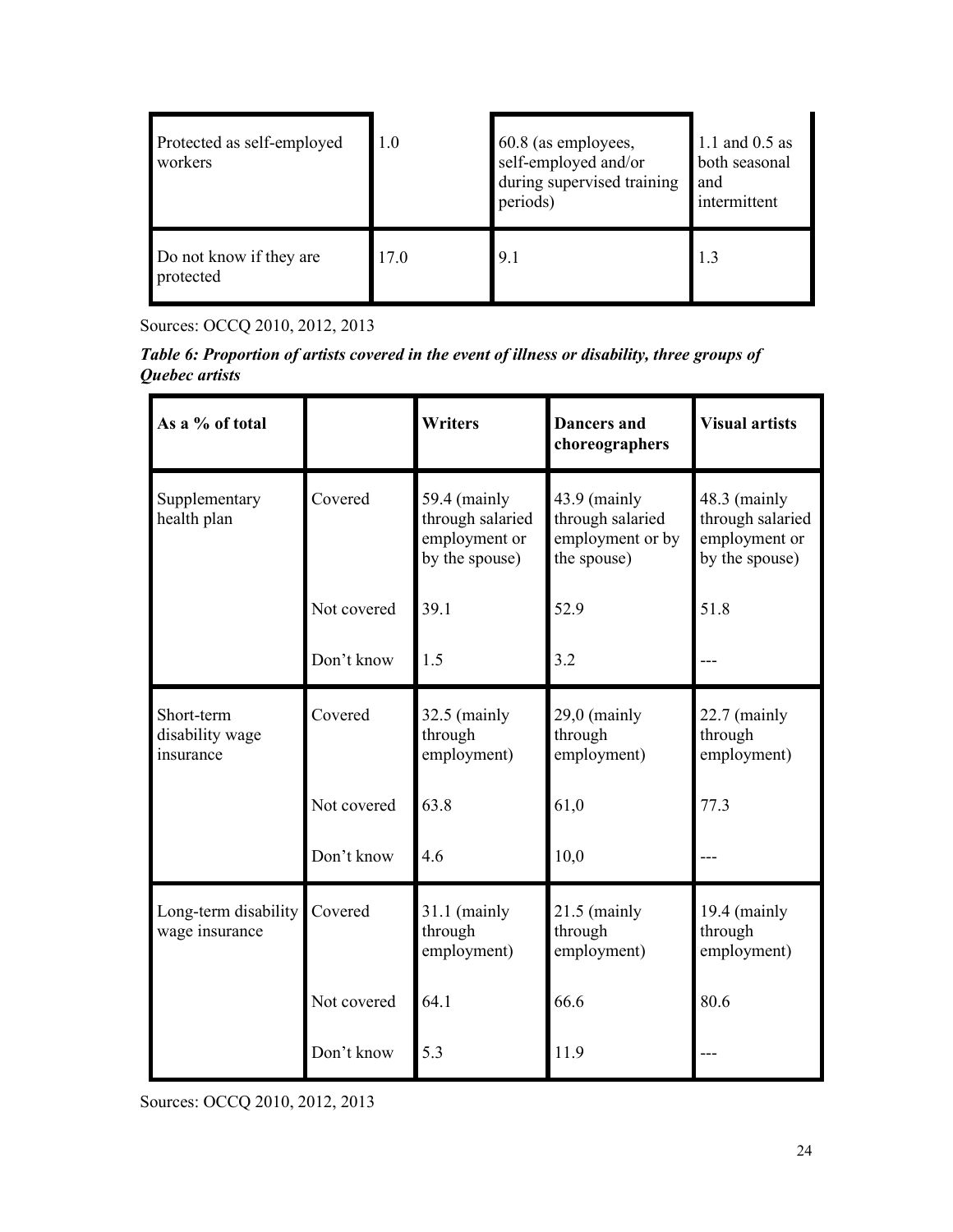| Total number of mentions as 1st or<br>2nd source (as a % of total) | Writers | <b>Dancers</b> and<br>Choreographer<br>S |
|--------------------------------------------------------------------|---------|------------------------------------------|
| Income from public plans                                           | 73.0    | 57.9                                     |
| Income from a corporate plan                                       | 34.6    | 10.5                                     |
| Investment income                                                  | 39.0    | 54.2                                     |
| Working income                                                     | 33.9    | 50.3                                     |
| Other income                                                       | 8.7     | 1.1                                      |
| Don't know                                                         | 4.6     | 16.0                                     |

Table 7: Main sources of retirement income for two groups of Quebec artists

Sources: OCCQ 2010, 2012

This lack of protection can be explained by several causes:

1. Legal and social protection is less or non-existent for self-employed workers than for employees.

All available data sources highlight the high percentage of self-employed artists. According to Hill Strategies (2019a), 52% of Canadian artists are self-employed, compared to only 12% of the Canadian labour force. The rate of self-employment is particularly high among visual artists (66%), musicians and singers (60%) and artisans and craftspeople (58%).

In New Brunswick, 49% of artists are self-employed, slightly lower than the proportion of self-employed artists in Canada (52%) but significantly higher than the 8% share of the New Brunswick labour force (Hill, 2019b).

In Canada, self-employed workers have less access to social protection than employees. For example, unless there is an exception, they are excluded from access to the employment insurance plan for periods between contracts, and unless they pay the employer's contribution for employees, they are not eligible for the workers' compensation plan.

It is assumed that workers are entrepreneurs who are able to provide their own social protection, such as supplementary health insurance, disability insurance or RRSPs. In reality, they rather appear to be precarious workers who do not have access to social protection except, in some cases, through paid employment or through their spouses (D'Amours, 2009 A and B).

Finally, when they receive coverage from a public source (e.g., CPP), they must **pay both the employee and employer's contribution** which unduly reduces their income.

> 2. Social protection for employed artists is less than that enjoyed by other employees because of intermittency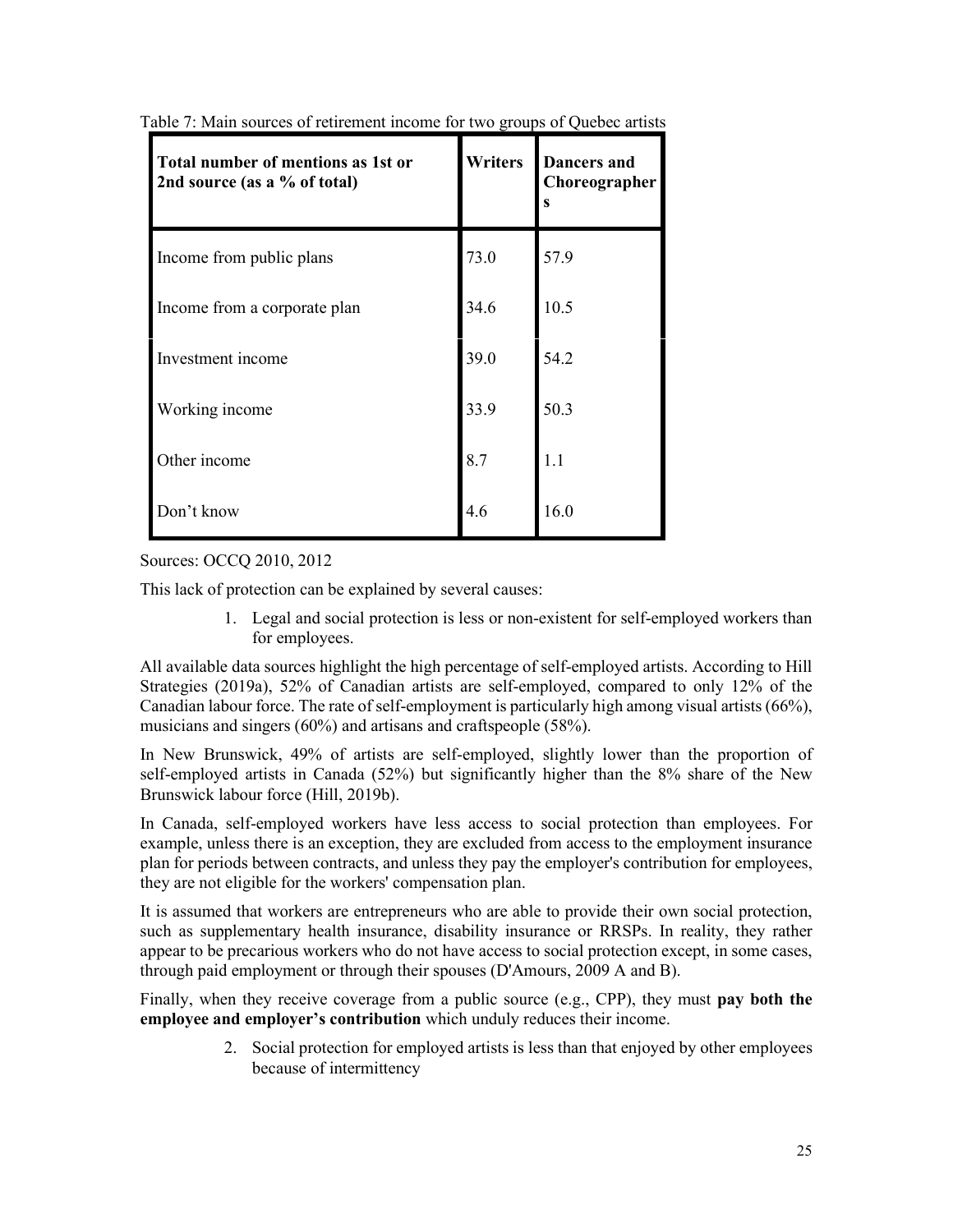Whether or not they are artists, intermittent employees acquire rights to social protection only when they are under employment contract. Since the conditions and levels of compensation depend on the length of time in employment, a lower presence in employment results in a lower level of compensation.

Thus, even if an artist works as an employee and can therefore contribute to employment insurance, he or she is less likely than a regular employee to collect the number of hours of work necessary to qualify for benefits. If the person qualifies, the benefit will be equivalent to 55% of the average income from visible work. Another example is the poverty of retired artists (Hill, 2011), which reflects both periods of intermittency (when they do not accumulate contributions) and low career income.

3. Invisible work is not taken into account for social protection purposes

In almost all cases, unpaid work time does not provide access to social protection. An exception is in Quebec, where special compensation measures are provided for certain groups of artists. Thus, a professional dancer who is injured during supervised training periods may receive compensation from the Commission des normes, de la santé et de la sécurité du travail (CNESST). For this measure, the Department of Culture and Communications is considered the employer and pays the cost of the contribution to CNESST.

Moreover, the logic of social protection plans not only fails to take into account invisible work but can indeed exacerbate it. To qualify for Employment Insurance, you must:

- a) have accrued a given number of insurable hours (invisible work does not qualify).
- b) be available for employment and active job search. However, as McAndrew (2002) explains, artists are not "unemployed" even when they are "without income". They seek contracts, submit projects, improve their skills... Requiring them to seek (and eventually accept) employment outside the arts as a condition for receiving benefits has the effect of reducing the time available for artistic activity.

# <span id="page-28-0"></span>**Part 3: A Legal Framework**

According to Capiau (2000: 10-11), there are two ways of defining artistic activity. The first is to consider it as similar to other professional activities and to regard artists as "a socio-professional group similar to that of other workers". The development of specific rules for them with regard to social protection does not therefore seem justified. The second way is to consider artistic activity as "activities that are clearly distinct from all other activities" and therefore, artists must be considered a separate socio-professional group, requiring the establishment of rules adapted to the creative and production process, to enable them to access the same rights as other workers.

For Capiau, the arts professions are similar to the liberal professions and university research professions in terms of motivation and intellectual commitment, but without the same tools to deal with complex and unstable demand. Artists have no control over the demographic evolution of the profession or competition and have no support activity to ensure economic security. They are subject to particular risks specific to creative work: creativity risk, risk related to intermittency and fluctuation of income; risk related to the prototypical nature of artistic products and risk related to the whims of success. Their activities are carried out in the context of specific economic dependencies on multiple intermediaries, the media, and public cultural policies:

"Faced with the structural problem of artistic under-activity that artists must deal with if they wish to pursue their profession, the public authorities can react by developing a *policy that would promote the various forms of artistic activity* (salaried and non-salaried activities; artistic research and development).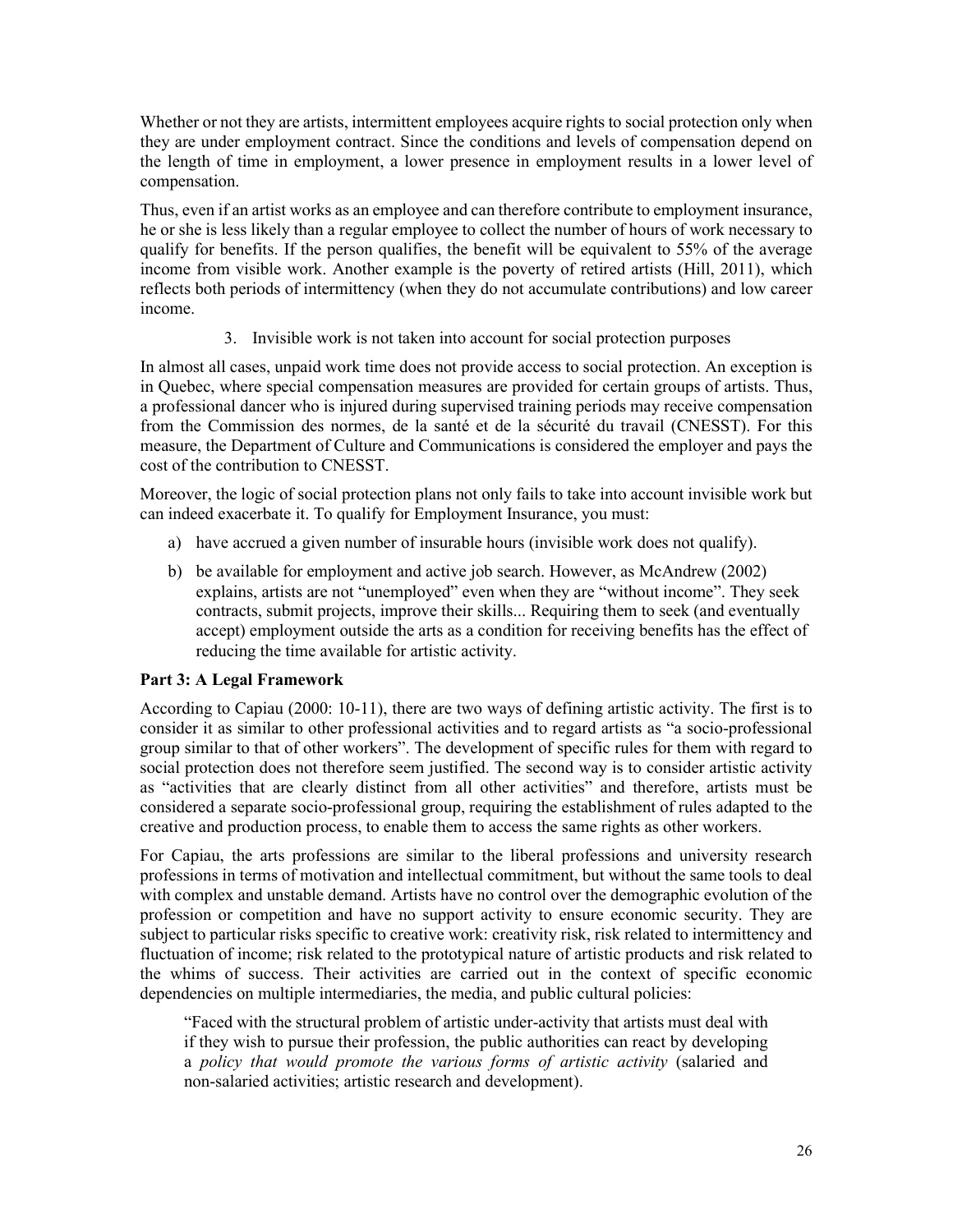But, let there be no mistake, this type of intervention has its limits and does not solve the legal, social, and fiscal problems associated with the exercise of artistic activity in its various forms.

The main difference with the measures proposed for other workers and other economic sectors is that *the measures to be put in place are generally part of cultural policy rather than part of an employment policy or the economic policy specific to the cultural sector*. These measures are therefore based not on considerations relating to the labour market or the economy of the sector, but exclusively on cultural or artistic considerations. This means, *for example*, that the increase in the unemployment rate among musicians will not necessarily lead to an increase in subsidies granted by public authorities to orchestras. […]

In addition, *general employment measures to promote employment* are introduced for employed or self-employed workers in the industrial and commercial sectors whose working conditions are very different from those of artists. They are therefore penalized because, since they are not adapted to their specific working conditions (intermittency, difficulty in recognizing their real employer or indifference of the latter), *these generalist measures only hardly benefit artists and the cultural sector*." (Capiau, 2000: 31-32)

That is why it's important to adopt a strategy that includes both a legislative framework (Part 3) and specific measures (Part 4) to meet the two objectives set out by the Task Force.

## <span id="page-29-0"></span>**3.1 Defining a Professional Artist**

The Task Force identified that it intends to recommend a definition based on the Canada Council for the Arts' definition of "professional",<sup>33</sup> which states that a professional artist is one who:

- has specialized training in the artistic field (not necessarily in academic institutions);
- is recognized as a professional by his or her peers (artists working in the same artistic tradition);
- is committed to devoting more time to artistic activity, if possible, financially; and
- has a history of public presentation or publication.

These same criteria are found, although less precisely, in UNESCO's Recommendation concerning the Status of the Artist  $(1980)^{34}$ .

The Canadian and Quebec Status of the Artist Acts also provide definitions of the artist they apply to. The *Act respecting the professional status and conditions of engagement of performing, recording and film artists* (R.S.Q., chapter S-32.1).<sup>35</sup> defines an artist as a person who practices an art on his own account and offers his services, for remuneration, in a field of artistic endeavour including the theatre, opera, music, dance and variety entertainment, multimedia, the making of films, the recording of discs and other modes of sound recording, dubbing and the recording of commercial advertisements.

[http://portal.unesco.org/en/ev.php-URL\\_ID=13138&URL\\_DO=DO\\_TOPIC&URL\\_SECTION=201.html.](http://portal.unesco.org/en/ev.php%20URL_ID=13138&URL_DO=DO_TOPIC&URL_SECTION=201.html)

<sup>33</sup> [https://canadacouncil.ca/glossary.](https://canadacouncil.ca/glossary) It should be noted that the Council also provides a definition of the artist at the beginning of his or her career.

<sup>34</sup> "Artist" is taken to mean any person who creates or gives creative expression to, or re-creates works of art, who considers his artistic creation to be an essential part of his life, who contributes in this way to the development of art and culture and who is or asks to be recognized as an artist, whether or not he is bound by any relations of employment or association. UNESCO, *Recommendation Concerning the Status of the Artist* [online], October 27, 1980,

<sup>35</sup> [http://legisquebec.gouv.qc.ca/en/ShowDoc/cs/S-32.1.](http://legisquebec.gouv.qc.ca/en/ShowDoc/cs/S-32.1)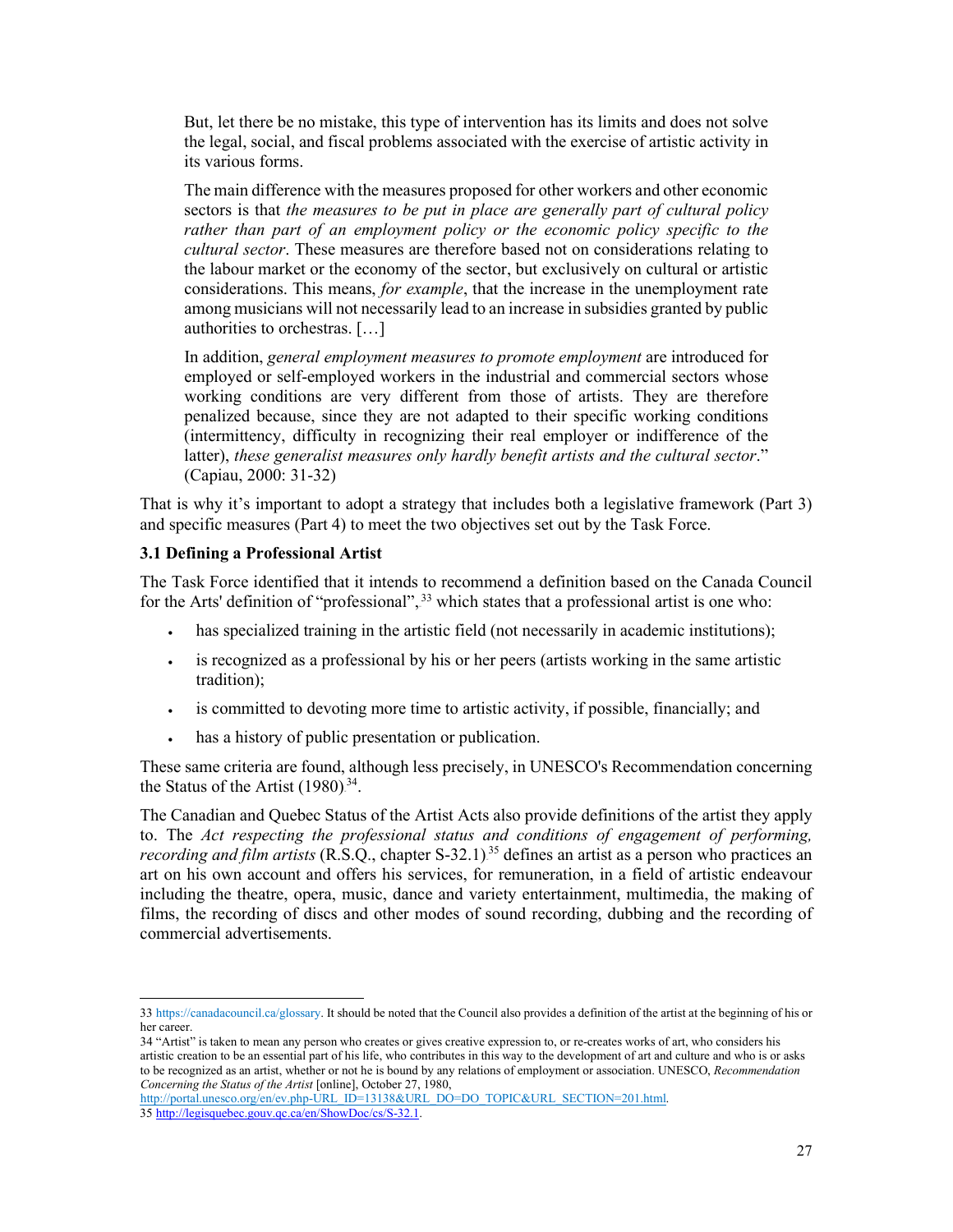As for the *Act respecting the professional status of artists in the visual arts, arts and crafts and literature and their contracts with promoters* (R.S.Q., chapter S-32.01)<sup>36</sup>, specifies that an artist is presumed to be a professional if he is a professional member of a recognized association or a member of a recognized group.

The federal *Status of the Artist Act*<sup>37</sup> defines an artist as a professional independent contractor who.<sup>38</sup>, " $(i)$  is paid for the display or presentation of that independent contractor's work before an audience, and is recognized to be an artist by other artists, (ii) is in the process of becoming an artist according to the practice of the artistic community, or (iii) is a member of an artists' association." (par. 18b).

It must be noted that the eligibility requirements for the measures proposed in this report may differ or add to the above definition. In other words, it is possible that some measures will not apply to all professional artists.

## <span id="page-30-0"></span>**3.2 A New Brunswick Status of the Artist Act**

As mentioned in an earlier document from the Premier's Task Force on the Status of the Artist (August 2017), the recognition in law of the role that artists play in society is a key element in improving the social and economic status of professional artists in New Brunswick. Legally recognizing the value of professional artists is not merely symbolic: it is an official recognition that artists' contribution to society is real, authentic, and important. It is a necessary starting point for improving the socio-economic conditions of artists as a professional class.

Fortunately, New Brunswick is not the first jurisdiction to consider such recognition. The Government of Canada responded to UNESCO's recommendation by creating a Task Force on the status of the artist, which tabled its report in August 1986. The task force made 37 recommendations that urged all levels of government to act on a wide range of artists' concerns. The federal government subsequently passed the *Status of the Artist Act*.<sup>39</sup> It was enacted in June 1992 and recognizes the economic, social, and cultural contribution of artists to Canadian society.

Following in the footsteps of Quebec, which adopted two laws in 1987 and 1988 concerning performers and creative artists respectively, several Canadian provinces have enacted their own legislation. Today, five of them have passed laws recognizing the role of artists in society and affirming the right of professional artists to receive fair remuneration for their work. However, except in the case of Quebec, these are declaratory laws that have not resulted in a concrete improvement in the socio-economic status of artists. The Government of New Brunswick would take an important step forward in the recognition of professional artists by adopting such legislation specifying its commitment to improving the socio-economic status of artists and concrete measures to achieve this objective, and by specifying its commitment to improving the socio-economic status of artists, as well as the important role of artists' associations in defining the professional artist and in the design and implementation of measures that affect them.

The Task Force may seek to recommend that New Brunswick's Legislative Assembly enact a law on the Status of the Artist in New Brunswick, which will include a definition of a professional artist, a comprehensive framework for the recognition of professional artists in New Brunswick,

<sup>36</sup> [http://legisquebec.gouv.qc.ca/en/ShowDoc/cs/S-32.01.](http://legisquebec.gouv.qc.ca/en/ShowDoc/cs/S-32.01)

<sup>37</sup> <https://laws-lois.justice.gc.ca/eng/acts/s-19.6/>

<sup>38</sup> In three categories (par. 6b):

<sup>(</sup>i) who are authors of artistic, literary, dramatic or musical works within the meaning of the *Copyright Act*, or directors of audiovisual works;

<sup>(</sup>ii) who represent, sing, recite, declaim, play, direct or perform in any manner whatsoever a literary, musical or dramatic work or a mime, variety, circus or puppet act; and

<sup>(</sup>iii) who, being members of professional categories established by regulation, are involved in creation in the following fields: performing arts, music, dance and variety, film, radio and television, sound, video and dubbing, advertising, crafts and visual arts. 39 <https://laws-lois.justice.gc.ca/eng/acts/s-19.6/page-1.html>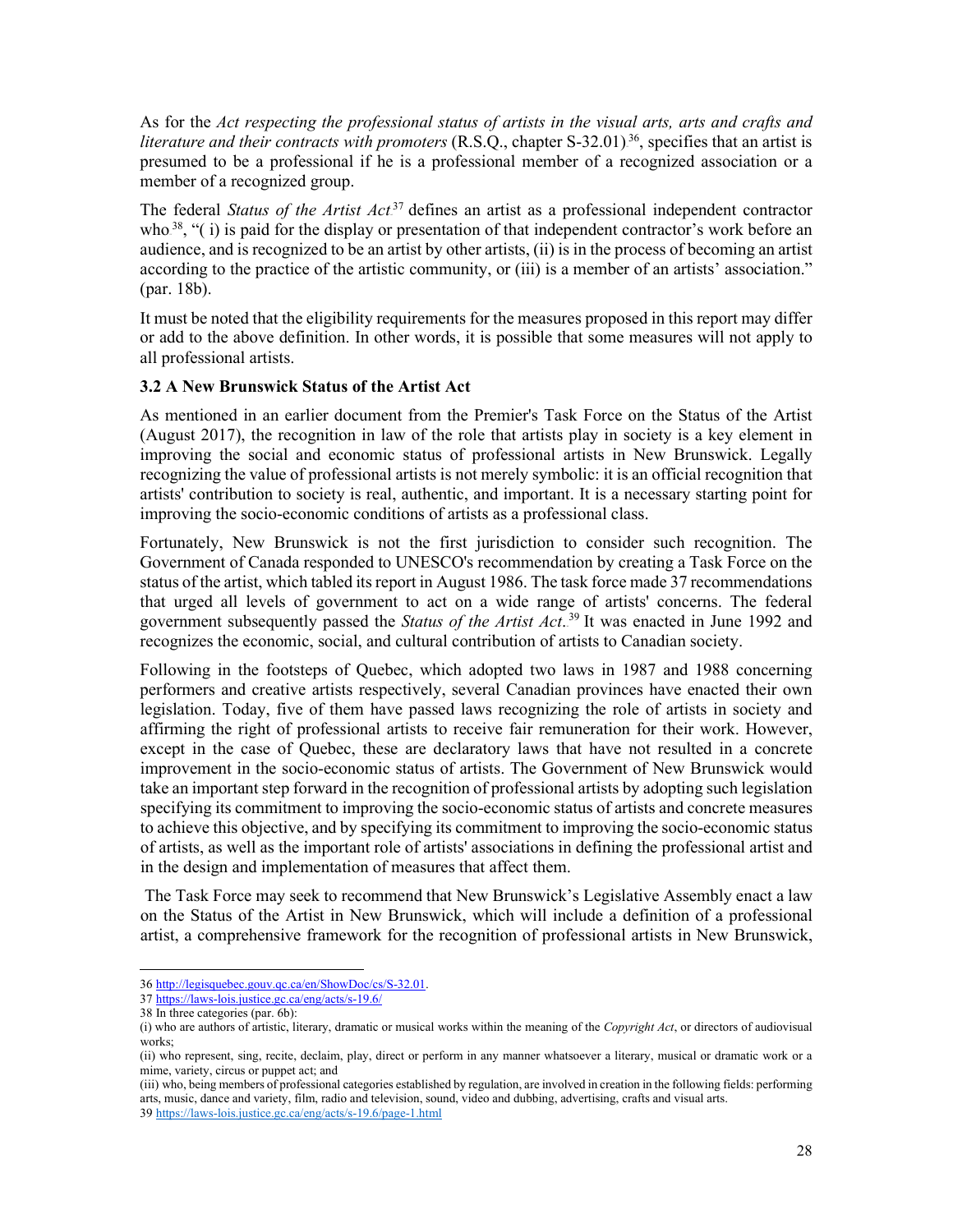the general terms and conditions under which artists may negotiate separately, and the government's commitments to the promotion and recruitment of artists.

The Act would ideally be paralleled by the establishment of a permanent body that would be tasked with the responsibility of monitoring and reporting annually on progress on the status of the artist in New Brunswick.

## <span id="page-31-0"></span>**Part 4: Proposals for increasing median income and improving access to social protection for artists**

Faced with this rather bleak situation, it is likely that the Task Force will present recommendations in the hopes that the Government of New Brunswick will adopt measures aimed at achieving two key objectives: increasing the median income of artists and providing them with protection against economic, social and professional risks. The case of Quebec illustrates the important role played by public policy in improving the socio-economic status of artists. In that province, which has adopted measures to this effect for over 30 years, the median earnings of Quebec artists (\$26,800) are higher than those of artists in Canada (\$24,300), <sup>40</sup> and Quebec has the smallest gap between the median earnings of artists and those in the labour force (35%) (Hill, 2019b).

The recommendations.<sup>41</sup> for achieving these two objectives should be based on three complementary requirements:

- The need to better understand the nature and extent of invisible work, in order to integrate it into a comprehensive understanding of creative work.
- The need to enhance visible work and its compensation, both in terms of artistic activity itself, and complementary activity.
- The need to improve social protection, by developing portable plans (i.e. attached to the individual worker rather than to a particular job) and consider the reality of invisible work.

## <span id="page-31-1"></span>**4.1 Document and recognize the invisible work of artists**

In previous sections of this report, we argued for the existence of extensive invisible, unrecognized, and unpaid work, without which there can be no artistic creation and dissemination, in New Brunswick or elsewhere. If the artist is to be granted a real "status" beyond the employment contract or service contract, it is essential to consider "invisible work" as an integral part of creative work.

This is the proposal of French author, Isabelle Daugareilh, based on a "legalization of invisible work":

"One of the challenges of regulation is not only to "insure" against precariousness or underemployment in the cultural sector, but also to establish the terms of a legalization of invisible work that sets creative work apart and that would introduce security in this sector to counterbalance an already highly developed flexibility in employment." (Daugareilh, 2008: 94)

The proposed mechanism would be that of a "time credit to "capitalize" enough working time, or the equivalent in social contributions, to give the artist the right to devote time to activities defined above as invisible work. This could be a creation time credit." (p. 96). Visible work (regulated by

<sup>40</sup> It is the highest median income in Canada outside of Yukon and NWT.

<sup>41</sup> As part of its work, the Premier's Task Force on the Status of the Artist examined the possibility of a guaranteed minimum income as a possible solution to the precariousness of artists. It has not retained this solution for the time being, given the fact that the current experiments concern small communities and provide a low income, sometimes replacing all social programs, without real redistribution (see Fourrier, 2019). However, the group would be willing to reconsider this position if guaranteed minimum income proposals were aimed at reducing inequalities, to the benefit of precarious workers, including artists.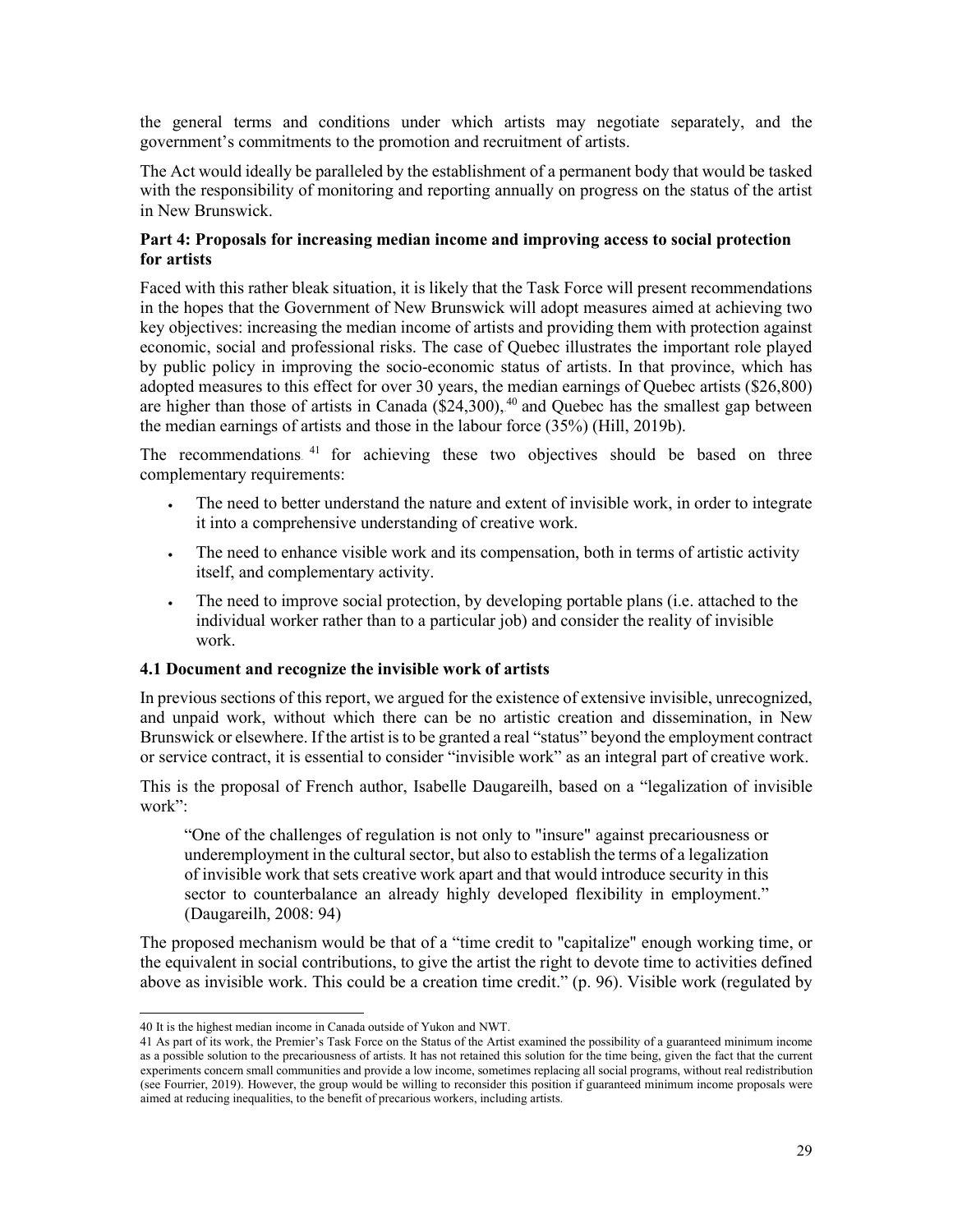one or more employment contracts or one or more service contracts) would generate this credit attached to the worker's person.<sup>42</sup>, which would give access to compensation for a fixed period, subject to social contributions. It implies "co-financing by the multiple beneficiaries of cultural production" (p. 97).

This proposal is in line with another, more general orientation, since it is not limited to the arts and culture sector, formulated by Supiot (1999). In this book produced by a team of European researchers, recognition of non-market forms of work is proposed (such as training, child-rearing, volunteering) in a broader concept of work referred to as a "professional status of people". All the activities covered by this definition would give access to "social drawing rights" allowing workers to devote themselves to non-market activities.<sup>43</sup>. The acquisition of these rights would be based on a previously established claim: in other words, it would be necessary to have worked to accumulate rights.

According to the authors, the social utility of the activities thus financed justifies the use of a multiplicity of sources of financing, i.e. the State, companies and sometimes also the worker himself or herself.

The two proposals therefore have in common that working (although the definition of work is broader in the Supiot Report) would give access to free time (for creation in the Daugareilh proposal, for non-market but socially useful forms of work in the Supiot proposal), whose remuneration would be based on co-financing (mainly by companies and public authorities).

Regardless of the scenario that would be applied to New Brunswick artists, a prerequisite for the formal recognition of invisible work is undoubtedly fundamental to better understanding the nature of this work. The few testimonials quoted in Part 1 highlight several components, both before and after the artistic performance or production of the work: maintenance of employability; ideation, research and conceptualization of the work; submission of proposals to various funding sources; networking and promotion, contract searches, etc. Only once the (qualitative) nature of artists' invisible work is better understood, distinguishing it from the invisible work of other precarious workers (contractual or self-employed), will it be possible to grasp the (quantitative) share it represents in creative work in the broad sense.

Such documentation also requires considering the various artistic professions, as invisible work can take different forms depending on the sector and profession.

To this effect, the Task Force may recommend that the Government of New Brunswick work to recognize the reality of invisible work as an integral element of the artist' profession, and request that research be done on the nature and amount of invisible work done by professional artists in New Brunswick. Such research should consider the differences between the artistic professions.

# <span id="page-32-0"></span>**4.2 Enhance visible creative work and Compensation**

The idea here is not to suggest jobs that would allow the artist to work 40 hours a week (otherwise there is no time left for creation) but to ensure that visible creative work is better paid, and that the complementary employment that many artists use to supplement their income is as close as possible to creative work. Several measures are possible: increase income from copyright and resale rights; establish minimum pay scales, and make progress in the discussions leading to the introduction of collective bargaining arrangements; and introduce tax measures appropriate to the status of artists, particularly in the area of income averaging. One possible source of funding for the various

<sup>42</sup> That which distinguishes it from the financing of cultural projects, as specified by Daugareilh, 2008: 97.

<sup>43</sup> The notion of "social drawing rights" means that the fact that an individual performs paid work would allow him or her to build up a claim, giving him or her access to remuneration and social protections during periods devoted to non-market activities, such as returning to school or supporting vulnerable relatives.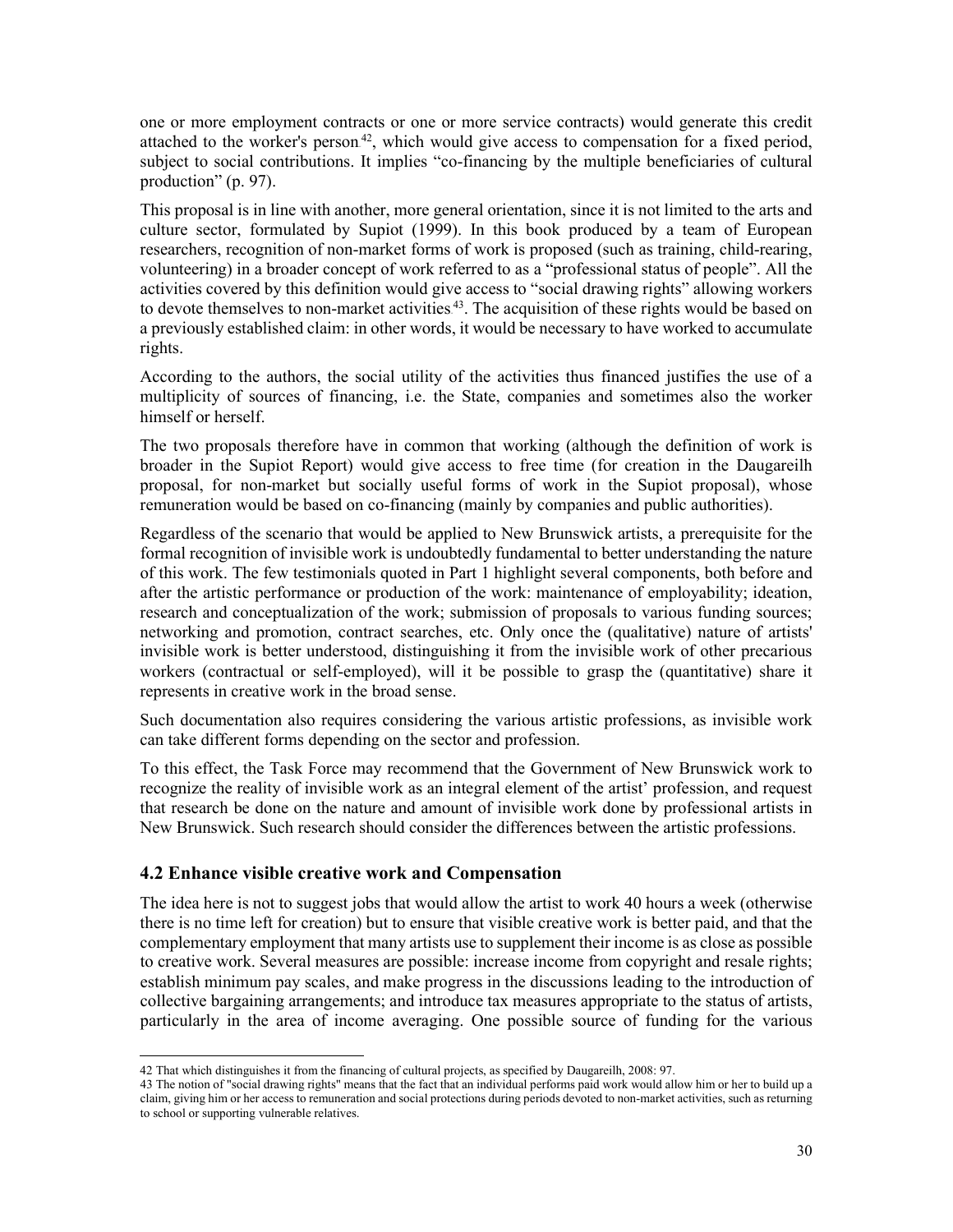measures in this report would be to tax the digital giants, which capture the largest share of advertising and subscription revenues, without being subject to the same taxation and regulatory obligations as other Canadian companies.<sup>44</sup>

## <span id="page-33-0"></span>**4.2.1 Increase and share artistic revenues more equitably**

The share of public revenues allocated to the arts and culture remains well below requirements. Some sectors, particularly the media sector, are currently seeking new sources of income to ensure their survival. Many stakeholders suggest that one way to increase public revenues, particularly those from arts and culture, is to levy fair taxation on the digital giants, the famous GAFAM (Google, Amazon, Facebook, Apple, Microsoft, Netflix, Spotify, etc.). European countries, such as France, have legislated in this direction. The Prime Minister of Canada made a commitment to that effect during the last election campaign.

This course of action seems all the more relevant to us because, as UNESCO attests in a recent report (UNESCO, 2020), the digital shift has created significant "value gaps".<sup>45</sup> in favour of the platforms, gaps that have resulted in a drop in income for the majority of artists and creators. Broadcasting and Telecommunications Legislative Review Panel chaired by Janet Yale recently recommended to the federal government that all businesses, including online distribution platforms, contribute equitably to royalties and other cultural consideration.

The Task Force may recommend that the Government of New Brunswick add its voice to those of artists' collectives and producers as well as that of other stakeholders, to call on the federal government to apply the same tax standards to the giant IT firms as it does to other firms in that sector; as well as recommend that the Provincial Government urge the Federal Government work to ensure appropriate sales taxes are applied to digital corporations whose products are consumed in Canada.

## **Increase the income of rights holders: copyright, resale rights, tax credits for the purchase of works**

In 2012, the federal government amended the *Copyright Act* to add rules on the fair use of a work by all Canadian schools, from kindergarten to high school, and by all post-secondary institutions outside Quebec. These rules mean that educational institutions are not required to pay copyright royalties on the reproduction of copyrighted works. In other words, the education sector claims to be able to reproduce a work free of charge under the fair dealing provision. Therefore, since 2012, any financial benefit to the education sector has, in principle, been obtained at the expense of publishers and artists, including authors and professionals in other artistic disciplines.

The Task Force may wish to advocate for revisionsto the *Copyright Act* to ensure that the education sector provides reasonable royalties to authors and editors for the reproduction of intellectual  $content<sup>46</sup>$ .

"Droit de suite" or "artists' resale right" is the legal term used to describe how visual artists can benefit from the commercial success of their work by receiving a percentage of the sale price of the work each time it is resold, either through an auction house or a commercial gallery. Sometimes referred to as "resale rights", the EU and UK are two jurisdictions where "artists' resale right" is applied.

<sup>44</sup> See the Manifesto for Culture: <https://www.manifestepourlaculture.info/>

<sup>45</sup> "In 2016, the global music industry began referring to the "value gap." The amount of money consumers and advertisers spend on streaming and downloading music has increased phenomenally while the amount received by the artists who write, compose, sing and produce this music has decreased." UNESCO (2020). *Culture & working conditionsfor artists: implementing the 1980 Recommendation concerning the Status of the Artist.* Policy and Research, p. 35 <https://unesdoc.unesco.org/ark:/48223/pf0000371790> 46 [\(https://www.ourcommons.ca/DocumentViewer/en/42-1/CHPC/report-19\)](https://www.noscommunes.ca/DocumentViewer/fr/42-1/CHPC/rapport-19/)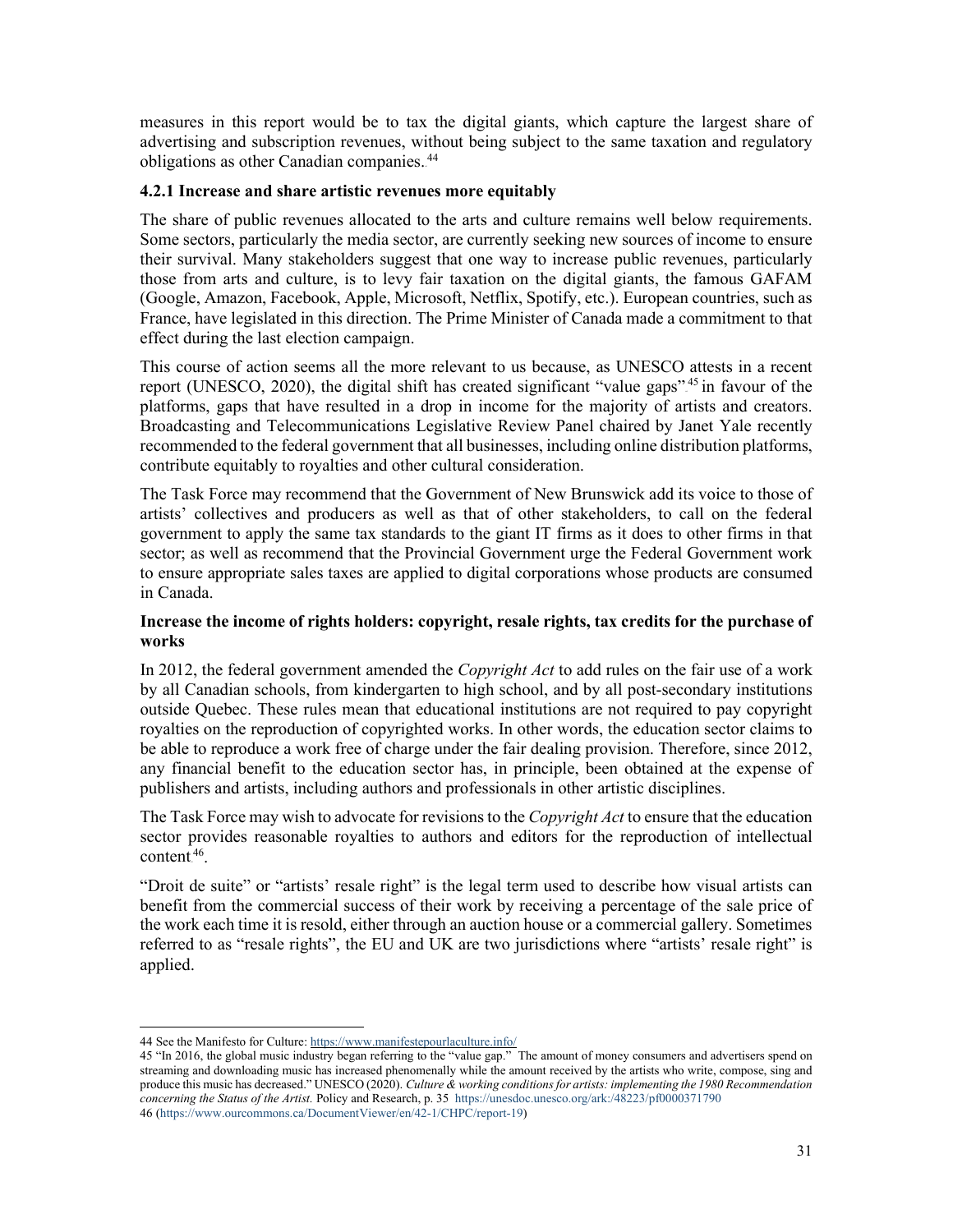In the field of visual arts, it is common for a work of art to increase in value over time. If a work of art is resold on the secondary market, Canadian artists do not currently benefit from subsequent sales of that work, although the increased value is usually based on the artist's experience and reputation.

Introducing the resale right on creative works would allow Canadian visual artists to benefit from the profits derived from their works and align Canada with its trading partners. Copyright Visual Arts (CARCC), an artist-run non-profit organization (www.carcc.ca), recommends that artists whose works are resold receive a royalty of 5% of the selling price.

The adoption of the resale right on creative works does not entail any permanent cost to the government. Royalties would be collected and paid by CARCC.

Such a measure would require an amendment to the Canadian *Copyright Act*.

The Task Force may want to urge their government to express support for revisions to the *Copyright Act* in an effort to ensure that artists receive 5% of the sale price of their work upon resale.

#### **Minimum rates and collective bargaining**

In their dealings with buyers of the product of their work, artists are most often reduced to individual negotiation in which they have little power, except for those whose reputation is already well established. The problem is not only that the arts sector lacks funds, but also that these funds are very unevenly distributed. However, collective bargaining, which is the means adopted by other groups of workers to increase their bargaining power, is an a priori closed path for self-employed workers.

Voluntary negotiation practices.<sup>47</sup> have long existed between artists' associations and contractors, leading to bona fide agreements. However, since the 1980s, in Quebec and at the federal level, legislation has been passed to make collective bargaining more effective.

In Quebec, two laws deal with collective bargaining in the cultural sector. The *Act respecting the professional status and conditions of engagement of performing, recording and film artists* (R.S.Q., chapter S-32.1, which dates from 1987) protects performing artists. The *Act respecting the professional status of artists in the visual arts, arts and crafts and literature and their contracts with promoters* (R.S.Q., chapter S-32.01, dated 1988) protects creative artists. The first establishes the obligation to negotiate as soon as an association recognized under the Act notifies a producer or producer association; the negotiation must lead to the signing of a collective agreement, and pressure tactics (concerted action) can be used to accelerate the conclusion of an agreement. The second only provides for the possibility (and not the obligation) of negotiating a collective agreement, which has resulted in the absence of signed agreements in these sectors. It makes it mandatory for an artist and presenter to sign a contract in respect of a work but does not prescribe the type of clauses to be included, nor does it prescribe minimum rates.

In 1992, the federal government passed the *Status of the Artist Act*, a federal law that provides established artists' associations (mainly in the performing arts, music and recordings, and film and television) with a stronger legal basis for collective bargaining. However, the *Act* has not produced any significant changes in collective bargaining in the cultural sector.<sup>48</sup>. This is particularly due to the fact that its jurisdiction is limited to areas under federal jurisdiction (national museums, the Canadian Broadcasting Corporation, the National Film Board), and excludes private producers.

As outlined in the 2017 draft documentation provided by the Task Force "the Task Force believes that the most realistic, affordable and flexible way to support professional artists in New

47 The Task Force understands that there are currently approximately 24 such national voluntary agreements and that professional artists from New Brunswick have reportedly signed them.

<sup>48</sup> Garry Neil, *Report on Collective Bargaining Rights for Saskatchewan Artists*, 2005.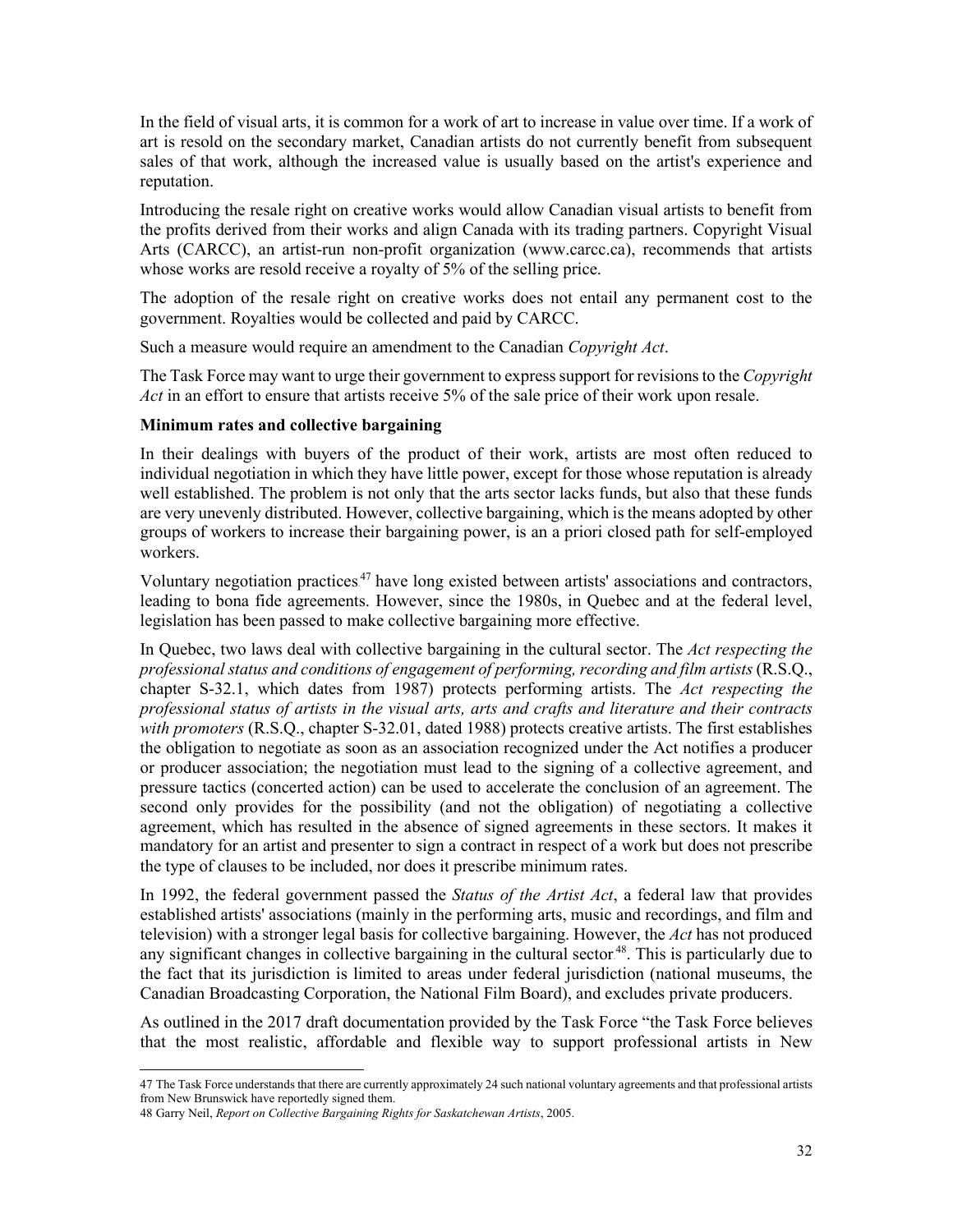Brunswick, in the short and medium term, is to formally recognize the role of New Brunswick's artists' associations in setting industry standards or fee schedules, where they do not exist. These industry standards or fee schedules could be used as a benchmark for professional artists negotiating a contract. In addition, the provincial government would commit to industry standards or fee schedules when hiring professional artists and would require all employers receiving public funds from the provincial government to do the same".

This does not mean that discussions on the collective bargaining rights of artists in New Brunswick should be halted. If a permanent structure on the status of the artist is established, it could be mandated to address this issue.

Further, to protect artists the Task Force may recommend that the new provincial legislation on the Status of the Artist make written contracts between artists and customers/clients of work mandatory when they retain artists' services and that the contractual arrangements be clearly stipulated, particularly:

- a) The official names of the customers/clients and the professional artist;
- b) The length of the contract;
- c) The work, the product, or the activity that is the subject of the contract;
- d) The financial details;
- e) Prior notice and, where applicable, compensation required in the event either the customers/clients or the artist ends the contract before it has been completely fulfilled;
- f) Dispute resolution mechanisms;
- g) Any copyright, transfer of rights, or licensing process agreed to by the professional artist;
- h) The possibility or not of transferring to a third party any license granted to the customers/clients under the terms of the contract; and,
- i) Any limitations pertaining to the use, the production of the work, or the execution of the activity.

Further to written contracts, artists are more ensured to receive fair compensation when minimum fee schedules are in place and in effect. To this end, the Task Force may recommend that the Government of New Brunswick:

- a) formally recognize the role of provincial artists' associations in establishing industry standards or fee schedules.<sup>49</sup> in each sector where they do not exist
- b) respect and apply industry standards, fee schedules and best practices in each sector when engaging the services of a professional artist; and
- c) require all companies and organizations receiving public funds from the provincial government to comply with and apply industry standards and fee schedules in each sector when engaging the services of a professional artist.

#### **Appropriate tax measures**

Under the bilateral tax collection agreements between the federal government and the provinces (except Quebec), New Brunswick's provincial tax is collected and administered by the Canada Revenue Agency. Deductions from taxable income or exemptions are under federal jurisdiction, while provincial tax credits are under provincial jurisdiction. Provinces also set their own tax rates and tax brackets. Any tax measure that New Brunswick wishes to adopt cannot change the common

<sup>49</sup> These scales can be established in different ways. We have mentioned elsewhere (D'Amours et Deshaies, 2012: 46) the example of German legislation adopted in 2002 which enshrines the inalienable right of authors and performers to equitable remuneration, based on a broad form of social dialogue: "To determine the fairness of remuneration, remuneration scales must be established by associations of authors and performers with associations of users of works or performances or with individual users" (Dietz, in Labadie and Rouet, 2008: 163).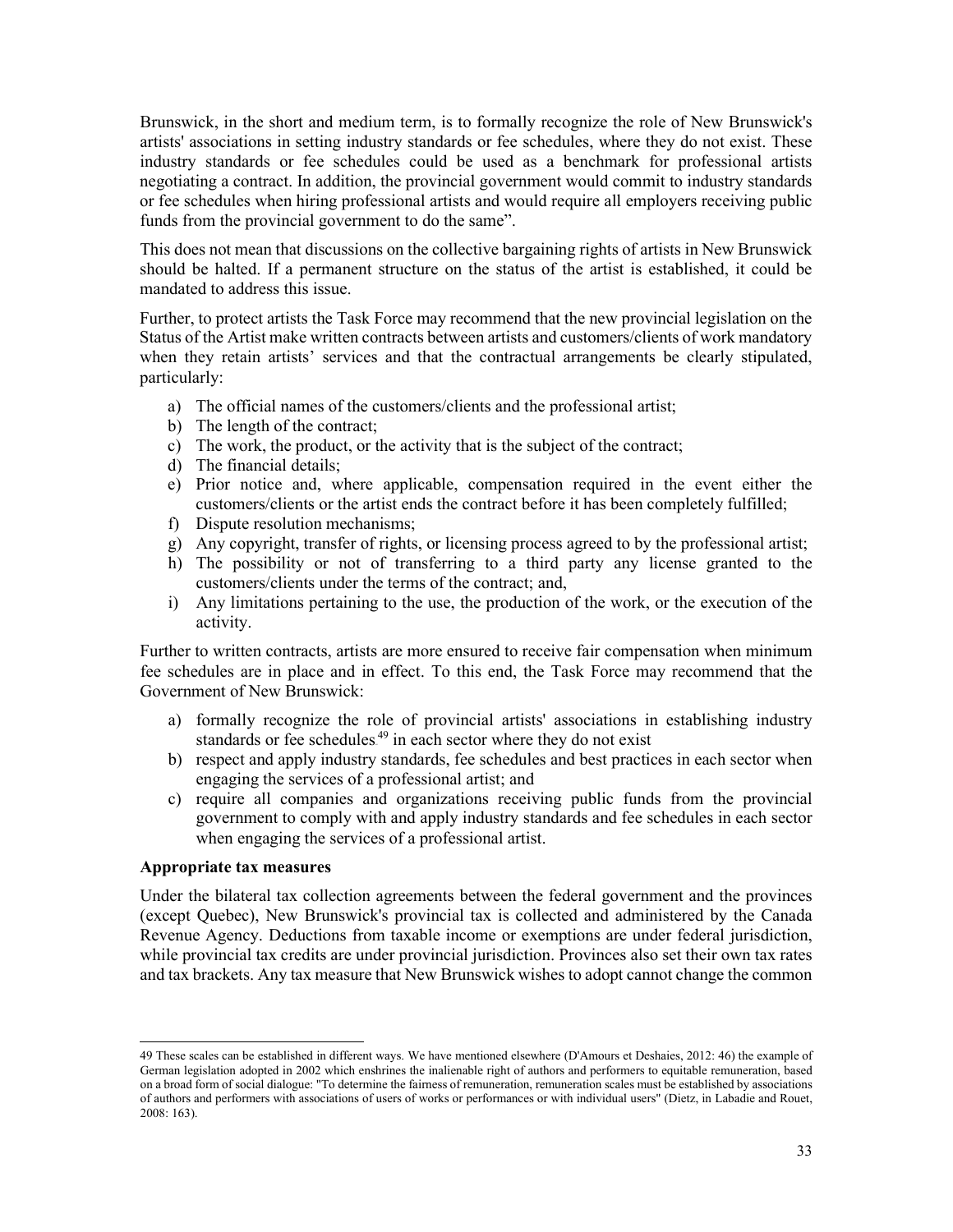tax base defined in subsection 2.1(1) of the Canada-New Brunswick Tax Collection Agreement between the Government of Canada and the Government of New Brunswick.

Despite this complex and restrictive framework, the following measures to better adapt the tax system to the specific nature of the artist's work should be considered.

The *Income Tax Act* (Canada) allows an artist to exclude from income an amount received as a scholarship, fellowship, or reward for the production of a literary, dramatic, musical, or creative work. This exemption is known as the "art production grant exemption". The art production grant exemption is the total reasonable expenses incurred in the year to satisfy the conditions of each art production grant, up to the total amount of each grant that is included in evaluating the artist's income. However, the amount of reasonable expenses is limited and cannot include expenses such as the artist's personal and living expenses.

An amendment to the *Income Tax Act* (Canada) allowing artists to include personal and living expenses (up to a maximum amount, perhaps) in the exemption for art production grants would help to increase the average income of artists.

Another way to support artists and compensate them for their unpaid and underpaid work would be to provide them with copyright tax relief. Since 1995, Quebec has granted a deduction from copyright income; this measure seems to be very successful and has allowed art to flourish and progress in Quebec. Today, in Quebec, an artist may be eligible for a deduction from copyright income if he or she meets the following conditions: (a) they are a recognized artist within the meaning of the Act; (b) they are the first owner of the copyright; and (c) their copyright income is less than  $$60,000$  for the year.<sup>50</sup>.

Due to the very nature of their work, artists' incomes can fluctuate considerably from year to year, with more lean years alternating with years of plenty. An author, for example, may spend years doing research and writing a work that will generate income only when the book is published, or a film is released. The income generated can, of course, compensate for all difficult years, but it is fully taxed in the year it is received. Several studies show that the taxation of such variable incomes is unfair because, in the end, artists pay more taxes than if their income were stable.

In 2004, Quebec took the initiative to correct this situation by adopting the only permanent income averaging program in Canada. This measure allows professional artists to invest a portion of their income in the purchase of an annuity so that they can spread the taxation of this income over a maximum period of seven years. In 2003, the Minister's Advisory Committee on the Status of the Artist in Saskatchewan recommended that the provincial government propose a similar measure to the federal government and other provinces. A bill to this effect, supported by several cultural institutions across the country, died on the order paper before going to second reading. Finally, the Forum on the Professional Status of the Artist, held in New Brunswick<sup>51</sup> in 2013, recommended the creation of an income averaging measure.

The work of the Premier's Task Force on the Status of the Artist in New Brunswick provides an opportunity for the Premier to put income averaging back on the agenda in meetings with his federal and provincial counterparts.

The Task Force may recommend that the Province work with the federal government to amend the *Income Tax Act* so as to broaden expense exemptions; protect copyright income from taxation; and allow income averaging.

<sup>50</sup> [http://www.revenuquebec.ca/fr/citoyen/situation/artiste/droit\\_auteur.aspx](http://www.revenuquebec.ca/fr/citoyen/situation/artiste/droit_auteur.aspx) (in French).

<sup>51</sup> Association acadienne des artistes professionnel.le.s du Nouveau-Brunswick, *Towards a Concrete Recognition of Professional Artists and Their Right to Make a Living from Their Art*, p. 34.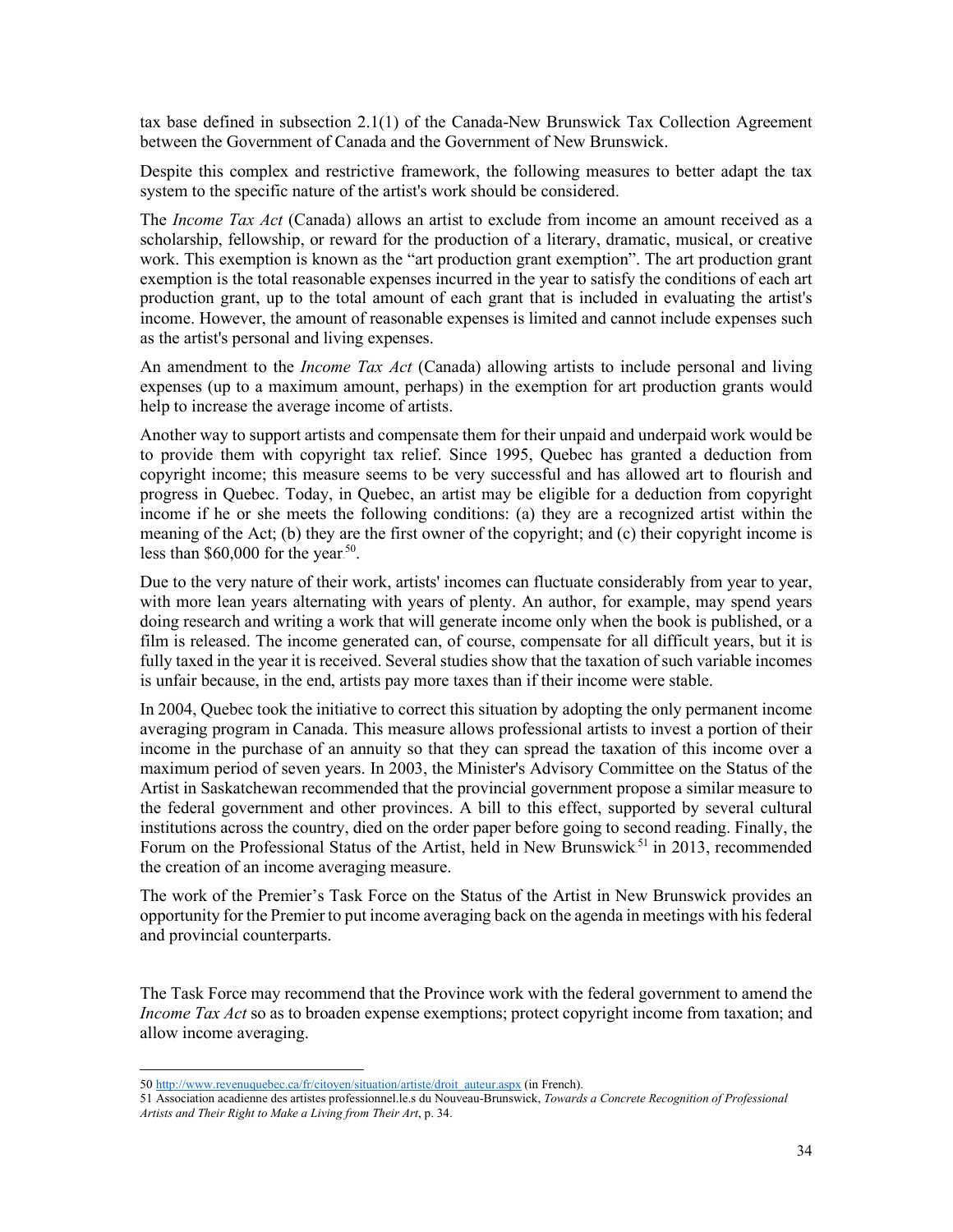#### <span id="page-37-0"></span>**4.2.2 Good complementary jobs**

Another way to increase the median income of artists is to offer them quality complementary jobs, i.e. jobs that are adequately paid and, if possible, an extension of their artistic activity. In focus groups conducted by Mc Andrew with British artists in 2002, the possibility of creating part-time jobs one or two days a week that leave enough time and energy for creative work, while allowing them to survive financially was discussed (Mc Andrew, 2002: 63 and 69, cited in D'Amours and Deshaies, 2012).

The school system is a favourable environment for carrying out complementary activities that are adequately remunerated. In a previous working document (May 2017), the Task Force recognized that art is increasingly present in New Brunswick schools through programs such as ArtsSmarts and the Artist-in-Residence Program. While these programs allow schools each year to use the arts to achieve learning objectives, they also provide a tremendous opportunity to create jobs for professional artists. As the Task Force has noted, the arts can play an equally important role in early childhood in the context of childcare. Professional artists in New Brunswick can support the educational framework for early learning and childcare by stimulating imagination and creativity. This would be another opportunity to increase their employment opportunities.

In addition to exploring these opportunities, the Government of New Brunswick could commit to giving priority to professional NB artists when hiring. It could also maintain the current public art program for construction or renovation projects and create artist-in-residence programs.

An artist-in-residence program involves inviting an artist to engage in dialogue with a particular community and to undertake an element of his or her practice in that context. In a government context, the artist-in-residence program can take many forms. For example, the program could address a public policy issue from an unconventional perspective or commemorate a particular event. Artist-in-residence programs can also be deployed in the health field, to bring together wellness and creativity.

The following two examples from an earlier report of the Task Force (August 2017) are a good example of how governments have recently used artist-in-residence programs as a lever to increase artists employment opportunities.

In 2015, to mark the centennial of the Saskatchewan Legislative Building, the Government of Saskatchewan invited eight artists to explore the history and importance of the building by combining their artistic practice with community engagement and artistic heritage. The artistic inspiration for the artists in residence was the vision, construction and reality underlying the legislative building, a building that represents the character, ambition, and spirit of the Saskatchewan people. For two weeks, the artists carried out collective artistic creation activities promoting participation and cultural exchanges. The program included a heritage component: each artist had several monthsto create a work of art to be displayed in a designated area of the legislative building.<sup>52</sup>.

Another example: The City of Boston launched the Boston ArtistInResidence (AIR)<sup>53</sup>program. Boston's first Artist-in-Residence program highlights the city's commitment to finding new ways to incorporate innovative ideas and creative thinking into the work of municipal government to increase cultural capital and integrate it into key services. It is expected that artists will expand their civic and social participation with municipal service liaison officers. Artists and municipal liaison officers participate in workshops and master classes where they build partnerships, exchange ideas, and jointly develop project proposals. Artists are paid \$1,000 for capacity building and support for the joint design of proposals with a municipal department. Three proposals are selected, and artists

<sup>52</sup> <http://www.opcc.gov.sk.ca/ArtistinResidence>

<sup>53</sup> <http://www.cityofboston.gov/news/Default.aspx?id=20392>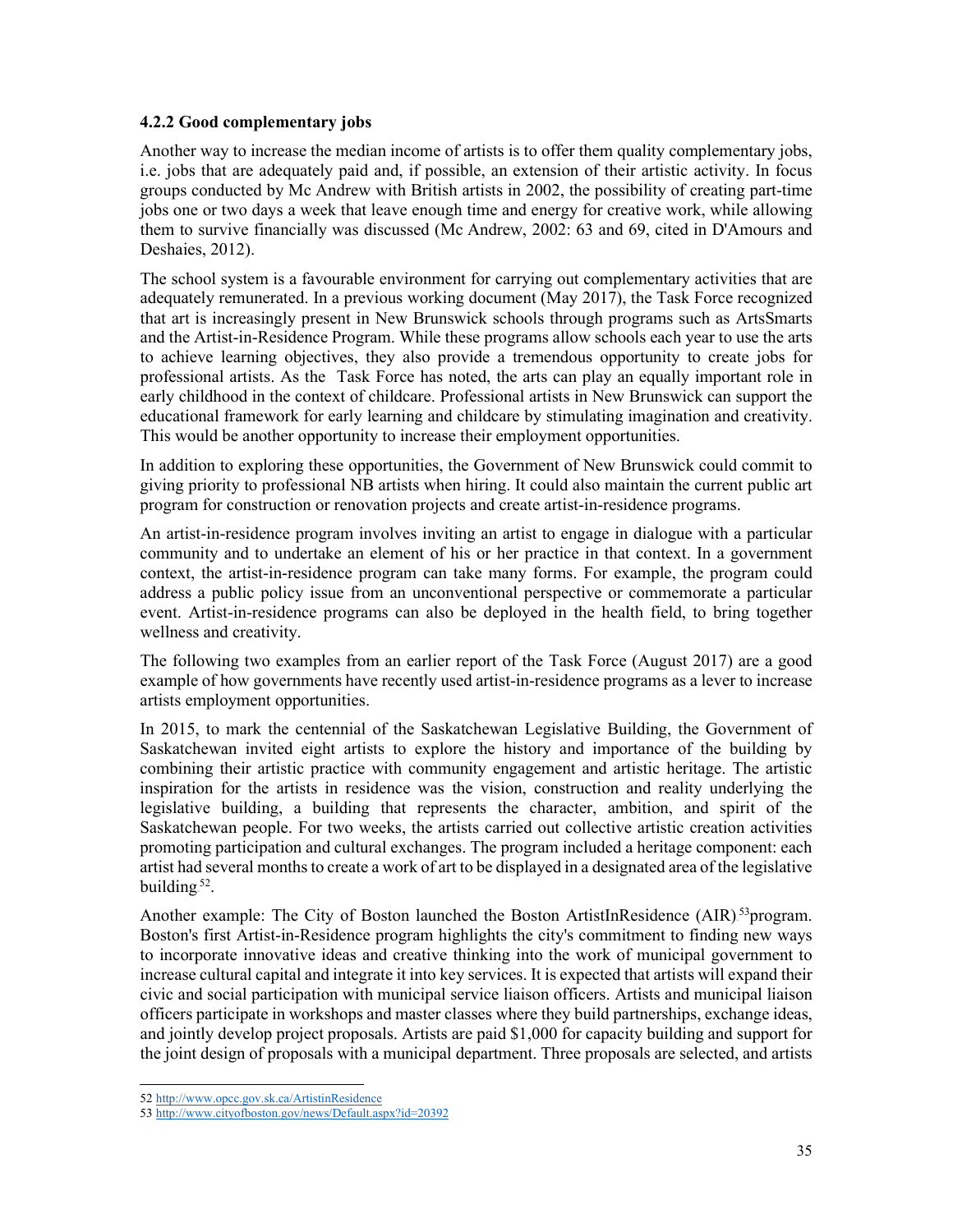are paid \$20,000 for a six-month residency during which they develop creative approaches that can be incorporated into the municipality's work. The Boston AIR project is funded in part by the National Endowment for the Arts.<sup>54</sup>

Within the Government of New Brunswick, the Department of Education and Early Childhood Development has already instituted an artist-in-residence program to encourage students to express themselves and think creatively and critically through arts education.<sup>55</sup> The Task Force may recommend that New Brunswick extend the scope of artist-in-residence programs to other departments. Also, under consideration are priority hiring policies, improvements to the public art policy and an increase in funding for artistic residency programs.

For the final recommendations from the Task Force in these areas, refer to the Report of the Premier's Task Force on the Status of the Artist (2021) (Report of the [Premier's](https://www2.gnb.ca/content/gnb/en/departments/thc/culture/content/status-of-the-artist.html) Task Force on the Status of the Artist [\(gnb.ca\)\)](https://www2.gnb.ca/content/gnb/en/departments/thc/culture/content/status-of-the-artist.html).

## <span id="page-38-0"></span>**4.3 Improving the social protection of artists**

Studies (see in particular D'Amours 2009 a) and b) have shown that, even if they earn a good income from their work, a self-employed worker can fall into poverty during illness or retirement due to a lack of adequate social protection. Other countries, particularly in Europe, have sought to adapt social protection to the realities of creative work, but many difficulties persist: "restrictive conditions of access to benefits; the very low level of these benefits; the cost of contributions, too high for many artists; the fragmentation of protection between a multiplicity of plans and the non-recognition of invisible work and, more broadly, the status of creative work in unemployment benefit" (D'Amours and Deshaies, 2012: 43).

One of the main obstacles faced by atypical Canadian workers, particularly artists, is the fact that social protections are often attached to regular employment, rather than "following" the worker in his or her multiple jobs and arrangements. Another serious issue with the current system is that self-employed workers have to pay both the employee and employer contributions to access the same level of protection as is the case to receive Canada Pension Plan (CPP) benefits, whereas a salaried workers only contribute the employee's amount. We have also emphasized the problem of not taking invisible work into account when calculating contribution amounts.

If we pursue the objective of improving the social protection of artists, four principles are important to consider:

- the eligibility threshold must be fairly low, otherwise artists will have to contribute on all their earnings without qualifying for benefits;
- the artist should not be required to pay both the employee and employer's contribution or have higher premiums to access benefits; the cost of contributions is currently considered too high, partly because the self-employed artist pays both the worker's and the employer's contributions;
- invisible work must be considered in the calculation of contributions and benefits; and,
- rights must be transferable and cumulative (portable rights), i.e. pension or illness funds must collect contributions from all types of work (employee, self-employed, artistic and non-artistic).

<sup>54</sup> <https://www.arts.gov/>

<sup>55</sup> [https://www2.gnb.ca/content/gnb/en/services/services\\_renderer.201088.Arts\\_%20\\_Professional\\_Artists\\_%20\\_Artist%20in%20Res](https://www2.gnb.ca/content/gnb/en/services/services_renderer.201088.Arts_%2520_Professional_Artists_%2520_Artist%2520in%2520Residency_School_Program_Grant.html) [idency\\_School\\_Program\\_Grant.html.](https://www2.gnb.ca/content/gnb/en/services/services_renderer.201088.Arts_%2520_Professional_Artists_%2520_Artist%2520in%2520Residency_School_Program_Grant.html) See also <http://geniearts.nbed.nb.ca/index2.html> (in French).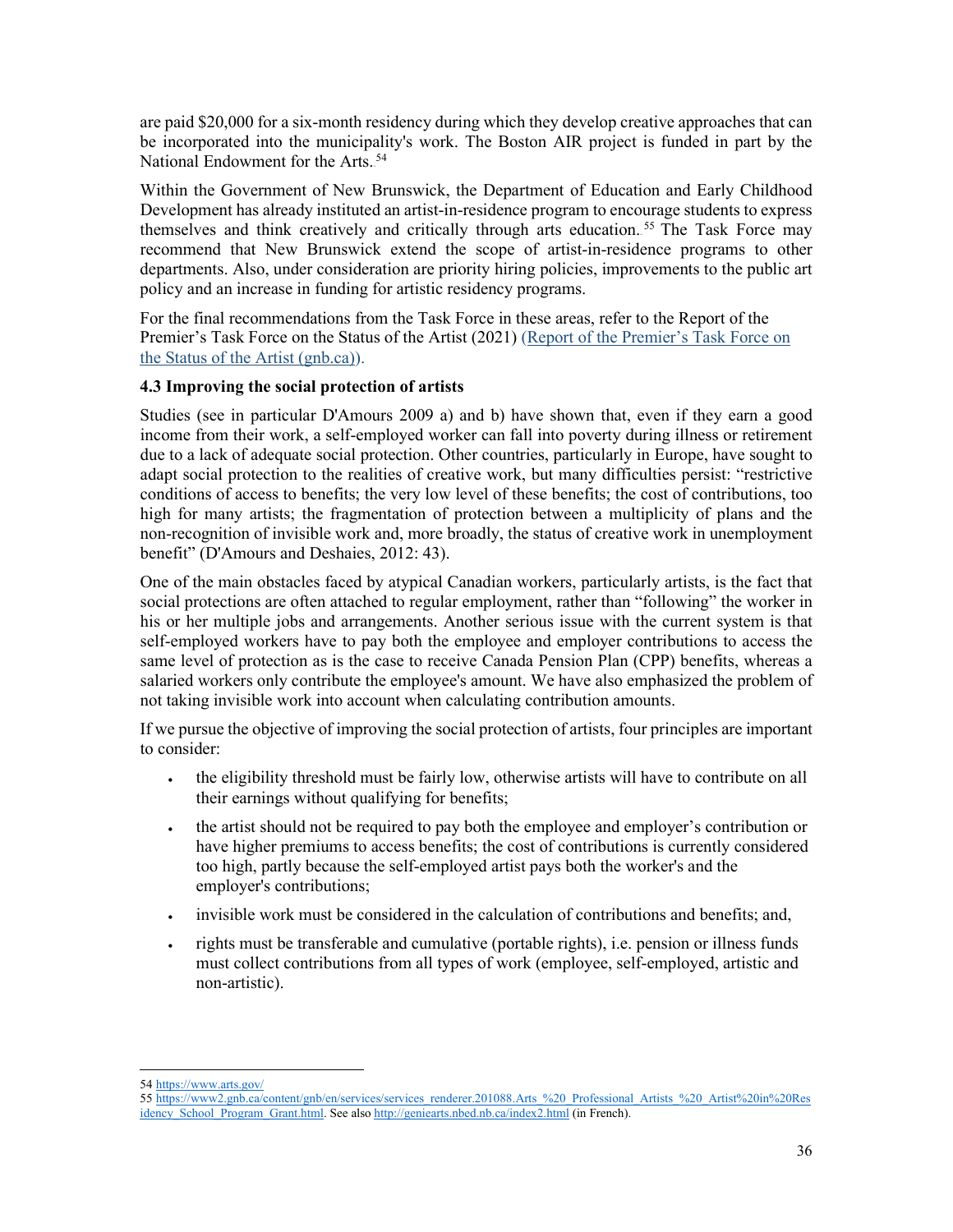This is not the place to discuss eligibility thresholds, a very technical issue. Suffice it to say that the vast majority of professional artists should be eligible for the social protection plans that we will discuss in the following pages.

For the application of the second principle, we propose the example of the German social insurance plan applicable to author artists (for illness, parenthood, and retirement). This plan is financed 50% by artists (who contribute at the same rate as that imposed on employees of the general plan), 30% by purchasers of artistic services and 20% by the State. In this way, the self-employed artist pays the same contribution as the employee (see D'Amours and Deshaies, 2012).

The implementation of the third principle is more innovative (to our knowledge, it has not yet been implemented) and therefore more delicate. After conducting studies documenting invisible work, it would be necessary to identify the components of invisible work that are specific to the various artistic professions, and to assess the share that these components occupy in the artists' overall work. Then, for every \$1,000 of visible and contributory work remuneration, an additional percentage would be charged for the invisible work. The share resulting from this additional percentage would be paid by public funds, in the name of the social utility of the creative work.

The fourth principle aims to address the problem derived from multi-activity, according to which artists contribute to several protection schemes (linked to their artistic activity or their complementary paid work), and between which there are no bridges. On the contrary, artists' benefit and pension funds must include all contributions, regardless of the artist's legal status, source of income or employer.

The Task Force may recommend that the Government of New Brunswick study a "**portable benefits**" model for New Brunswick could impact self-employed artists, by applying this model to all types of social benefits a worker is likely to access pension plans, employment insurance, group insurance, etc.

In its efforts to adapt current social protection programs to the condition of artists, the Government of New Brunswick would maximize the impact of the changes by relying on the three following principles:

- 1. The threshold of eligibility has to be quite low, otherwise artists will pay fees on their entire income without ever qualifying for benefits;
- 2. Self-employed artists must not have to contribute both an employer and employee contribution;
- 3. Invisible work must be factored into the calculation of both fees and benefits;

The Task Force may look at recommending that these guidelines be integrated into the Canada Pension Plan. In fact, the CPP is mandatory for all workers earning a minimum annual income of at least \$3,500, which makes it affordable (guideline 1) and transferable. The pilot project could explore how to implement principles 2 and 3; with the fees corresponding to the employer's share being divided between the federal government and the employers or providers of work. Additional fees covering invisible work would be covered by the federal government.

Following studies gauging the nature and scope of invisible work required to earn a certain income in various arts professions, the Task Force may recommend that the Government of New Brunswick develop, in collaboration with the federal government, a pilot project aimed at taking invisible work into account and as a first step, applying it to social protection for retirement.

**The Task Force intends to make recommendations with the goal of strengthening some social protection measures, (see Appendix 2 for a more detailed description of the different programs):**

a) retirement benefits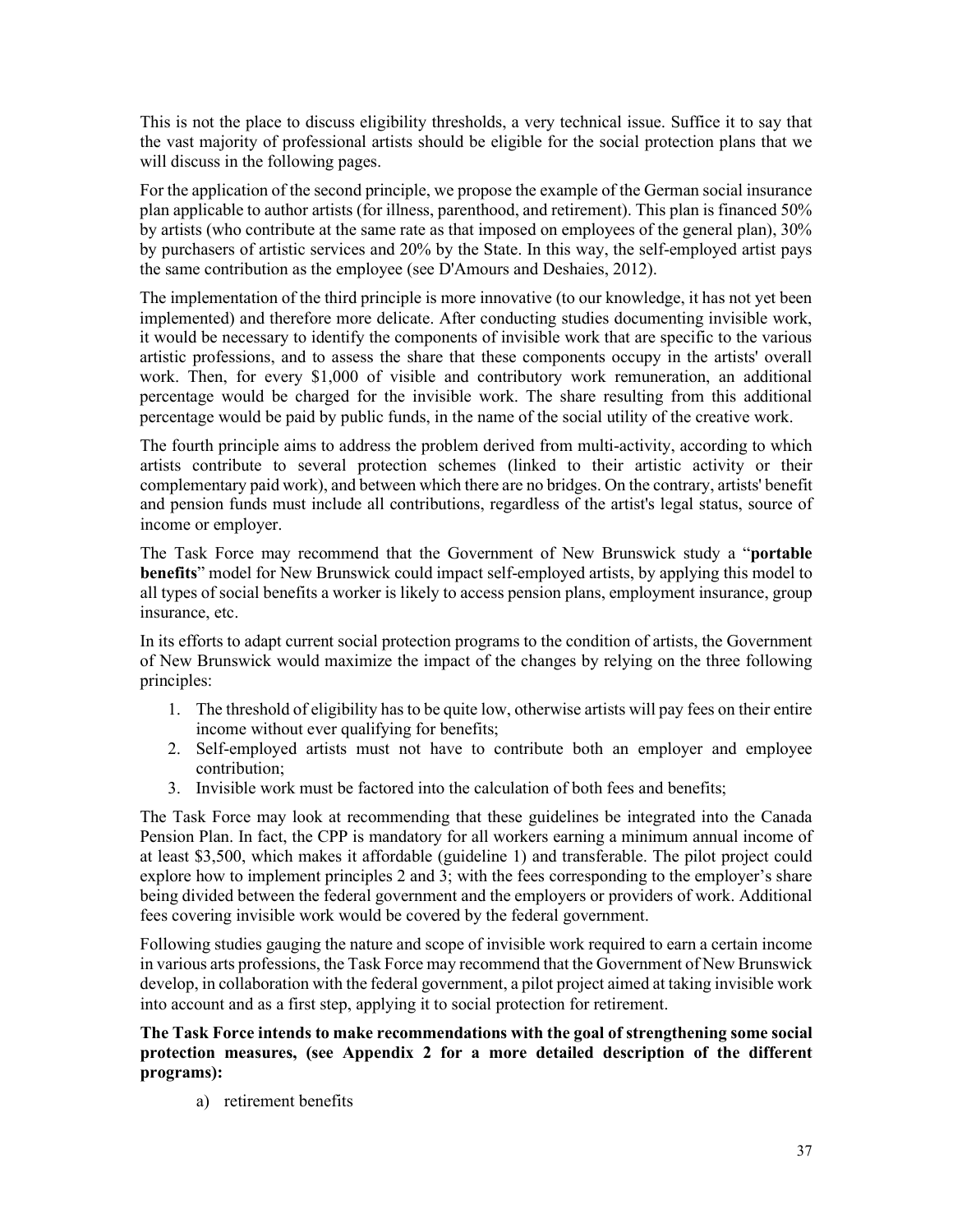- b) employment insurance
- c) health or parental Insurance
- d) workplace protection

## <span id="page-40-0"></span>**4.3.1 Protection in anticipation of retirement**

In theory, there are at least four ways that New Brunswick artists can save for retirement. First, like all Canadians, they have access to the Old Age Security Pension and, if their income does not exceed \$18,408 annually, they can apply for the Guaranteed Income Supplement. The combination of these two sources results in an annual retirement income of \$18,177.12 for a single person (September 2019).

Second, like all Canadians (except Quebecers), self-employed artists participate in the *Canada Pension Plan* (CPP). As independent contractors, artists must contribute both employer and employee contributions to the public plan.

Third, artists can choose to have a personal registered retirement savings plan (RRSP). Again, self-employed artists cannot rely on an employer to contribute to their personal RRSPs.

Fourth, some self-employed artists may contribute to a group RRSP through a national union. A New Brunswick entertainer who is governed by an ACTRA collective agreement.<sup>56</sup>, for example, can ask the producer to contribute to his or her RRSP. The producer's contribution may vary depending on the terms of the collective agreement.

For various reasons, none of the scenarios described above are working well in New Brunswick. Given the low income of artists on average, some do not contribute at all in some years and most never contribute the maximum amount. As a result, most artists receive minimum benefits during their retirement years. The crucial problem for artists, however, is simply to find the income necessary to survive in the present, not to contribute to the CPP or a personal RRSP. In addition, since few artists are affiliated with a national union or regularly perform unionized work, group RRSPs are not very useful.

The governments of Canada and New Brunswick recently announced a gradual increase in the Canada Pension Plan<sup>57</sup>. By 2025, the income replacement rate will increase from one-quarter to one-third of pensionable earnings. This means that a person who has earned \$50,000 per year over their working life would receive an annual pension benefit of about \$16,000 instead of the \$12,000 they currently receive. While young New Brunswick artists currently entering the labour force will experience the greatest increase in benefits, older artists are at risk of poverty in their old age.

Improving the Canada Pension Plan is frequently considered as a simple and safe way to improve the socio-economic situation of precarious workers. From a social justice perspective, the government should focus on improving this public, accessible, and portable system, rather than providing tax deductions for private plans (such as RRSPs), to which precarious workers do not have the means to contribute. In the case of older artists, this enhancement could include the recognition of invisible work and the principle that the artist should not pay a contribution higher than that of an employee with an equivalent level of income, which means that the portion of the contribution attributable to the employer and attributable to invisible work should be paid by the State and/or the employers/contractors.

The Task Force may recommend that the Government of New Brunswick, in collaboration with the federal government, initiate discussions to enhance the Canada Pension Plan adapting it to the reality of the most vulnerable citizens, including artists, who make limited contributions during their working life and who receive few benefits in retirement.

<sup>56</sup> Alliance of Canadian Cinema, Television and Radio Artists

<sup>57</sup> [https://www2.gnb.ca/content/gnb/en/departments/finance/news/news\\_release.2016.11.1142.html](https://www2.gnb.ca/content/gnb/en/departments/finance/news/news_release.2016.11.1142.html)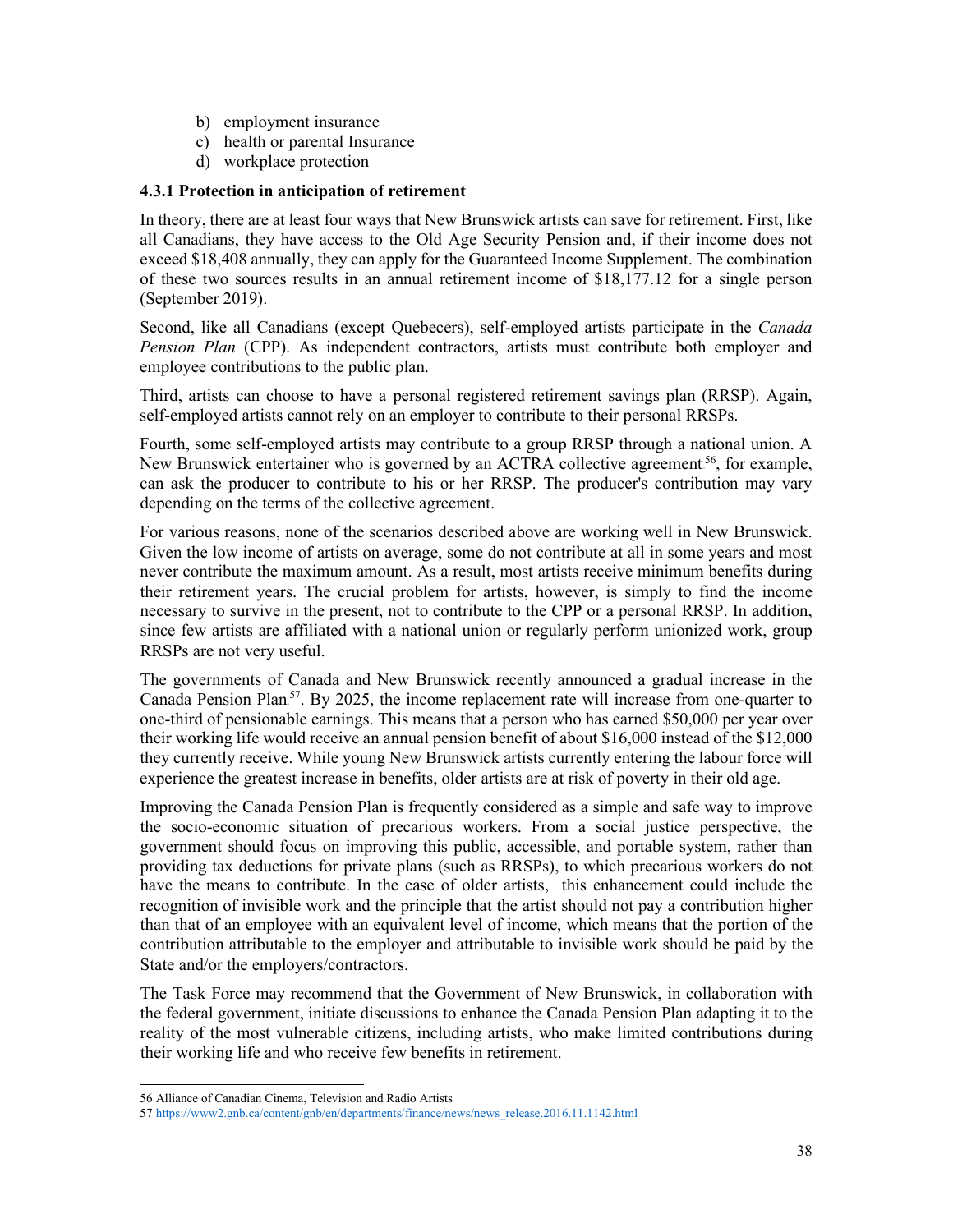Furthermore, the career path of many artists is much less linear than other groups of workers. Some artists, such as dancers, have brief careers due to the physical demands of their craft. Others might have to leave their creative practice due to financial difficulties or for some other reason. The Dancer Transition Resource Centre (DTRC), a non-profit organization based in Toronto (with satellite offices in Montreal and Vancouver), is dedicated to supporting dancers in the various phases of transition related to their artistic, professional and personal development, regardless of their career stage. Professional dancers who join the DTRC receive a variety of consultation services and training and retraining grants to support their transitions. There is a program in New Brunswick to support career transitions, but it is not well known and not well adapted to the needs of artists.<sup>58</sup>

In addition, since 2008, **intermittent cultural workers** in the Montréal metropolitan area have been the subject of a pilot project allowing them to assess their skills and receive guidance and job search assistance. The Government of Quebec is currently examining the possibility of extending this type of programme to other groups of cultural workers.

Using these examples, the Task Force may recommend that the Government of New Brunswick build on existing career transition programs in Quebec to carry out a feasibility study of a similar program for artists in New Brunswick.

# <span id="page-41-0"></span>**4.3.2 Protection in the event of unemployment**

The Task Force is looking at ways that Employment Insurance criteria can be adapted to the reality of professional artists (particularly to consider invisible work). This is the case in New Zealand, where it is considered that "an artist receiving unemployment benefits who develops an artistic project that will enable him/her to be paid, or who deepens his/her artistic practice, is considered as seeking work" (ERICarts, 2006, cited in D'Amours-Deshaies, 2012: 44).

Closer to home, Canadian programs for fishers on the one hand, and seasonal workers on the other, could serve as inspiration for a specific program for professional artists.

For example, since 1957 there has been a special program for self-employed workers engaged in fishing activities who are actively seeking employment. Eligibility for fishing benefits is based **on income**, not insurable hours of employment, as are regular benefits. Depending on the regional unemployment rate, you must have earned a minimum income of between \$2,500 and \$4,200 during the reference period to be eligible for fishing benefits. The reference period is the 31-week period immediately preceding the start of the benefit period. It begins no earlier than March 1 for fishing benefits for the summer fishing season and September 1 for the winter fishing season. The replacement rate is 55% of insurable earnings during the average weekly reference period (but the number of weeks to calculate these insurable earnings varies with the regional unemployment rate). The maximum annual amount of insurable earnings was \$53,100 in 2019. The maximum benefit period is 26 weeks. Self-employed fishers are eligible for the Family Supplement for Employment Insurance. It is the recognized employers of self-employed fishers who are responsible for deducting each fisherman's employment insurance premiums and remitting to the Canada Revenue Agency the amount of these premiums, including the employer's share. The maximum contribution was \$860.22 in 2019.

Since August 2018, a pilot project to provide seasonal workers with additional weeks of benefits has been in place. The objective is to cover the weeks not covered between regular benefits and paid employment. This program is offered in 13 Employment Insurance economic regions, including Madawaska-Charlotte and Restigouche-Albert in New Brunswick. Workers in seasonal industries who apply for employment insurance between August 5, 2018, and May 30, 2020,

<sup>58</sup> [https://dtrc.ca/french\\_services/content/vue\\_densemble1](https://dtrc.ca/french_services/content/vue_densemble1)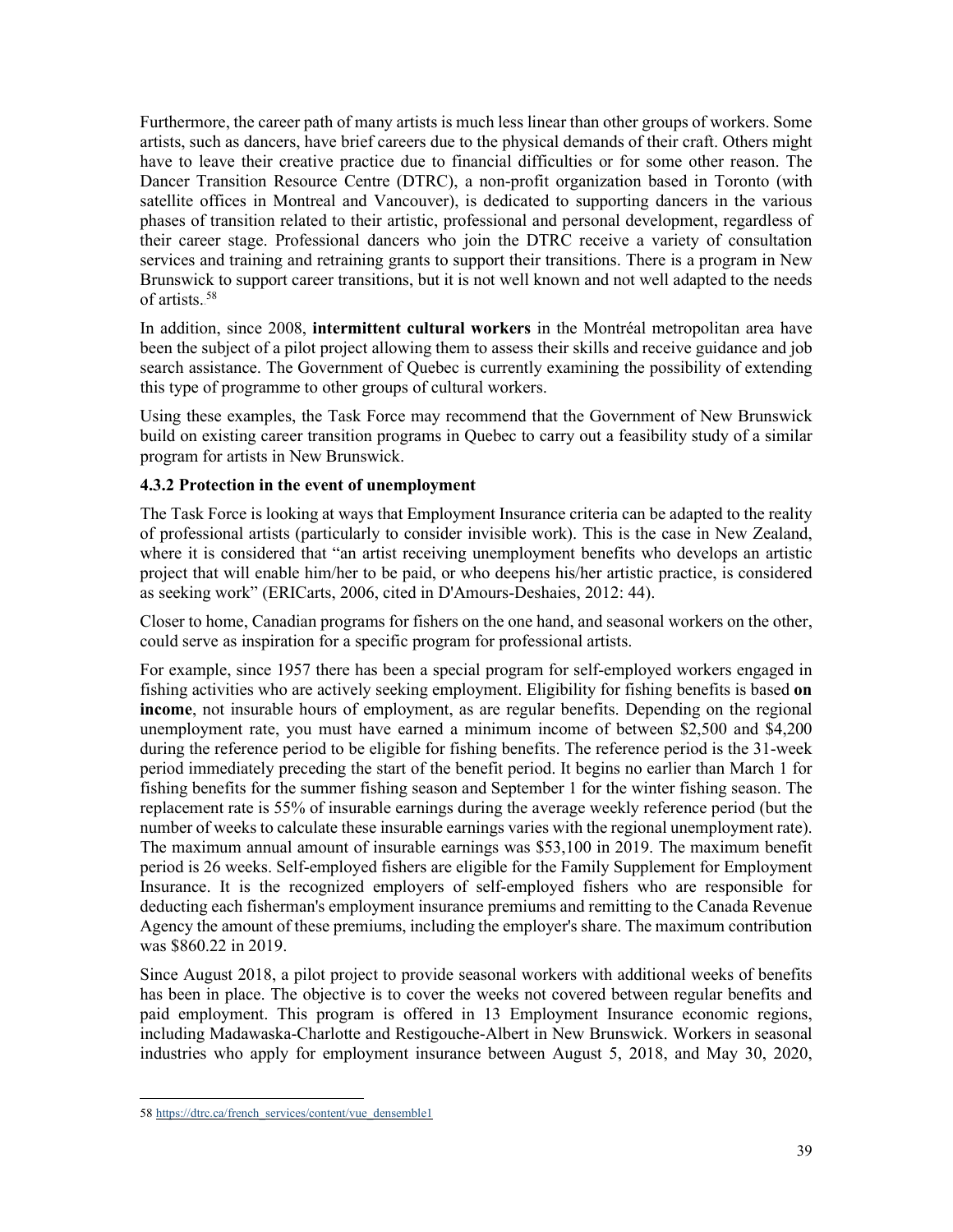inclusive in one of these 13 regions may be eligible for five weeks of benefits if they meet the following criteria:

- 1. they have made at least three claims in the last five years for regular or fishing benefits;
- 2. at least two of these claims began at about the same time of the year.

Like fishers and seasonal workers, many self-employed professional artists have a work regime that is cyclical and intermittent in nature. They have non-revenue periods between productions and tourist seasons, for example, which can be devoted to training, learning, education, research, or the development of new projects before the beginning of a new cycle of creation, production, and distribution. Moreover, artistic production is largely independent of the number of hours required to produce it. Therefore, income rather than hours of work is a much more relevant and realistic criterion for determining the benefit.

The Government of New Brunswick could establish, in conjunction with the federal government, a pilot project to develop a special unemployment benefit program for professional artists. This project should take the four principles previously stated into consideration.

## <span id="page-42-0"></span>**4.3.3 Protection in the event of illness and parenthood**

Since 2009, self-employed Canadians can access Employment Insurance (EI) special benefits by entering into an agreement, or registering, with the Canada Employment Insurance Commission (CEIC). This program only covers benefits relating maternity, parental, sickness, compassionate care, and family caregiver benefits. In 2016, for every \$100 of income, self-employed Canadians who were enrolled in the program had to contribute \$1.88, up to the maximum amount defined, of \$955.

Several aspects of the EI Special Benefits program are problematic for professional artists: paying premiums for a full 12 months before being able to access the benefits, the requirement to remain registered aslong asthe artist is earning an income; having a net minimum of \$6,820 earned through independent work; and more generally, the high premiums. The employment insurance pilot project must take these difficulties into account.

First, as soon as artists apply for benefits, they must remain in the program as long as they earn an income. Even if older artists no longer create new works, they must pay the Employment Insurance premium for special benefits indefinitely if they continue to receive income for works created several years earlier, such as royalties, resale rights, public lending rights, exhibition rights and other copyright payments.

Second, because of the minimum net self-employment income requirement (\$6,820), the program is of limited value to many artists, either because their income is less than this amount or because their income may fluctuate and be above or below the threshold indicated from year to year.

Third, artists' incomes are so low on average that most cannot afford to pay the membership fee. It seems that this is also the case for other self-employed workers. In the Atlantic region in 2015, total participation in the program was only 200 workers in all disciplines.

The pilot project on unemployment benefits should take these problems into account. Once it has given rise to a permanent program to address unemployment risk, it could be extended to supplementary benefits. Moreover, artists with primary responsibility for their children are often affected by the high cost of childcare services, with even greater impacts for single parents.

The Day Care Assistance Program is a provincial income-based financial assistance program that helps parents or guardians access an approved daycare centre. Parents or guardians who do not have access to childcare, either because they work evenings, nights, or weekends, which is often the case for artists, can obtain private childcare through the Alternative Child Care Program. Professional artists who are parents may be eligible for the maximum daily rate if they earn a net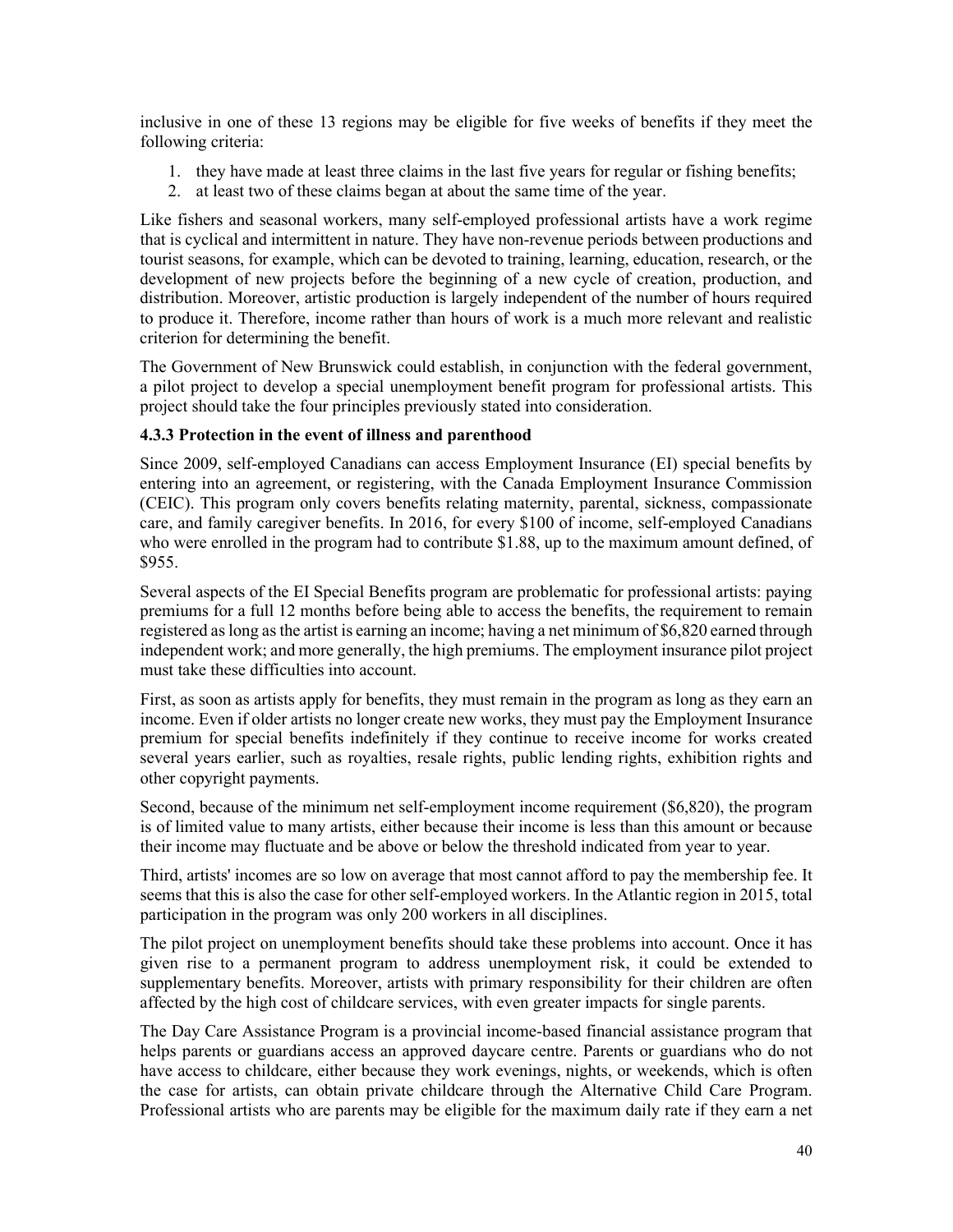income of \$22,000 per year or less. They may receive a partial grant if their net income does not exceed \$55,000 per year.

The Government of New Brunswick also offers the Prenatal Benefit Program, which provides financial support to help offset the increased cost of food associated with pregnancy. The objective is to encourage the adoption of a healthy lifestyle, including a nutritious diet.

The Task Force has recognized that these programs can provide some social protection for artists, but barriers that prevent artists and other non-standard groups of workers from fully accessing them (intermittent work, flexible work schedules, low incomes, etc.) must be removed. This is all the more important as access to childcare is associated with increased participation of mothers with young children in the labour market.

## <span id="page-43-0"></span>**4.3.4 Protection in the event of an accident at work or occupational disease**

Artists are, in the course of their work, subject to risks of injury and accidents, which remain poorly documented and rarely compensated. It would be appropriate to document these risks and the means of preventing them.

Like most benefit plans in New Brunswick, WorkSafe NB's Workplace Injury Compensation Program is based on an employer-employee relationship. The Task Force was informed that artists who perform such work on a contractual basis are protected by the *Workers' Compensation Act*. However, in most cases, it is the artist's responsibility to ask the employer or person who has retained his or her services to purchase the insurance. The Task Force found that the majority of artists who perform contract work do not know that they can be covered by insurance. Therefore, they do not ask the employer or the person who hired them to register for the program.

In most situations, self-employed artists are ineligible for the WorkSafe NB program unless they. WorkSafe NB has recently revised its policy on eligibility for voluntary insurance to make the program more accessible to self-employed workers in all sectors. Today, some independent artists who were denied access to the program can be protected.

In light of this, the Task Force may be recommending that WorkSafeNB collaborate with arts organizations to document the risk of workplace injuries for a variety of professions in the arts, and discuss ways of preventing them, and collaborate with the arts sector to improve arts and cultural workers knowledge of current information allowing access to compensation in the case of workplace injuries.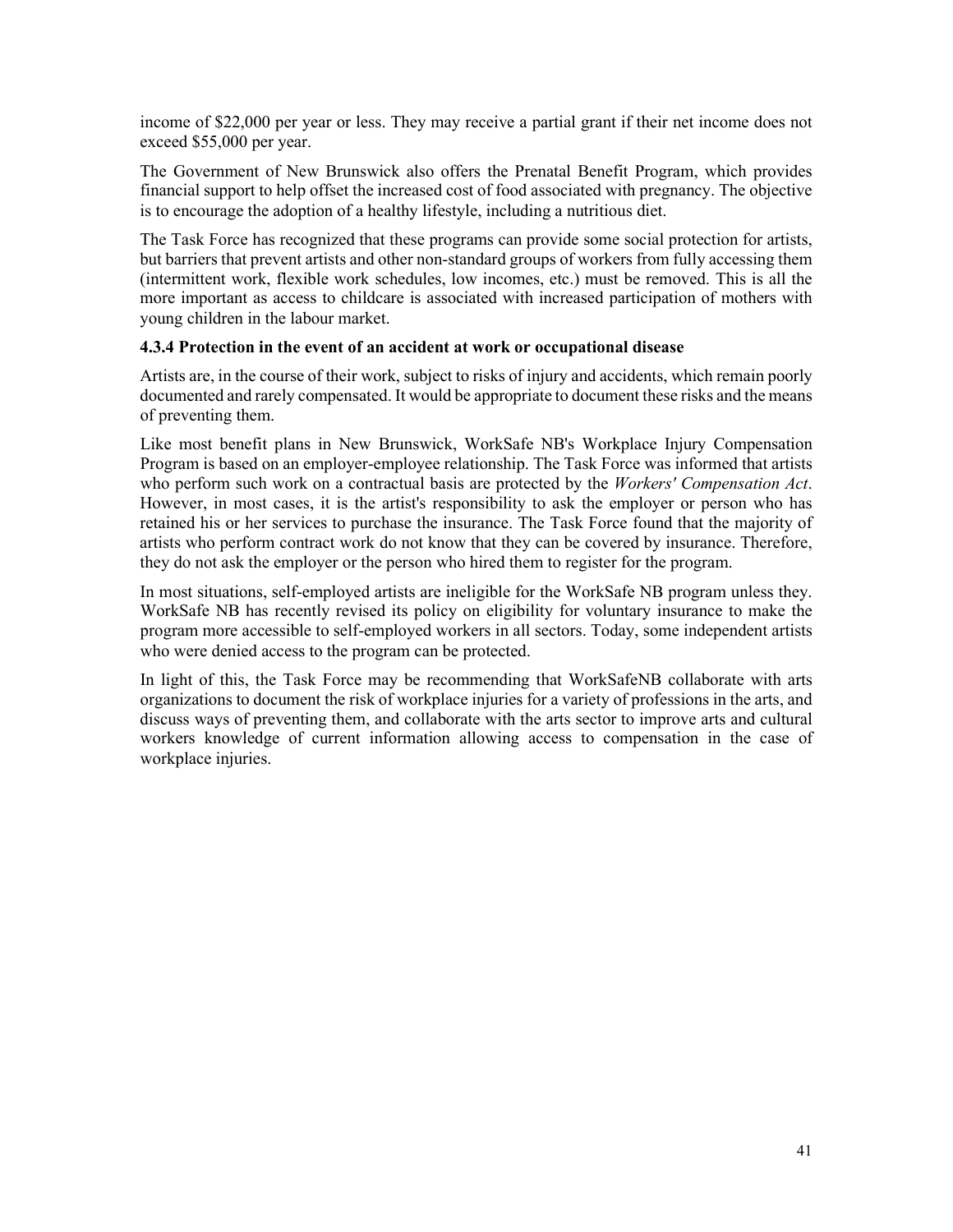## <span id="page-44-0"></span>**Conclusion**

In addition to contributing to the economy and job creation, arts and culture are recognized as beneficial to quality of life and community development. Yet, the artists who constitute the core of cultural activity are often reduced to poverty and precariousness.

Our mandate wasto document, from the scientific literature, various government reports or research groups, as well as relevant websites, how to meet the two objectives set by the Premier's Task Force on the Status of the Artist in New Brunswick: increasing the median income of artists and their access to social support.

To better understand the socio-economic precariousness of artists and to inform potential recommendations to improve their status, **Part 1** was devoted to studying the distinct nature of creative work. Four criteria have been identified: creative work is intermittent; creative work (visible, paid) implies a significant, unaccounted for and unrecognized part of invisible work; creative work generates significant economic risks for individuals; the artistic career is presented as an accumulation/series of projects, within and outside the artistic sectors, for several employers and under different status. Their remuneration is very often linked to a specific product or service, without any link to the number of hours needed to produce it.

In **Part 2**, we demonstrated the precarious position of Canadian artists with respect to three of these four criteria for job insecurity according to Rodgers (1989): insecurity of the employment relationship, lack of control over work, lack of regulatory protection and low income. Several causes were mentioned, including the fact that invisible work is neither remunerated nor taken into account for social protection purposes; the fact that artists do not have much bargaining power over their remuneration; the fact that self-employed workers (the status shared by the majority of artists) are less covered than employees by social protection plans and that when they are, they may have to **pay both the employee and employer's contribution or have higher premiums to access benefits.**

**Part 3** proposes a definition of the professional artist and recognition in a Status of the Artist Act of this definition, and the Government of New Brunswick's commitment to culture and the improvement of the socio-economic conditions of artists.

**Part 4** proposes approaches to achieving two key objectives. They are based on three complementary directions:

- The need to better understand the nature and extent of invisible work, to be able to incorporate it into a comprehensive understanding of creative work
- The need to improve visible work and its remuneration, whether it is artistic activity itself or complementary activity;
- The need to improve social protection, by developing portable plans that consider the reality of invisible work.

For the final recommendations shared with government, refer to the Report of the Premier's Task Force on the Status of the Artist (2021).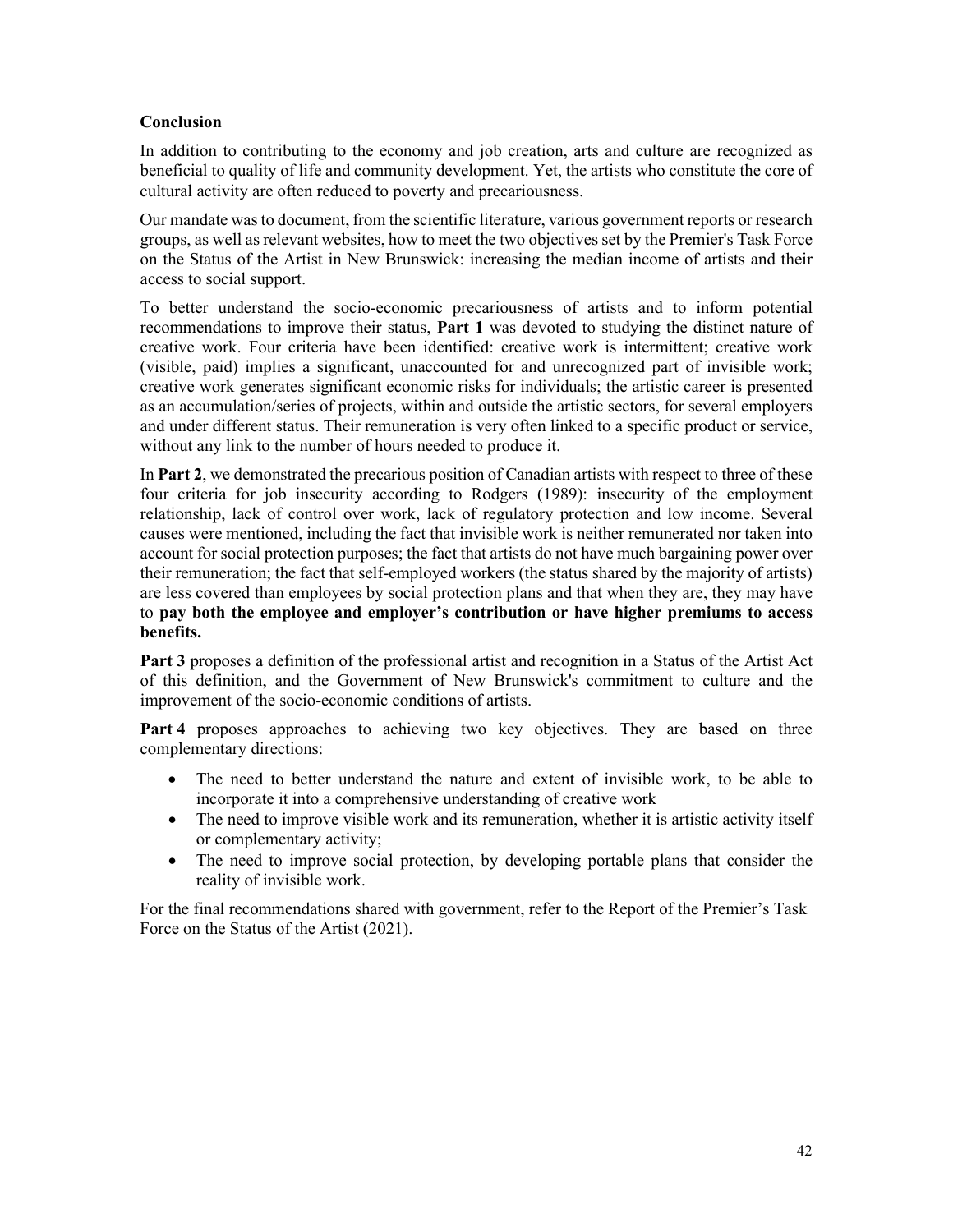# <span id="page-45-0"></span>**Appendix 1: The Task Force's Journey**

The Task Force.<sup>59</sup> was not established overnight. It is the product of considerable discussion and effort over several years. Following are the key steps that led to the establishment of the Task Force:

- 1990 Creation of the Association acadienne des artistes professionnel.le.s du Nouveau-Brunswick (AAAPNB).
- 2007 Meeting of the États généraux des arts et de la culture dans la société acadienne du Nouveau-Brunswick (General Assembly on the arts and culture in Acadian Society in New Brunswick) by the AAAPNB
- 2009 Publication of the *Stratégie globale pour l'intégration des arts et de la culture dans la société acadienne au Nouveau-Brunswick* by the AAAPNB. The strategy was translated into English by ArtsLink NB, under the title *Global Strategy for the Integration of Arts and Culture into Acadian Society in New Brunswick*. The following measures were proposed in the section of the report on the development of professional artists:
	- Establish a New Brunswick Premier's Task Force on the Status of the Artist
	- Ensure that the Premier's Task Force on the Status of the Artist addresses the social and professional situation of emerging, ethno-cultural or established artists in New Brunswick.
- 2013 Publication of *Sustaining New Brunswick's Arts and Cultural Workforce* by ArtsLink NB.
- 2013 In the Speech from the Throne, the Government of New Brunswick committed to forming the Premier's Task Force on the Status of the Artist in New Brunswick: "By establishing a Premier's Task Force on the Status of the Artist, your government will work towards recognizing and supporting the profession of artists in our province. This task force will provide recommendations that will improve the socio-economic status of professional artists".
- 2013 Forum on the Professional Status of the Artist, jointly organized by the AAAPNB and ArtsLink NB with the participation of the Assembly of First Nations Chiefs of New Brunswick. The forum's report contains many recommendations for legislative and other government measures.
- 2014 Adoption of *Creative Futures – A Renewed Cultural Policy for New Brunswick* which makes a commitment to establish a task force composed of artists, arts professionals and specialists in related fields to examine, report and make recommendations on the economic and legal situation of professional artists in New Brunswick.
- 2015 Publication of the *Research and Analytical Report on the Possibilities to be Explored by the Steering Committee upon Examination of the Recommendations of the July 2013 Forum*, also known as the Bonnin Report, after its author and researcher, Françoise Bonnin.

<sup>59</sup> From the Premier's Task Force on the Status of the Artist, *Report to the Premier of New Brunswick* (Fredericton: Department of Tourism, Heritage and Culture, 2017).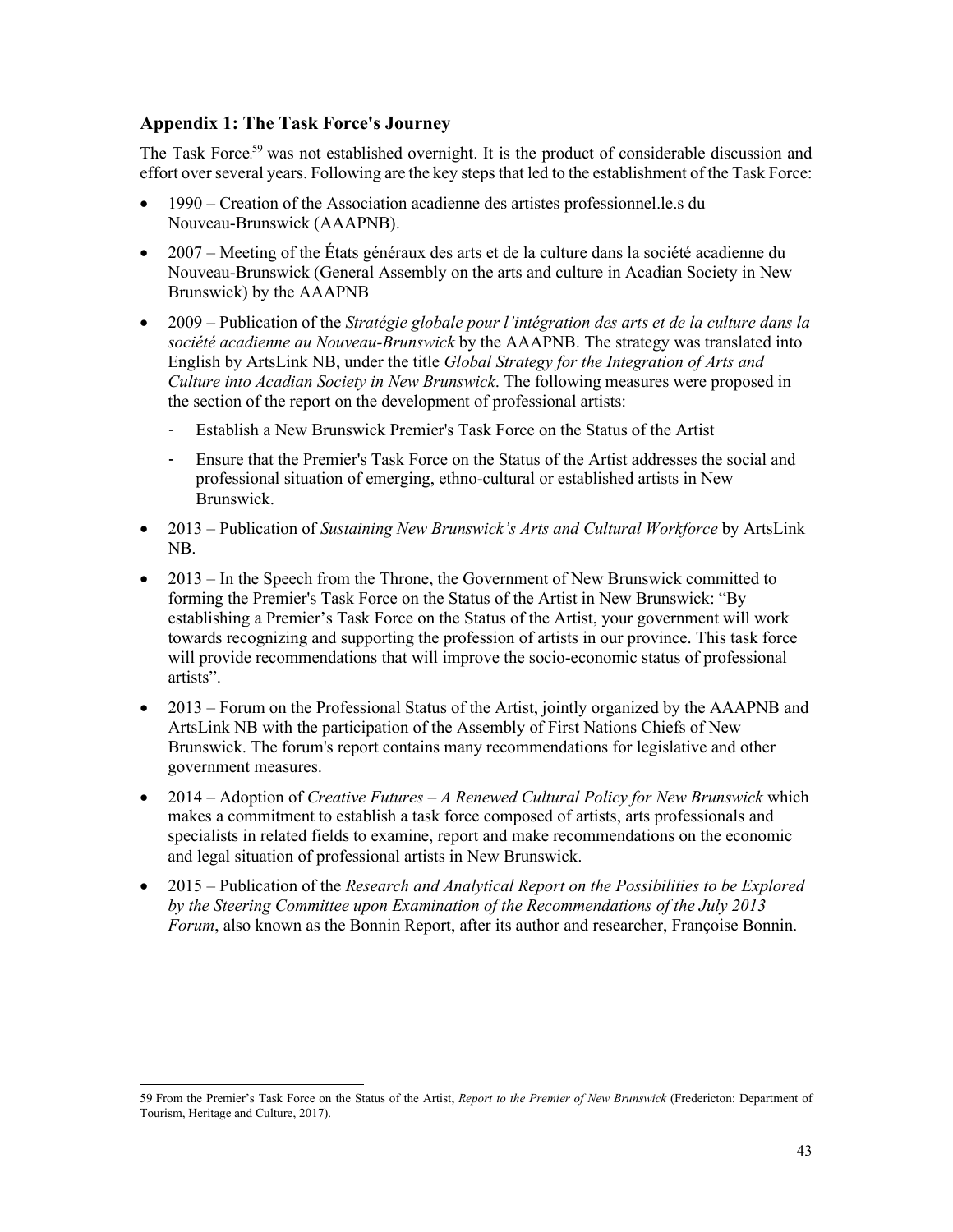## <span id="page-46-0"></span>**Appendix 2: State of Protection of New Brunswick Artists from Economic and Social Risks**

In New Brunswick, artists are no different from other salaried and self-employed workers in terms of the protection provided by public programs.

#### **1. Underemployment risk coverage**

The **Employment Insurance program** covers employees who are involuntarily unemployed and have worked a certain number of hours of insurable employment, defined as employment in Canada, for one or more employers under a contract of service or apprenticeship. As a result, self-employed workers do not have access to regular EI benefits (except for fishers) unless they have obtained insurable employment and have worked the required number of hours.

However, when an individual reports self-employment as their main means of subsistence, they are considered to be working full weeks of work, not unemployed, and therefore ineligible for regular Employment Insurance benefits.

Since 1996, eligibility for employees has been based on the number of hours worked during the reference period. This number of hours varies according to the regional unemployment rate (between 420 and 700 hours). The replacement rate is 55% of average weekly earnings (but the number of weeks to calculate average weekly earnings varies according to the regional unemployment rate). Effective January 1, 2019, the maximum insurable earnings are \$53,100 and the maximum weekly benefit is \$562 per week. The duration of unemployment benefits varies according to the unemployment rate in the region of interest and the number of hours of insurable employment accumulated (between 14 and 45 weeks).

Individuals with a net family income of \$25,921 or less per year, who have children and who receive the Canada Child Benefit may be eligible for the Family Supplement for Employment Insurance. The amount of this supplement varies according to net family income, the number of children and their age, and can increase the benefit rate to 80% of average insurable earnings.

As of August 2018, people who work while receiving Employment Insurance benefits can keep 50 cents of their benefits for each dollar earned up to 90% of their previous weekly earnings. Above this limit, Employment Insurance benefits are deducted on a dollar-for-dollar basis.

The premium rate for Canadian workers  $60$  was \$1.62 on every \$100 up to the maximum insurable earnings of \$53,100 in 2019. Employers pay 1.4 times their employees' premiums up to the insurable earnings limit.

Non-standard employees contribute to employment insurance but are unlikely to qualify for benefits. In general, this system is much less protective than before because only 37% of the unemployed were eligible for it in 2002, compared to 83% in 1989 (Gislain, 2010: 126). More recent data to be sourced.

There is a special program for self-employed workers who are engaged in fishing activities and who are actively seeking employment. Eligibility for fishing benefits is based on earnings, not insurable hours of employment, as are regular benefits. Depending on the regional unemployment rate, you must have earned a minimum income of between \$2,500 and \$4,200 during the reference period to be eligible for fishing benefits. The reference period is the 31-week period immediately preceding the start of the benefit period. It begins no earlier than March 1 for fishing services for the summer fishing season and September 1 for the winter fishing season. The replacement rate is 55% of insurable earnings during the average weekly reference period (but the number of weeks to calculate these insurable earnings varies with the regional unemployment rate). The maximum

<sup>60</sup> With the exception of Quebec, whose contribution rate is lower because of the existence of the *Régime québécois d'assurance parentale* (Quebec Parental Insurance Plan).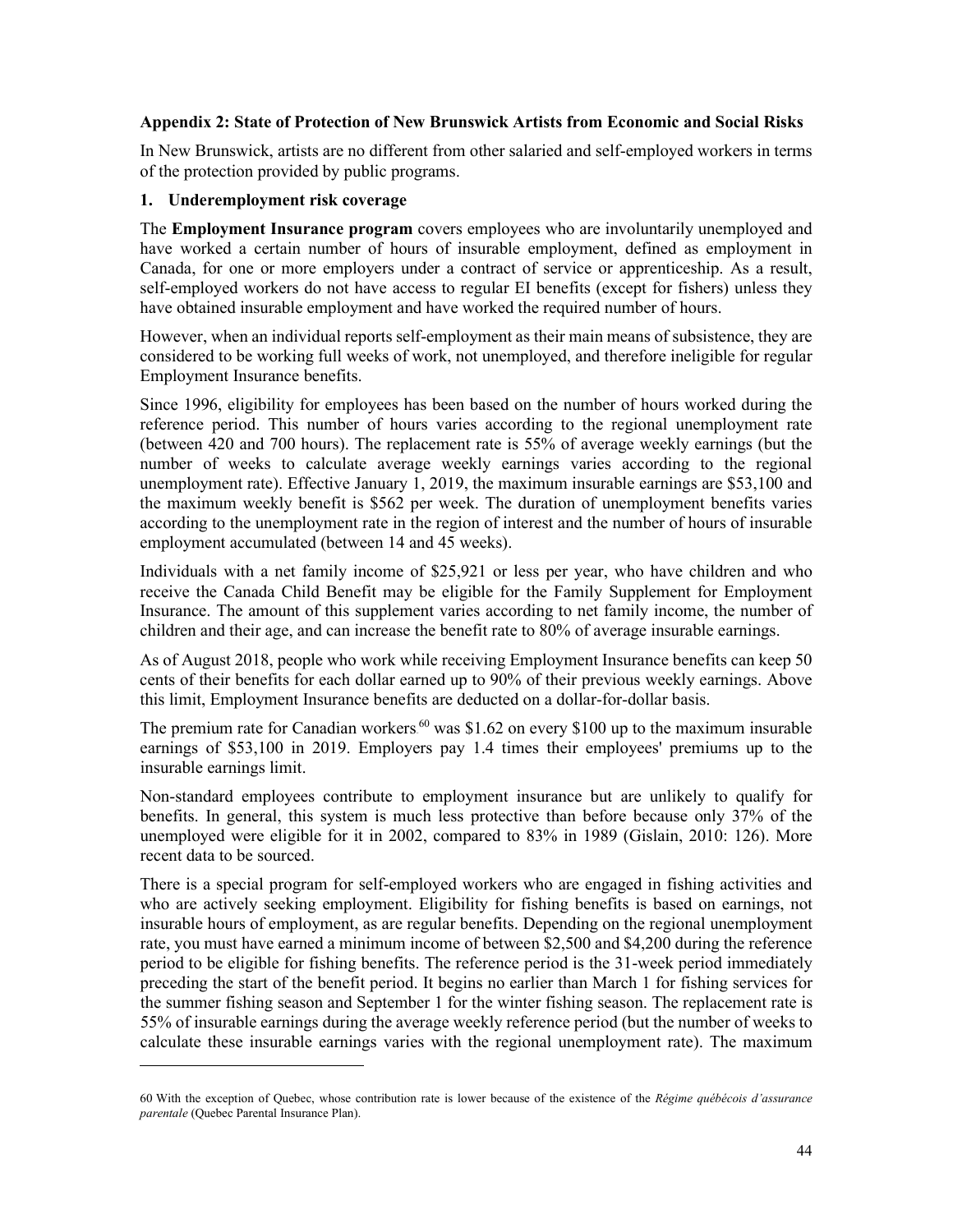annual amount of insurable earnings was \$53,100 in 2019. The maximum benefit period is 26 weeks. Self-employed fishers are eligible for the Family Supplement for Employment Insurance. It is the recognized employers of self-employed fishers who are responsible for deducting each fisherman's employment insurance premiums and remitting to the Canada Revenue Agency the amount of these premiums, including the employer's share. The maximum contribution was \$860.22 in 2019 for workers outside Quebec.

Finally, since August 2018, a pilot project to provide seasonal workers with additional weeks of benefits has been in place. The objective is to cover the weeks not covered between regular benefits and paid employment. This program is offered in 13 Employment Insurance economic regions, including Madawaska-Charlotte and Restigouche-Albert in New Brunswick. Workers in seasonal industries who apply for employment insurance between August 5, 2018 and May 30, 2020 inclusive in one of these 13 regions may be eligible for five weeks of benefits if they meet the following criteria: 1) have made at least three claims in the last five years for regular or fishing benefits; 2) at least two of these claims began at about the same time of the year.

**Social assistance**, the provisions of which are contained in the *Family Income Security Act*, is intended to provide last-resort financial assistance to people who have no other income to meet their basic needs. To be eligible, a person must demonstrate that their financial resources are equal to or less than the thresholds set and that they have exhausted all other possible remedies. There are four distinct programs: the Transitional Assistance Program for people who are employable, as well as for people who need support and intervention to become employable, the Single Employable Transitional Assistance Program, the Youth Program for 16 to 18 years old and the Extended Benefits Program for people who are certified blind or disabled, and for some others who are given a special designation. As of April 1, 2014, the basic benefit for an adult was \$576 for the Transitional Assistance Program, \$537 for the Single Employable Transitional Assistance Program, \$358 for the Youth Program and \$663 for the Extended Benefits Program. Claimants benefit from wage exemptions on any income from part-time, full-time or self-employment depending on their family situation and the number of children, for example, a single person receives a monthly exemption of \$150 and 30% of the excess additional earnings received.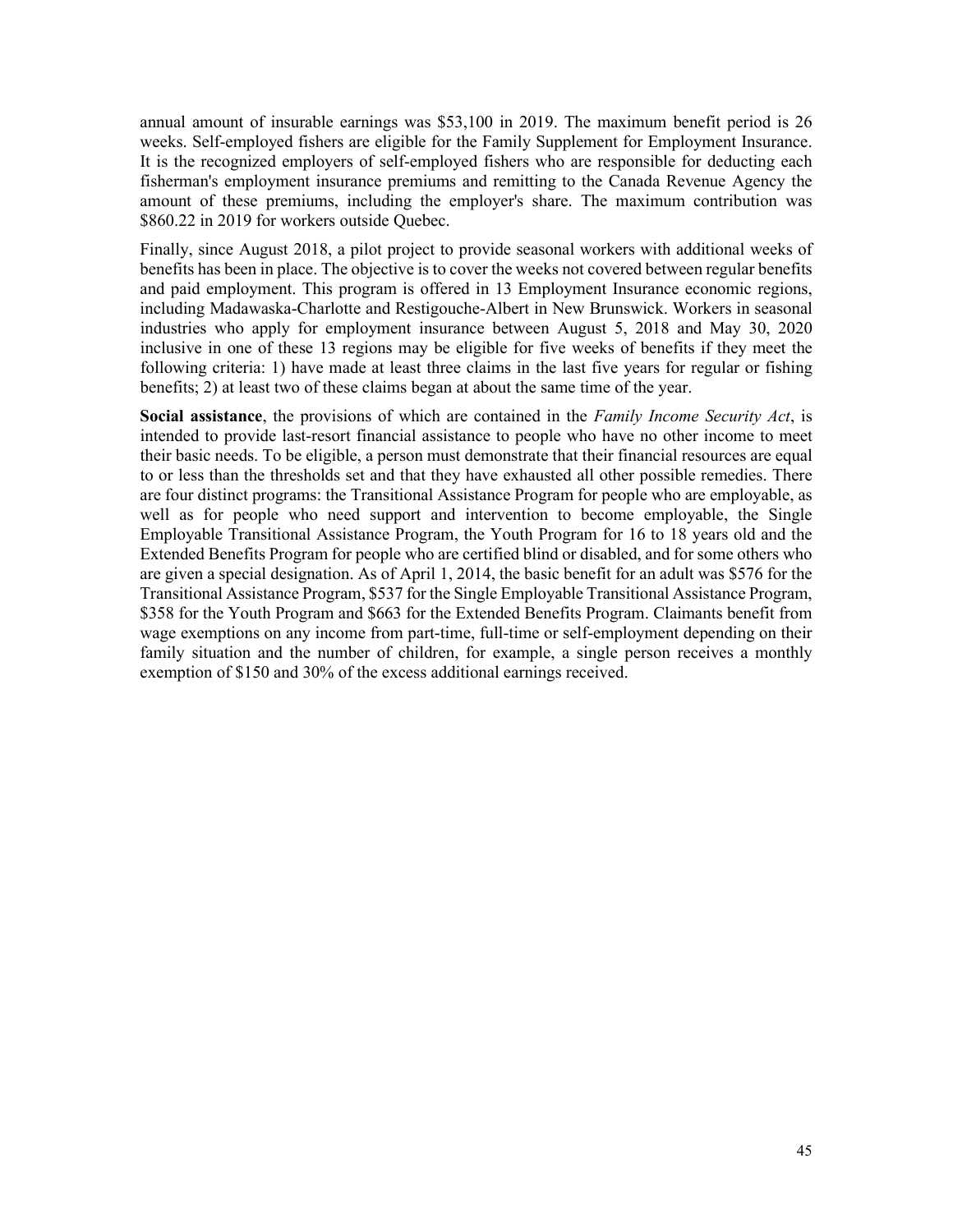**Table A.1 Coverage of underemployment risk for employees and self-employed workers, New Brunswick/Canada**

| Underemployment risk                                           | <b>Employees</b>                                                                                                                                                                                                                                                                                                                            | <b>Self-employed workers</b>                                                                                                                                                                                                                                                     |
|----------------------------------------------------------------|---------------------------------------------------------------------------------------------------------------------------------------------------------------------------------------------------------------------------------------------------------------------------------------------------------------------------------------------|----------------------------------------------------------------------------------------------------------------------------------------------------------------------------------------------------------------------------------------------------------------------------------|
| <b>Employment Insurance</b><br>benefits                        | Conditions: minimum number<br>of hours, availability, and<br>fitness for work<br>Benefit rate: 55% of average<br>weekly earnings<br>Duration of compensation: 14<br>to 45 weeks<br>Financing: contributions from<br>employees $(1.62\%)$ and<br>employers (1.4 times the<br>employee contribution)<br>Pilot project for seasonal<br>workers | Special program for<br>self-employed fishermen<br>Eligibility: Earned between<br>\$2,500 and \$4,200 during<br>the reference period based<br>on the regional<br>unemployment rate<br>Benefit rate: 55% of<br>insurable earnings<br>Duration of compensation:<br>26 weeks maximum |
| Social assistance benefits<br>(Family Income Security)<br>Act) | Resource condition<br>Benefit rate: \$358 to \$663 for a single person depending on age<br>and family situation<br>Financing: income tax                                                                                                                                                                                                    |                                                                                                                                                                                                                                                                                  |

# **2. Health risk coverage**

The occurrence of illness or disability raises two types of problems: income replacement and medical treatment and care not covered by the universal plan, but which may be covered by group insurance plans negotiated by professional associations.

Employees have access to **special EI sickness benefits**, funded, like regular benefits, by employer and employee contributions if they are unable to work because they are sick, injured, or quarantined. To be eligible, normal weekly earnings must have decreased by more than 40% and at least 600 hours of insurable employment must have been accumulated during the qualifying period.

Since the passage of Bill C-56 (*Fairness for the Self-Employed Act*, S.C. 2009, c. 33) in 2009, self-employed workers have also been entitled to these special benefits. To qualify, workers must contribute 1.62% of the earnings received as a self-employed person during the reference period, up to a maximum of \$860.22 per year and must have earned a minimum of \$7,121 in 2018. Registered self-employed persons may terminate their registration at any time (but the termination will only end at the end of the current calendar year), provided they have not received benefits; if they have received benefits, they will have to continue to make contributions aslong as they receive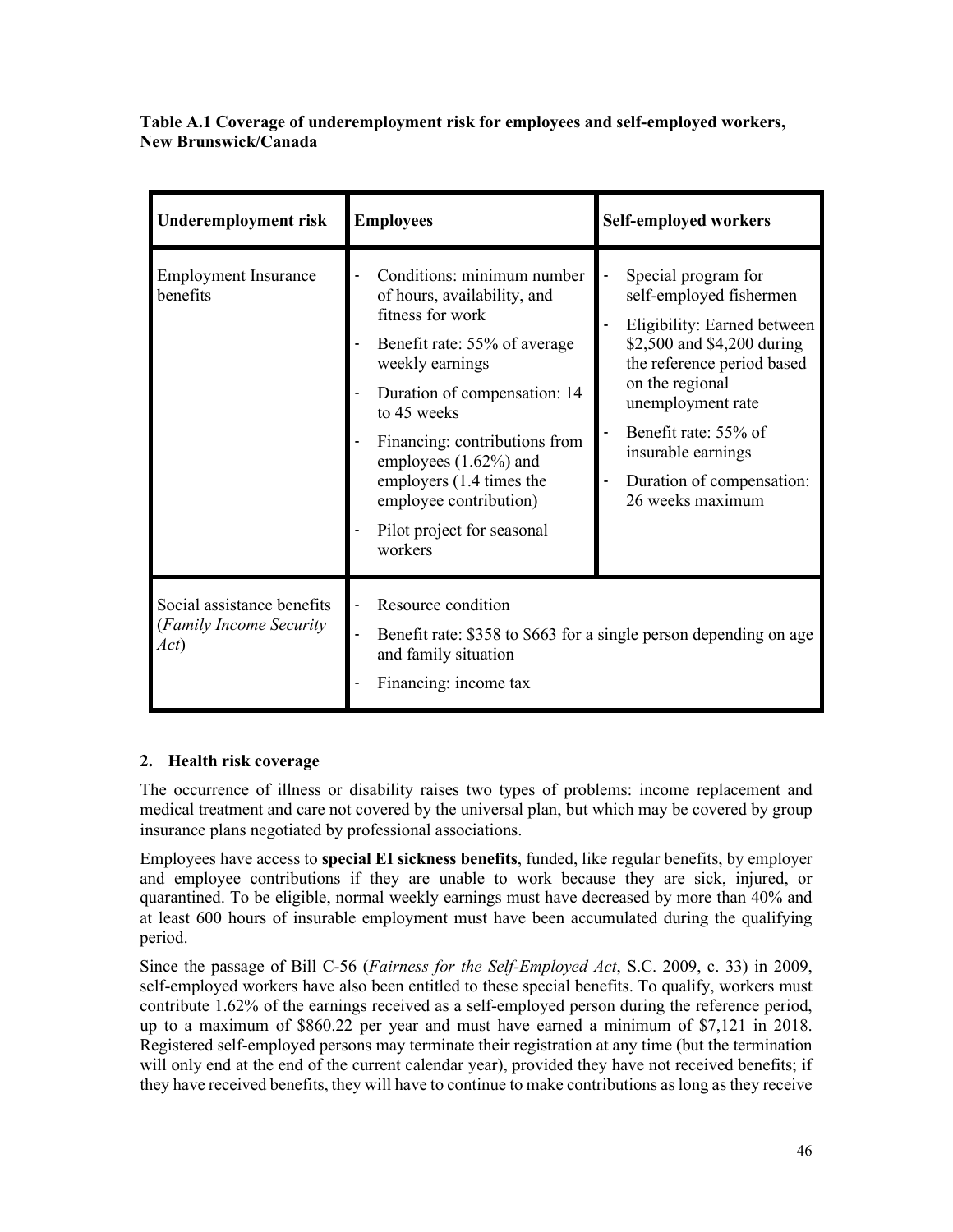self-employment income. Sickness benefits may only be claimed 12 months after the date of confirmation of registration. Self-employed fishers may also be eligible for sickness benefits.

The duration of sickness benefits is 15 weeks for eligible employees and self-employed persons. The compensation rate is the same: 55% of average weekly earnings up to a maximum of \$562 per week. For employees, average weekly earnings are calculated on the basis of a variable number of weeks based on the regional unemployment rate, while for self-employed workers, these earnings are the total income from self-employment less the loss, in the calendar year preceding the calendar year of the application, divided by 52. Maximum insurable earnings are \$53,100 in 2019.

Individuals with a net family income of \$25,921 or less per year, who have children and who receive the Canada Child Benefit can receive a family supplement for Employment Insurance. The amount of this supplement varies according to net family income, the number of children and their age and can increase the benefit rate to 80% of average insurable earnings.

Salaried and self-employed workers under the age of 65 who have made sufficient contributions to the Canada Pension Plan and are unable to work regularly because of a severe and prolonged disability, <sup>61</sup> may receive a disability pension. To be eligible, they must have contributed for four of the last six years, or three of the last six years if the person has contributed for at least 25 years. For 2018, the monthly payment can reach a maximum of \$1,335.83 per month. This is composed of a fixed amount of \$496.3, which is identical for all beneficiaries, and an amount that varies according to the contributions made to the CPP over the course of a person's working life, to a maximum of \$1,362.30.

Funding is provided by employee and employer contributions at a rate of 10.2% for 2019.<sup>62</sup>, divided equally between the employee and the employer, up to an annual maximum contribution of \$2,748.90 each on eligible work income. Self-employed workers contribute 10.2% for 2019 up to an annual maximum contribution of \$5,497.80 on eligible working income.

The **CPP Post-Retirement Disability Benefit** is a new benefit that will be available as of January 1, 2019. It is intended for CPP pensioners who are deemed disabled, but who are not eligible for a disability pension because they have received the CPP retirement pension for more than 15 months. Applicants who have contributed enough may be eligible for this benefit in addition to their retirement pension. The eligibility criteria are the same as for the disability pension. The amount of this benefit is the component of the fixed rate of the disability pension of \$496.35 per month in 2019.

Some artists' associations offer insurance programs to their members (D'Amours and Deshaies, 2012; Neil, 2010). This is the case, for example, for the Writers' Union of Canada, which offers a group insurance program funded by its members' contributions.

<sup>61</sup> A severe and prolonged disability is defined as a mental or physical disability that prevents the person from engaging in any type of substantially gainful employment on a regular basis and that is of indefinite duration or is likely to result in death.

<sup>62</sup> This rate includes the basic CPP of 9.9% and the 0.3% for the gradual increase in the CPP that came into effect on January 1, 2019.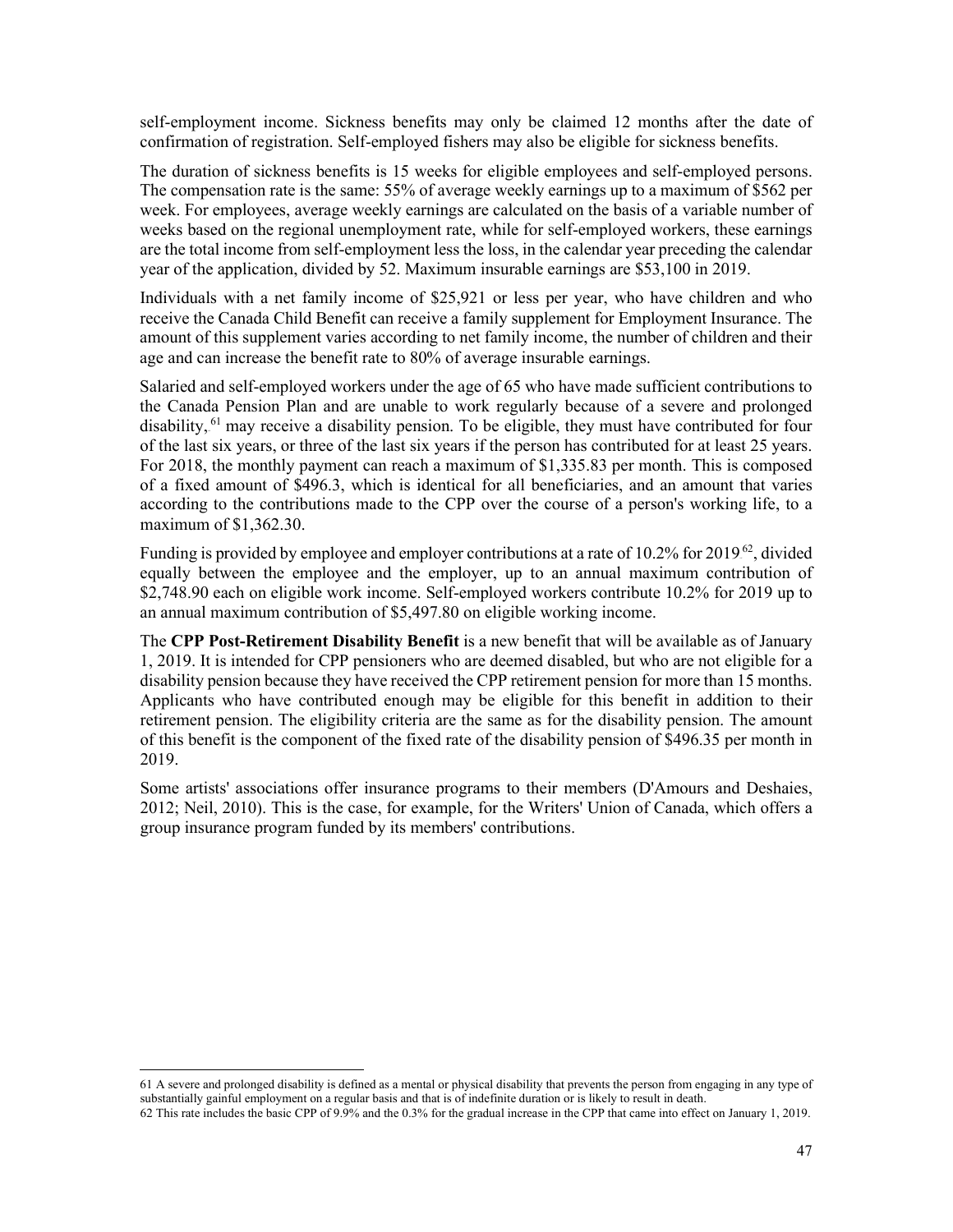**Table A.2 Sickness risk coverage for employees and self-employed workers, New Brunswick/Canada (public programs only)**

| <b>Sickness risk</b>                                   | <b>Employees</b>                                                                                                                                                                                                                                                                                                                     | <b>Self-employed workers</b>                                                                                                                                                                                                                                                                                                       | <b>Special conditions</b><br>for artists |
|--------------------------------------------------------|--------------------------------------------------------------------------------------------------------------------------------------------------------------------------------------------------------------------------------------------------------------------------------------------------------------------------------------|------------------------------------------------------------------------------------------------------------------------------------------------------------------------------------------------------------------------------------------------------------------------------------------------------------------------------------|------------------------------------------|
| <b>EI</b> Sickness<br><b>Benefits</b>                  | Conditions: 40%<br>reduction in weekly<br>earnings; minimum<br>number of hours<br>worked (600 hours)<br>Benefit rate: 55% of<br>average weekly<br>earnings<br>Duration of<br>compensation: 15<br>weeks maximum<br>Financing:<br>contributions from<br>employees (1.62%) and<br>employers (1.4 times<br>the employee<br>contribution) | Conditions: enrolled<br>in the Employment<br>Insurance program<br>for at least one year;<br>minimum earnings<br>$(\$7,121$ in 2018)<br>Benefit rate: 55% of<br>average weekly<br>earnings<br>Duration of<br>compensation: 15<br>weeks maximum<br>Financing: employee<br>contributions<br>$(1.62\%)$ up to a<br>maximum of \$860.22 |                                          |
| <b>CPP</b> Disability<br><b>Benefits</b>               | Insurance plan, financed by contributions from employees, employers, and<br>self-employed workers<br>Conditions: age (under 65) and minimum contribution; have a severe and<br>prolonged disability<br>Fixed rate (\$496.35) plus a variable amount based on earned work income<br>(maximum of $$1,362.30$ )                         |                                                                                                                                                                                                                                                                                                                                    |                                          |
| <b>CPP</b><br>Post-retirement<br>Disability<br>Benefit | Insurance plan, financed by contributions from employees, employers, and<br>self-employed workers<br>Conditions: age (over 65) and minimum contribution; have a severe and<br>prolonged disability; have been receiving a regular CPP pension for more<br>than 15 months<br>Fixed rate (\$496.35)                                    |                                                                                                                                                                                                                                                                                                                                    |                                          |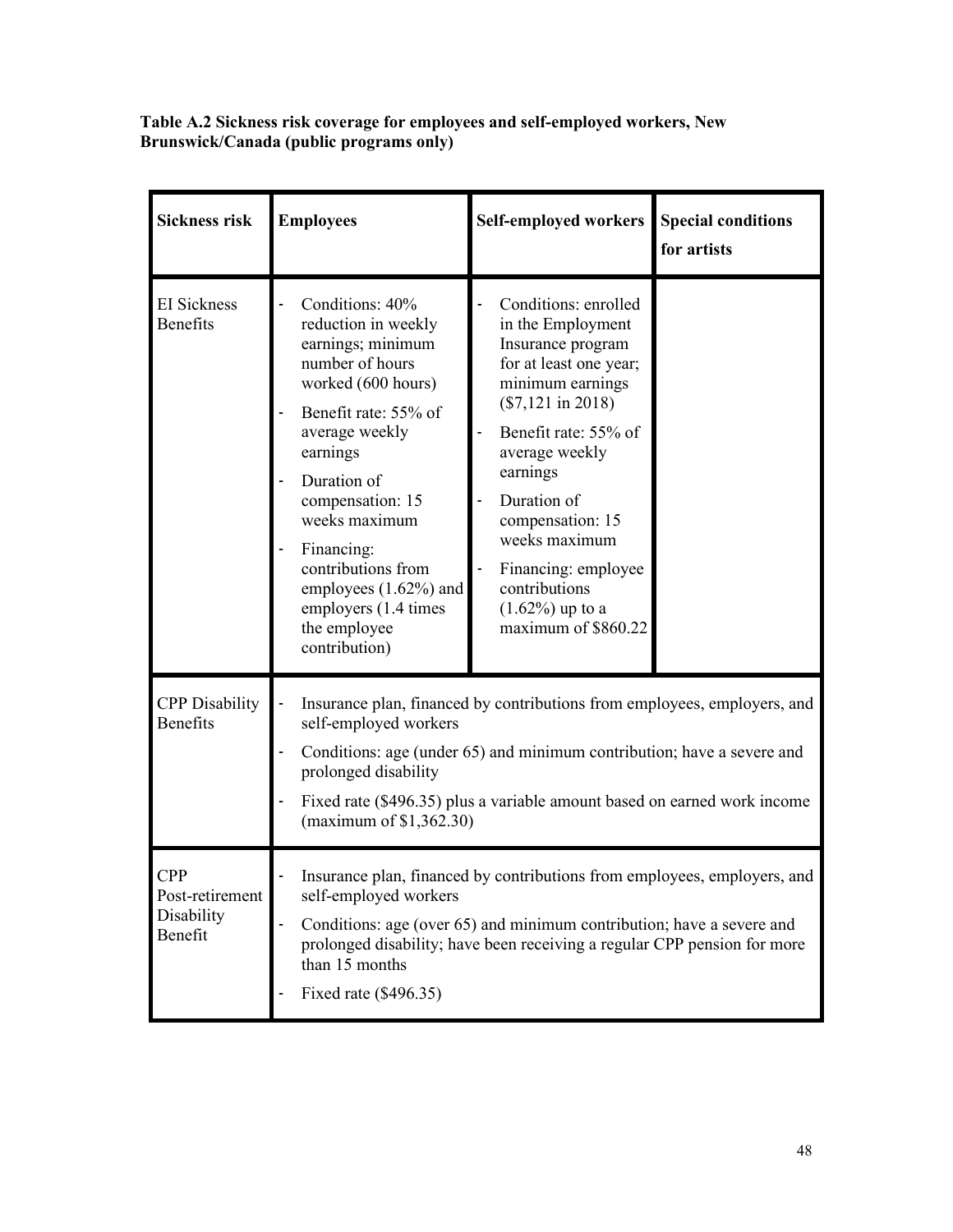## **3. Work-related accident risk coverage**

The **workers' compensation and occupational diseases plan** administered by WorkSafe NB is designed to provide compensation for occupational injuries (accidents at work and occupational diseases) and their consequences.

Registration is mandatory for employers with three or more workers, full-time or part-time, with the exception of the fishing industry, which must register when it has 25 or more workers. When an employer has fewer than three workers, they can apply for voluntary protection for workers who have at least two employment contracts, i.e. who do not work exclusively for a single client. This insurance plan is funded by employers: the contribution rate varies according to the sector of activity, the size of the company and the company's history of occupational injuries.

In the event of an accident at work or occupational disease, workers subject to the *Workers' Compensation Act* are entitled to income replacement benefits (equivalent to 85% of net income), permanent physical compensation, physical, social and vocational rehabilitation and reintegration into their jobs or, if that is not possible, into equivalent employment or, at the very least, into suitable employment. These rights lapse when the worker returns to his job or to an equivalent job or refuses, without good reason to do so, and in any case at the end of the period for exercising the right to return to work.

Like most labour laws, the workers' compensation system covers employees in traditional employment relationships, which is not the norm in artistic labour markets. In some of these cases, employers may voluntarily cover the workers they hire, as mentioned above.

Like other self-employed workers, self-employed artists can apply for personal protection if they have at least two employment contracts. The coverage requested must not be less than \$12,000 or exceed the maximum annual salary of \$64,800 for 2019. To determine the loss of earnings, WorkSafe NB uses the lesser of the amount of personal protection purchased or the actual earnings.

| <b>Risk of occupational</b><br>accidents and diseases | <b>Employees</b>                                                                                                                                                                                                                                                     | Self-employed workers                   |
|-------------------------------------------------------|----------------------------------------------------------------------------------------------------------------------------------------------------------------------------------------------------------------------------------------------------------------------|-----------------------------------------|
| WorkSafe NB Benefits<br>and Services                  | Mandatory registration<br>for companies with 3 or<br>more workers<br>(excluding the fishing)<br>industry) and voluntary<br>for companies with less<br>than three workers<br>Income replacement<br>benefits and physical,<br>social, and vocational<br>rehabilitation | - Option to request personal protection |

# **Table A.3 Occupational injury and disease coverage for employees and self-employed workers, New Brunswick/Canada**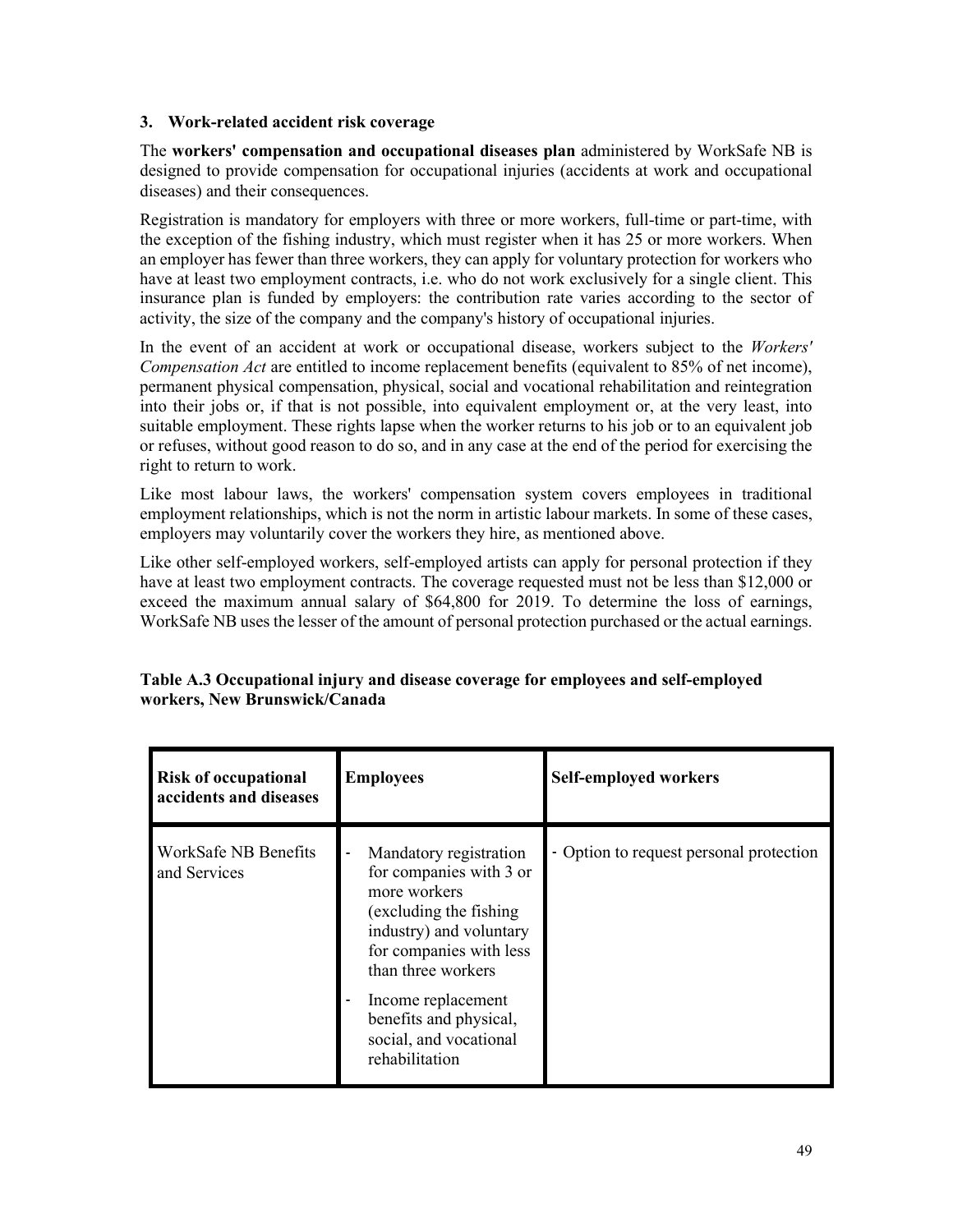| <b>Employer</b><br>contributions<br>٠ |  |
|---------------------------------------|--|
|                                       |  |
|                                       |  |

## **4. Parenthood risk coverage**

Employment Insurance provides four types of benefits to employees and self-employed workers to cover the risks related to parenthood: **maternity benefits, parental benefits, and benefits for caregivers**.

Maternity benefits are available to women who are absent from work because they are pregnant or have recently given birth. They cannot be shared. They have a maximum duration of 15 weeks and are eligible for a benefit of 55% of eligible income, up to a maximum of \$562 per week. Parental benefits are available to parents of a newborn or newly adopted child and can be shared between both parents. There are two categories. Standard parental benefits have a maximum duration of 40 weeks (but the same parent cannot receive more than 35 weeks) at a benefit rate of 55% of eligible income up to a maximum weekly benefit of \$562. Extended parental benefits have a maximum duration of 69 weeks (but the same parent cannot receive more than 61 weeks) at a benefit rate of 33% of eligible income up to a maximum of \$337 per week.

Individuals with a net family income of \$25,921 or less per year, who have children and who receive the Canada Child Benefit may be eligible for the Family Income Supplement for Employment Insurance. The amount of this supplement varies according to net family income, the number of children and their age and can increase the benefit rate to 80% of average insurable earnings.

Caregiver benefits allow recipients to receive financial assistance of up to 55% of their earnings, to a maximum of \$562 per week, to provide care or support to a seriously ill or injured person or someone in need of end-of-life care. The sick person does not have to be from the same family but must consider the caregiver as a family member. There are three types of services. Child Caregiver Benefits are for caregivers of a seriously ill or injured person under 18 years of age and have a maximum duration of 35 weeks. Adult Caregiver Benefits are for individuals who are caring for a seriously ill or injured person 18 years of age or older and have a maximum duration of 15 weeks. Compassionate care benefits are for a maximum of 26 weeks and are intended for the caregiver of a person of any age who requires end-of-life care. Weeks of benefits can be shared by eligible relatives at the same time or one after the other.

To be eligible for maternity, parental or caregiver benefits, employees must demonstrate that their normal weekly earnings have decreased by more than 40% for at least one week, and have accumulated 600 hours of insurable employment in the 52 weeks preceding the start of the claim, or since the beginning of the last claim, whichever is shorter. Self-employed workers must be registered under the same conditions as those for sickness benefits. They must have reduced the time spent in their business by more than 40% for at least one week and have earned a minimum amount as a self-employed person in the calendar year preceding the year of the claim, or \$7,121 in 2018. Maternity, parental or caregiver benefits may only be claimed 12 months after the date of confirmation of registration. In 2019, the contribution rate was \$1.62 for each \$100 of the previous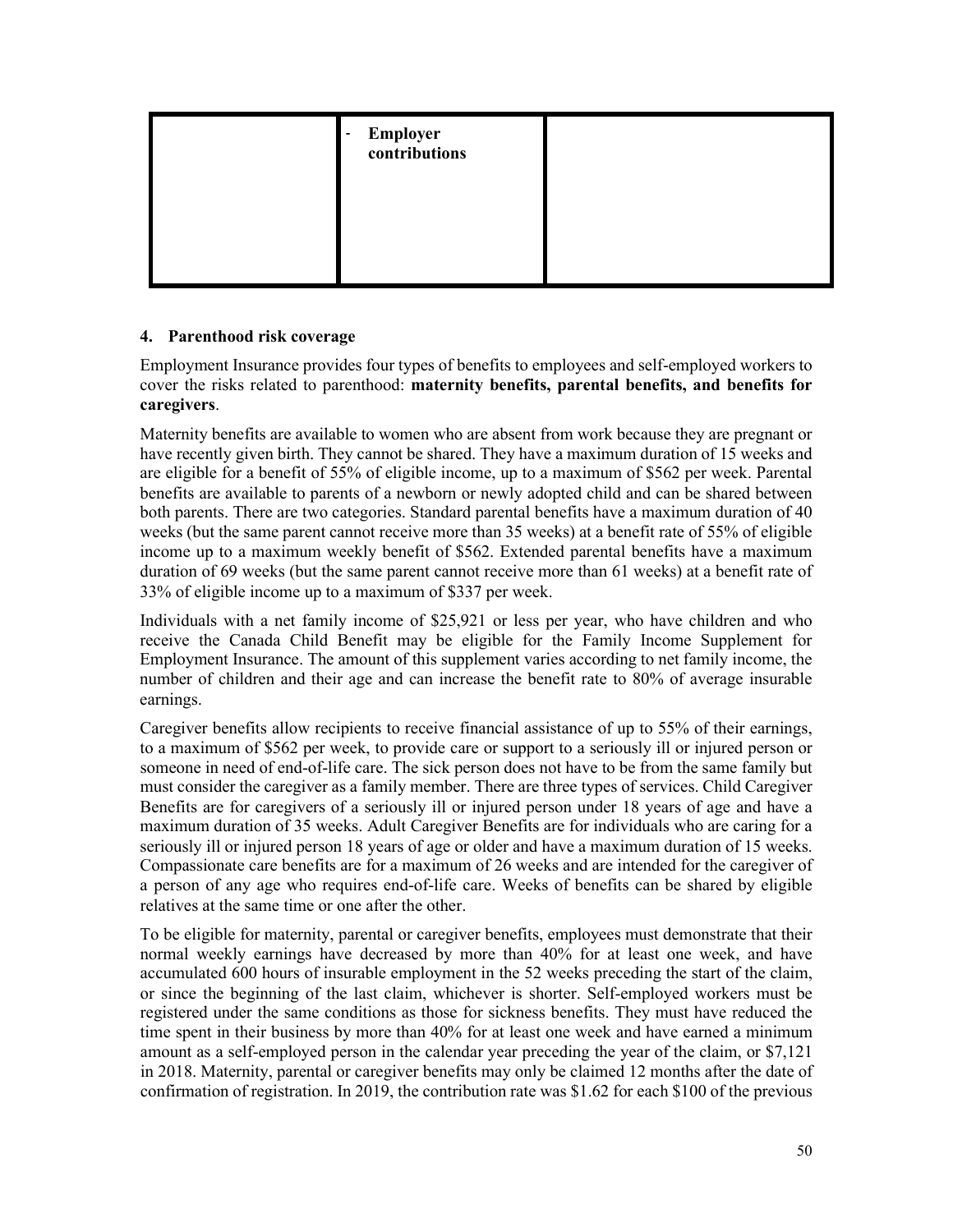year's income. The maximum contributions were \$860.22. Self-employed fishers may also be eligible for maternity, parental or caregiver benefits.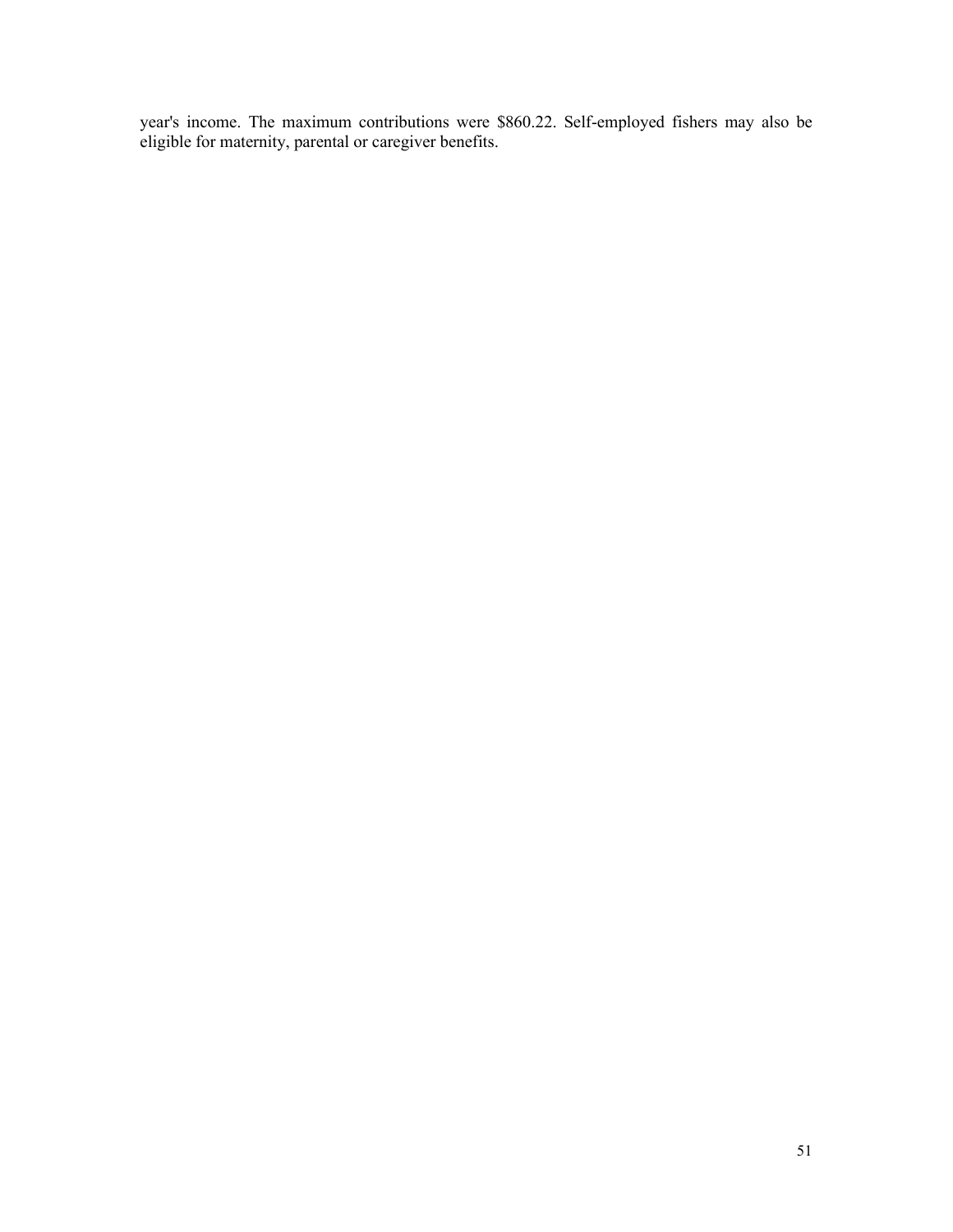**Table A.4 Parenthood risk coverage for employees and self-employed workers, New Brunswick/Canada**

| <b>Parenthood risk</b>                                                  | <b>Employees</b>                                                                                                                                                                                                  | <b>Self-employed workers</b>                                                                                                                                                                                                                                         |  |
|-------------------------------------------------------------------------|-------------------------------------------------------------------------------------------------------------------------------------------------------------------------------------------------------------------|----------------------------------------------------------------------------------------------------------------------------------------------------------------------------------------------------------------------------------------------------------------------|--|
| <b>Employment Insurance</b>                                             |                                                                                                                                                                                                                   |                                                                                                                                                                                                                                                                      |  |
| Eligibility<br>requirements<br>for<br>benefits                          | Have stopped working or<br>experienced a decrease in work<br>income of at least 40%.<br>Have accumulated 600 hours of<br>insurable employment in the last<br>52 weeks or since the beginning<br>of the last claim | Have stopped working or<br>experienced a decrease in work<br>income of at least 40%.<br>Be registered for 12 months or<br>more for special benefits for<br>self-employed workers<br>Have earned a minimum amount as<br>a self-employed worker, of \$7,121<br>in 2018 |  |
| Income taken into<br>account (eligibility)<br>and compensation<br>rate) | Wages earned during the<br>reference period                                                                                                                                                                       | Employment income earned during<br>the reference period                                                                                                                                                                                                              |  |
| Contribution rates                                                      | Employees: 1.62%.<br>Employers: 1.4 times the<br>employees' contribution                                                                                                                                          | Self-employed workers: 1.62% of<br>income earned in the previous year<br>up to a maximum of \$860.22                                                                                                                                                                 |  |
| Maternity benefits                                                      | For the mother only<br>15 weeks at 55%.<br>Maximum weekly amount of \$562                                                                                                                                         |                                                                                                                                                                                                                                                                      |  |
| Parental benefits                                                       | Shareable between mother and father<br>Standard Parental: 40 weeks at 55%.<br>Long-term parenting: 69 weeks at 33%.<br>Maximum weekly amount of \$562                                                             |                                                                                                                                                                                                                                                                      |  |
| Children Caregiver<br><b>Benefits</b>                                   | 35 weeks at 55%.<br>Maximum weekly amount of \$562                                                                                                                                                                |                                                                                                                                                                                                                                                                      |  |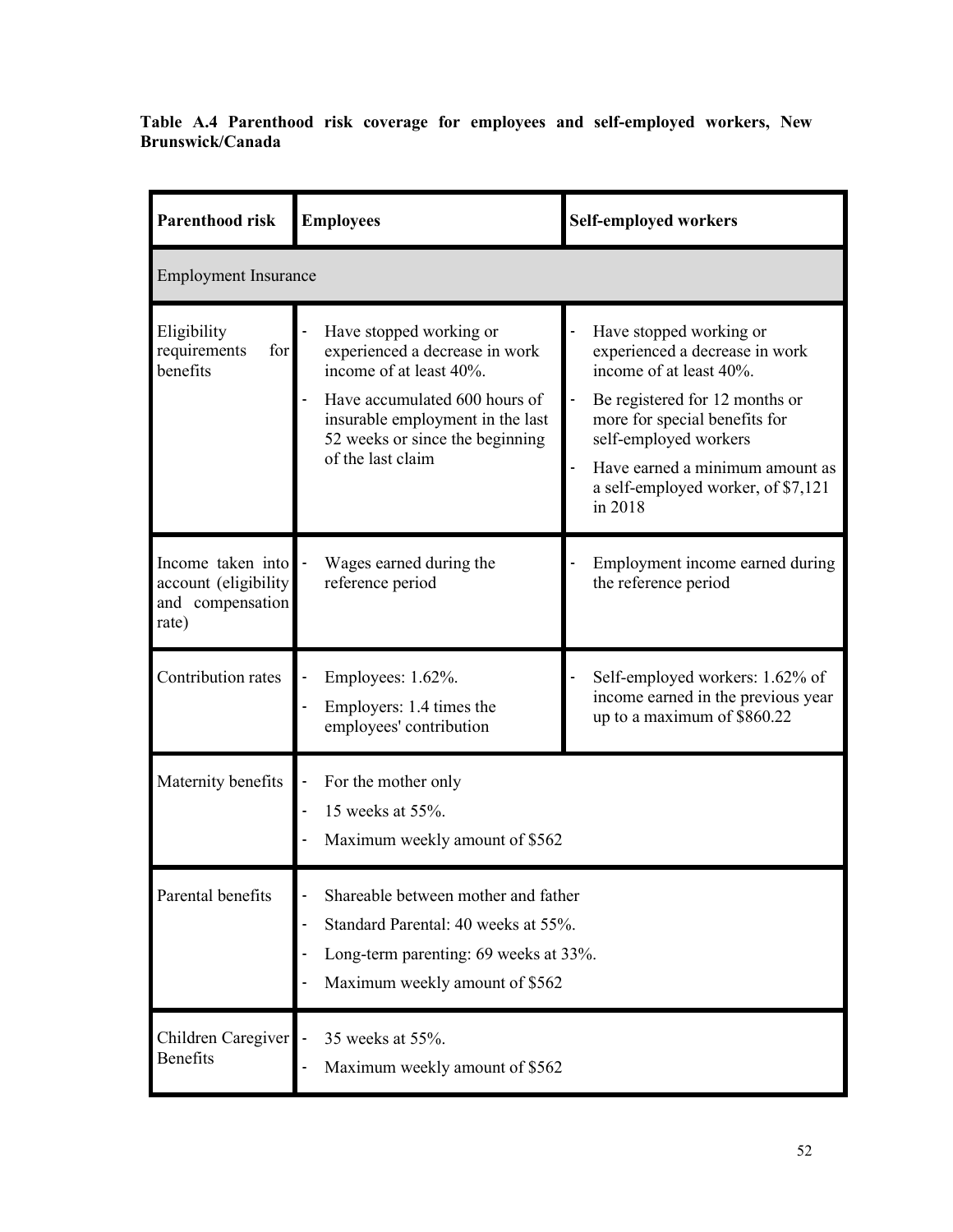| Caregiver            | 15 weeks at $55%$ .            |
|----------------------|--------------------------------|
| Adult                | $\sim$                         |
| Benefits             | Maximum weekly amount of \$562 |
| Compassionate        | 26 weeks at 55%.               |
| <b>Care Benefits</b> | Maximum weekly amount of \$562 |

## **5. Old age risk coverage**

The Canadian retirement system is based on three pillars: 1) a universal basic public plan (Old Age Security pension), supplemented by two assistance plans; 2) a contributory public insurance plan (Canada Pension Plan and Quebec Pension Plan); and 3) private retirement plans.

The federal **Old Age Security** (OAS) pension program is available to all Canadians aged 65, provided they are Canadian citizens or residents and have lived in Canada for at least 10 years since their 18th birthday (20 years for people living outside Canada). Full pension is granted to those who have lived in Canada for at least 40 years since their 18th birthday. The maximum monthly amount is \$607.46. While this plan is in principle universal, pensioners whose net personal income is equal to or greater than \$75,910 or more (including Old Age Security) must repay a portion of the benefits, up to their full amount when that income reaches \$125,937. This program is funded by income tax.

In addition, there are three assistance measures, also financed by income tax, for the poorest pensioners:

- the Guaranteed Income Supplement (GIS) is allocated to OAS-eligible individuals whose income does not exceed \$18,408 annually.<sup>63</sup> (excluding the OAS pension and the first \$3,500 of employment income). The amount paid depends on the pensioner's family situation and the income received by the spouse or common-law partner. The maximum monthly amount for a single person is \$907.30 and \$546.17 for the spouse or common-law partner of a person receiving the full OAS pension;
- the Allowance is available to low-income people aged 60 to 64 (no more than \$34,080 excluding the first \$3,500 of employment income) whose spouse or common-law partner is receiving the full Old Age Security pension and the Guaranteed Income Supplement (or is entitled to receive them). The maximum monthly amount is \$1,153.63
- The Allowance for the Survivor is available to low-income people between the ages of 60 and 64 (no more than \$24,816 excluding the first \$3,500 of employment income) whose spouse or common-law partner has died. The maximum monthly amount is \$1,375.17.

The second pillar consists of the Canada Pension Plan, and its Quebec counterpart, the Quebec Pension Plan (CPP/QPP), both funded by mandatory contributions on all working income (with a minimum annual threshold of \$3,500). To qualify, you must have contributed for at least one year to the plan and have reached age 65 (without necessarily having stopped working) or; be between 60 and 65 years of age, have stopped working or have reduced your salary by at least 20% for retirement (if your employee's income is lessthan \$12,525 for 12 months, you are deemed no longer to be working).

<sup>63</sup> This is the maximum amount for single, widowed or divorced persons. Different thresholds are provided for those with a spouse or common-law partner.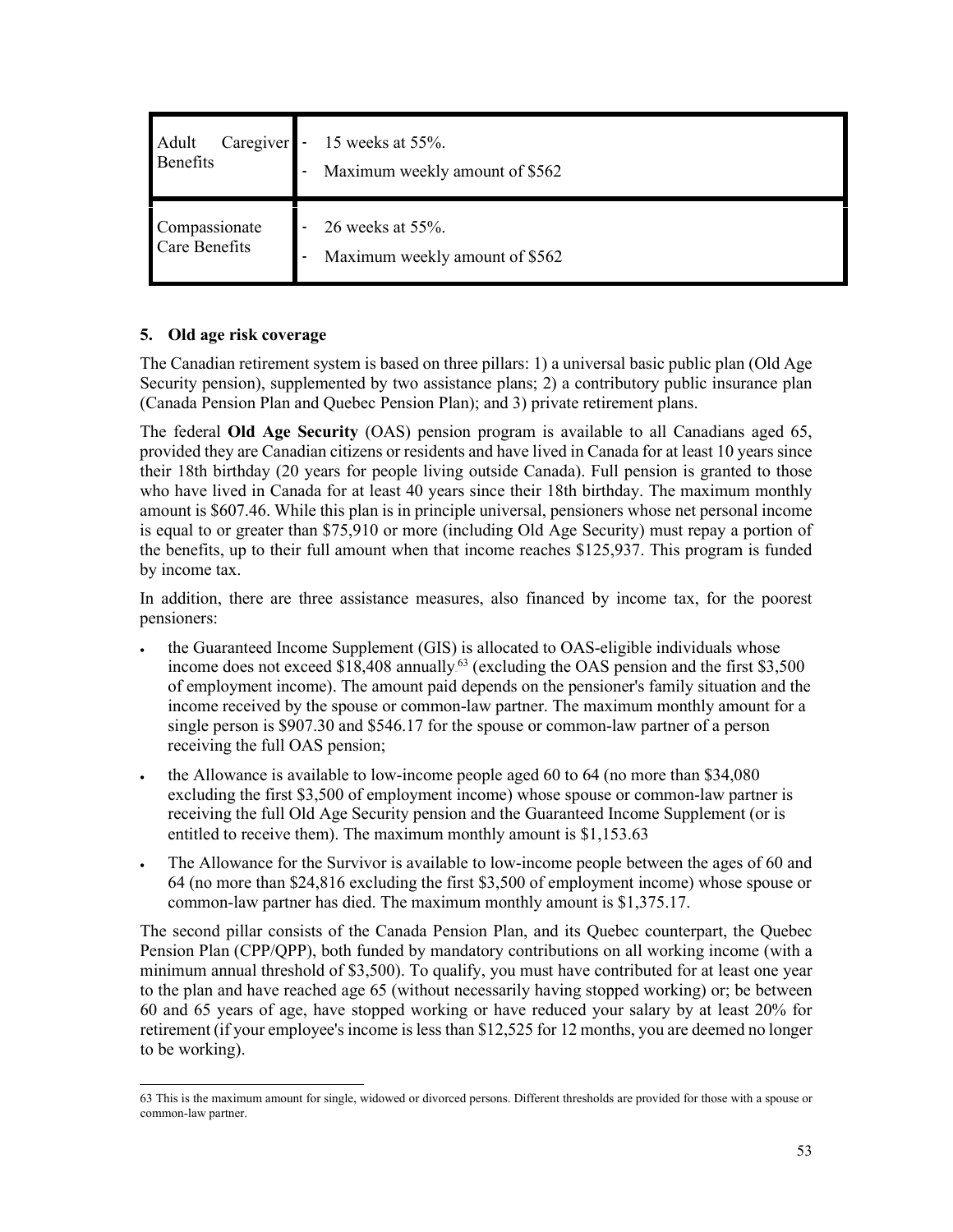The amount of the retirement pension is calculated based on the working income registered in the contributor's name since 1966 and the age at which the contributor began receiving a pension<sup>64</sup>. If the pension is received from age 65, the amount is neither reduced nor increased. If collected before age 65, the amount is reduced by 0.6% for each month between that time and the retiree's 65th birthday (7.2% per year). If received after age 65, the amount of the pension increases by 0.7% per month, from age 65 to age 70 (8.4% per year). The reduced or increased retirement pension based on age at retirement will remain so for the duration of the payment. The maximum allowable earnings are \$57,400 in 2019 and the maximum monthly pension in 2019 is \$1,154.58. The average pension in 2019 for new beneficiaries was \$679.16

Funding is provided by employee and employer contributions at a rate of 10.2% for 2019.<sup>65</sup>, divided equally between the employee and the employer, up to an annual maximum contribution of \$2,748.90 each on eligible work income. Self-employed workers contribute 10.2% for 2019 up to an annual maximum contribution of \$5,497.80 on eligible working income.

In Canada, unlike in Europe, the Canada Pension Plan has so far provided a replacement rate equivalent to one-quarter of average earnings. Starting in 2019, the increase in contribution rates should gradually increase the pension paid to represent, by 2025, one-third of the work income received after 2019. Thereafter, CPP earnings will increase by up to 50% for those who have contributed to the plan for 40 years. In addition, some private sources include registered pension plans that employees, most often union members of large private or public companies, negotiate with their employers, and Registered Retirement Savings Plans (RRSPs), which allow savings to be accumulated and taxed only when they are withdrawn, usually after retirement. It is obviously the high-income workers who contribute massively to RRSPs.

<sup>64</sup> The CPP includes four types of clauses to compensate for periods when earnings were relatively low or non-existent. Excluding periods of low or zero earnings from the calculation of average earnings increases the amount of CPP benefit. The "general drop-out" provision counters a decrease in income by automatically excluding a certain number of months during which earnings were low or nil when calculating the basic amount of CPP benefit. This clause affects 17% of the basic contribution period and thus allows up to 8 years of the lowest earnings to be excluded from the calculation. All CPP contributors can benefit from this measure. The "age 65 and over" exclusion clause increases the benefits for workers who continue to work and contribute to the CPP after reaching age 65, but who do not yet receive the CPP retirement pension. This clause automatically applies to the calculation of benefits and allows periods of low earnings before age 65 to be replaced by earnings after age 65. The "disability exclusion and disability drop-in" provision excludes from the basic CPP benefit amount periods during which individuals are declared disabled. This clause is automatically applied for the calculation of a benefit. Finally, the "child-rearing" clauses increase the value of the CPP benefit for people who stopped working or had lower incomes because they were raising young children under the age of 7. Months of low earnings may be excluded from the contribution period and pension credits may be provided or added for months of the CPP contribution period during which earnings were low. The application of these latter clauses must be requested.

<sup>65</sup> This rate includes the basic CPP of 9.9% and the 0.3% for the gradual increase in the CPP that began to take effect on January 1, 2019.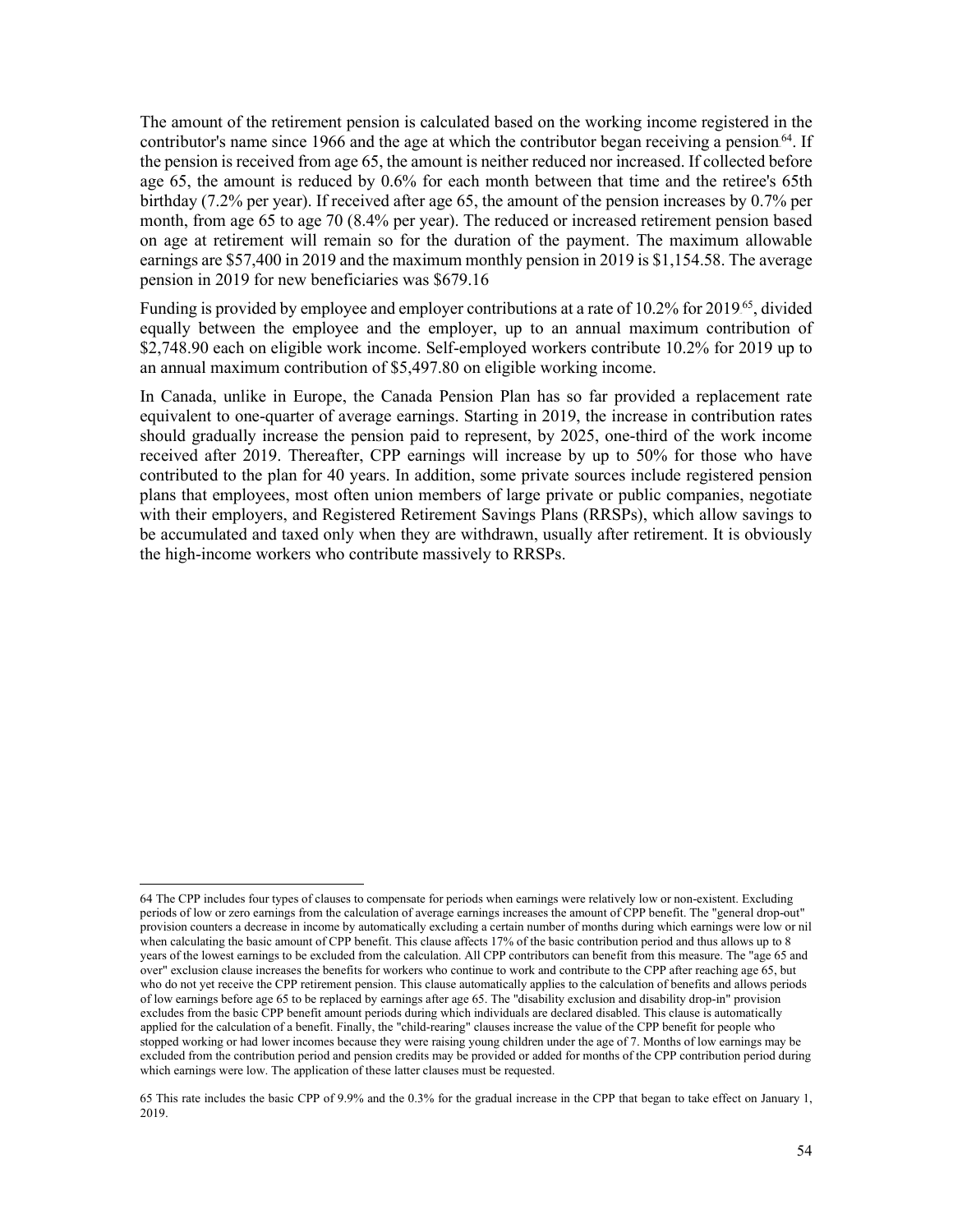**Table A.5 Old age risk coverage for employees and self-employed workers, New Brunswick/Canada**

| Old age risk                                | <b>Employees</b>                                                                                                                                                                                                                                                      | <b>Self-employed workers</b>                                                                                                                                                                                                           |  |
|---------------------------------------------|-----------------------------------------------------------------------------------------------------------------------------------------------------------------------------------------------------------------------------------------------------------------------|----------------------------------------------------------------------------------------------------------------------------------------------------------------------------------------------------------------------------------------|--|
| Old Age<br>Security (OAS)<br>Pension        | Financed by income tax                                                                                                                                                                                                                                                | Universal benefit but decreases above a certain threshold and stops<br>completely at an annual income of \$125,937<br>Age (65 years) and residence requirement<br>Maximum monthly amount of \$607.46 (may be paid in whole or in part) |  |
| Guaranteed<br>Income<br>Supplement<br>(GIS) | Assistance measure financed by income tax<br>Conditions: receive OAS and have no income above a certain threshold<br>Maximum amount of \$907.30                                                                                                                       |                                                                                                                                                                                                                                        |  |
| Allowance                                   | Assistance to the spouse/common-law partner of a retiree receiving the<br>GIS<br>Conditions: age $(60 \text{ to } 64)$ and resources<br>Maximum monthly amount of \$1,153.63                                                                                          |                                                                                                                                                                                                                                        |  |
| Allowance for<br>the survivor               | died<br>Conditions: age (60 to 64) and resources<br>Maximum monthly amount of \$1,375.17                                                                                                                                                                              | Assistance provided to persons whose spouse or common-law partner has                                                                                                                                                                  |  |
| Canada Pension<br>Plan (CPP)                | and self-employed workers<br>Amount of benefits based on earned work income and years of<br>contribution<br>Conditions: age, contributions to the scheme for a minimum period of<br>one year, work stoppage or reduction in work activity (for 60 to 65 years<br>old) | Insurance scheme financed by contributions from employees, employers                                                                                                                                                                   |  |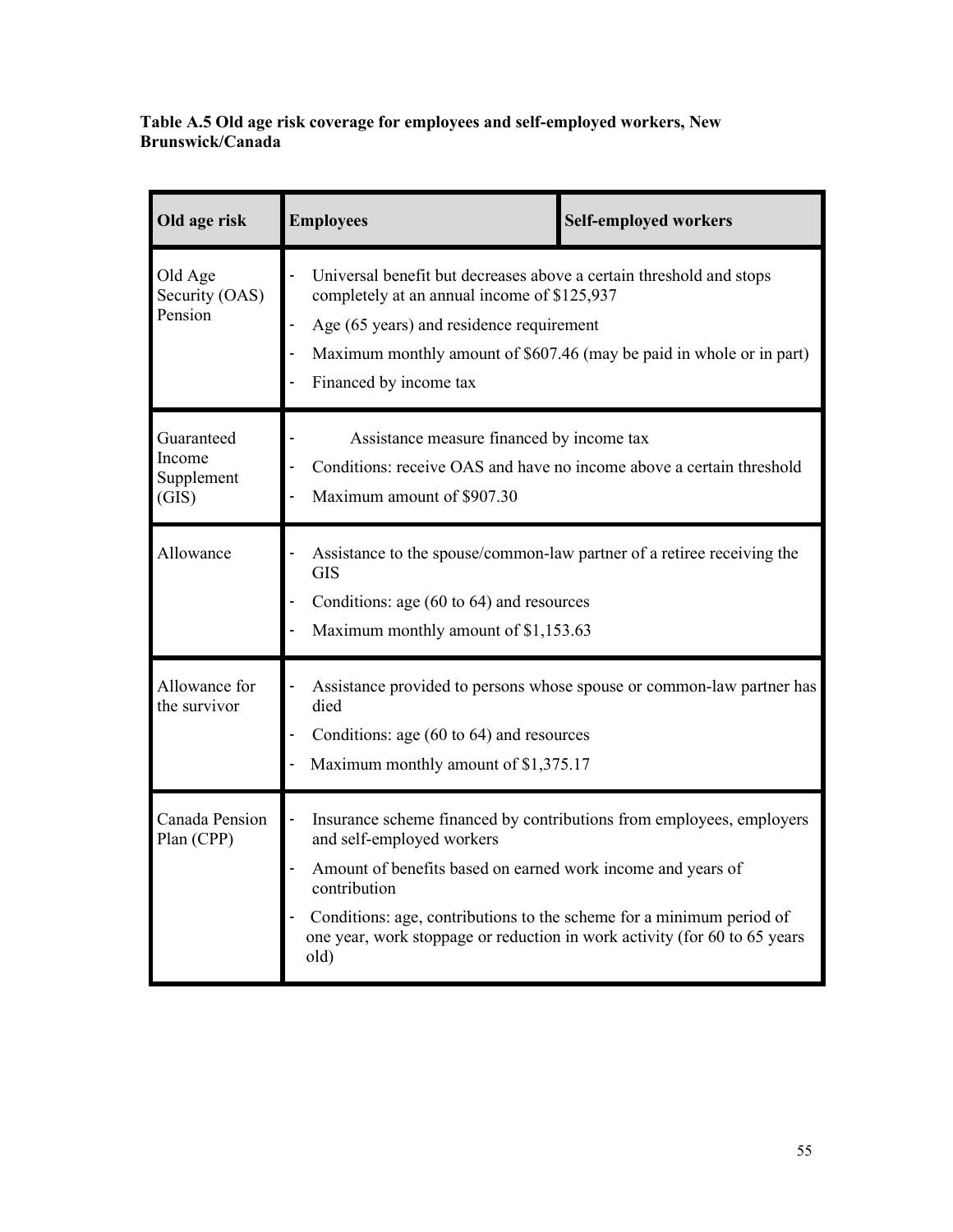#### <span id="page-58-0"></span>**Bibliography**

#### <span id="page-58-1"></span>**Scientific Documentation**

Collectif Les Matermittentes. 2011. "Enquête sur le régime des 'matermittentes.' " *L'Observatoire* 38 (Été), pp. 11-13.

Crain, M. G., W. Poster, and M. A. Cherry. 2016). *Invisible Labor. Hidden Work in the Contemporary World.* Oakland, Cal.: University of California Press.

D'Amours, M. 2009a. "Travail précaire et gestion des risques : vers un nouveau modèle social?" *Lien social et Politiques* 61 (Printemps), pp. 109-121.

D'Amours, M. (2006). *Le travail indépendant : un révélateur des mutations du travail.* Québec : Presses de l'Université du Québec.

Daniels, A. K. 1987. "Invisible Work." *Social Problems* 34, 5: 403-415.

Daugareilh, I. 2008. "Les droits sociaux des créateurs: quelles réalités, quels enjeux?" *Questions de culture* [online]. Available from: Les droits sociaux des [créateurs](https://www.cairn.info/travail-artistique-et-economie-de-la-creation--9782110975379-page-87.htm) : quelles réalités, quels enjeux? | [Cairn.info](https://www.cairn.info/travail-artistique-et-economie-de-la-creation--9782110975379-page-87.htm)

Freidson, E. (1986). « Les professions artistiques comme défi à l'analyse sociologique ». *Revue française de sociologie*, 27, p. 431-443.

Hetton, E. 2017. "Mechanisms of Invisibility: Rethinking the Concept of Invisible Work." *Work, Employment and Society* 31, 2: 336-351.

Fourrier, Ambre (2019). *Le revenu de base en question. De l'impôt négatif au revenu de transition*. Montréal, Éd. Écosociété.

Labadie, F., and F. Rouet, eds. *Travail artistique et économie de la création. Actes des 2es journées d'économie de la culture*. Paris: Ministère de la Culture et de la Communication.

Labadie, F., and F. Rouet. 2007. "Régulations du travail artistique". *Culture prospective* 4, 1: 1-20.

Lewchuck, W., M. Clarke and A. de Wolff. 2011. *Working without Commitments: The Health Effects of Precarious Employment.* Montréal: McGill-Queens.

Longhi, J. 2008. "Sens communs et dynamiques sémantiques: l'objet discursif INTERMITTENT". *Langages*, 170, 2: 109-124.

Menger, P.-M. 2002. *Portrait de l'artiste en travailleur: métamorphoses du capitalisme*. "La République des idées" series. Paris: Seuil.

Menger, P.-M. 1997. *La profession de comédien : formation, activités et carrières dans la démultiplication de soi*. Paris : Ministère de la Culture et de la Communication, Département des études et de la prospective.

Morel, S. 1999. "De l'assurance chômage à l'assistance chômage : la dégradation des statuts." *Revue de l'IRES* 30, pp. 1-23.

Pilmis, O. 2019. "Intermittents du spectacle", in M.-C. Bureau, A. Corsani, O. Giraud, F. Rey (dir.) *Les zones grises des relations de travail et d'emploi. Un dictionnaire sociologique*, Teseo, p. 267-278.

Rodgers, G. 1989. "Precarious Work in Western Europe." In *Precarious Jobs in Labour Market Regulation: The Growth of Atypical Employment in Western Europe*, edited by G. Rodgers and J. Rodgers. Geneva: International Institute for Labour Studies; Brussels: Free University of Brussels, pp. 1-16.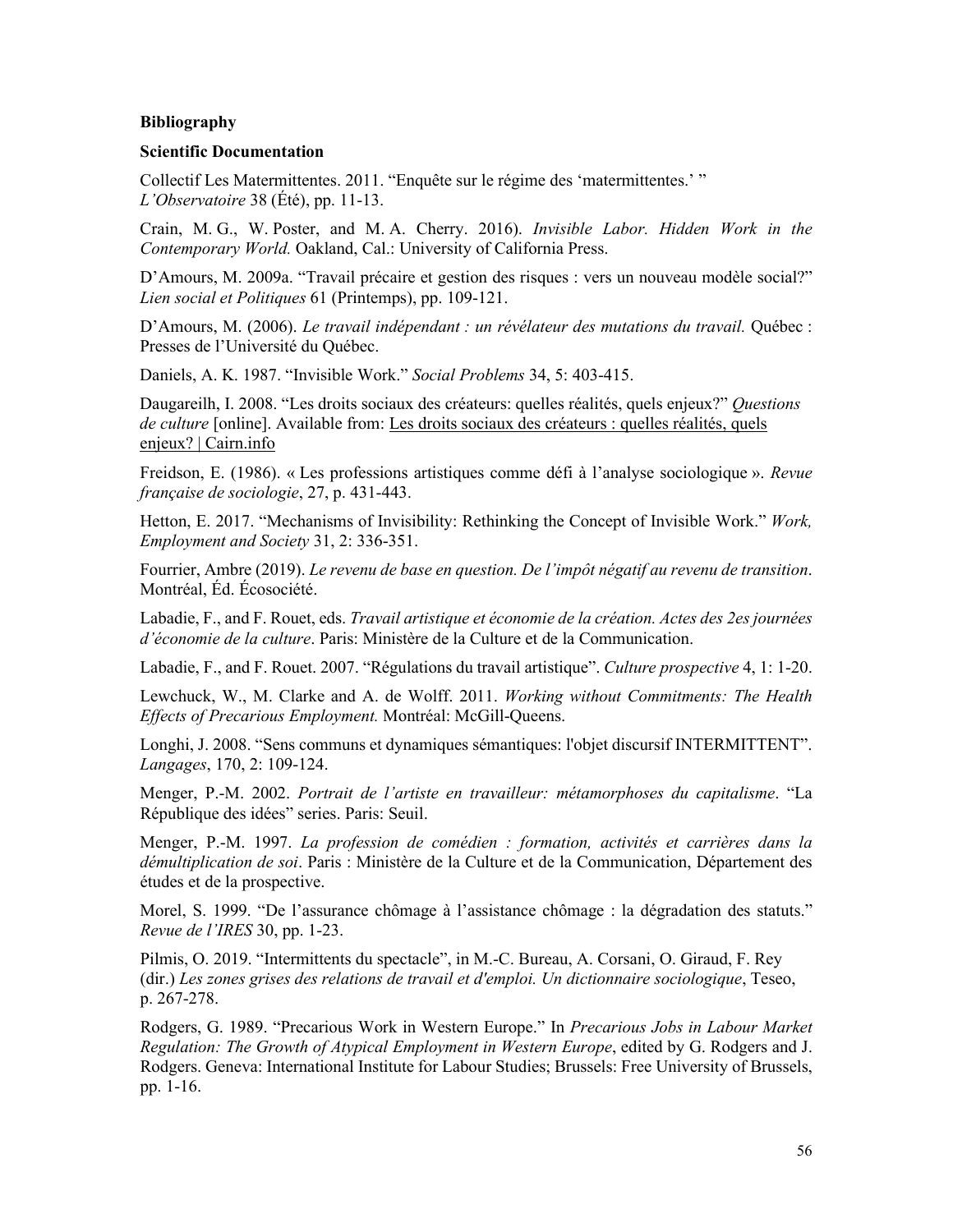Sagot-Duvauroux, D. 2008. "Mutations des filières culturelles, recomposition des modèles économiques et rémunération de la création artistique." In *Travail artistique et économie de la création. Actes des 2es journées d'économie de la culture*, edited by F. Labadie and F. Rouet. Paris: Ministère de la Culture et de la Communication, pp. 39-54.

Vendramin, P., and G. Valenduc. 2016. *Le travail virtuel. Nouvelles formes d'emploi et de travail dans l'économie digitale*. [N.p.]: Fondation Travail-Université. 41 pp.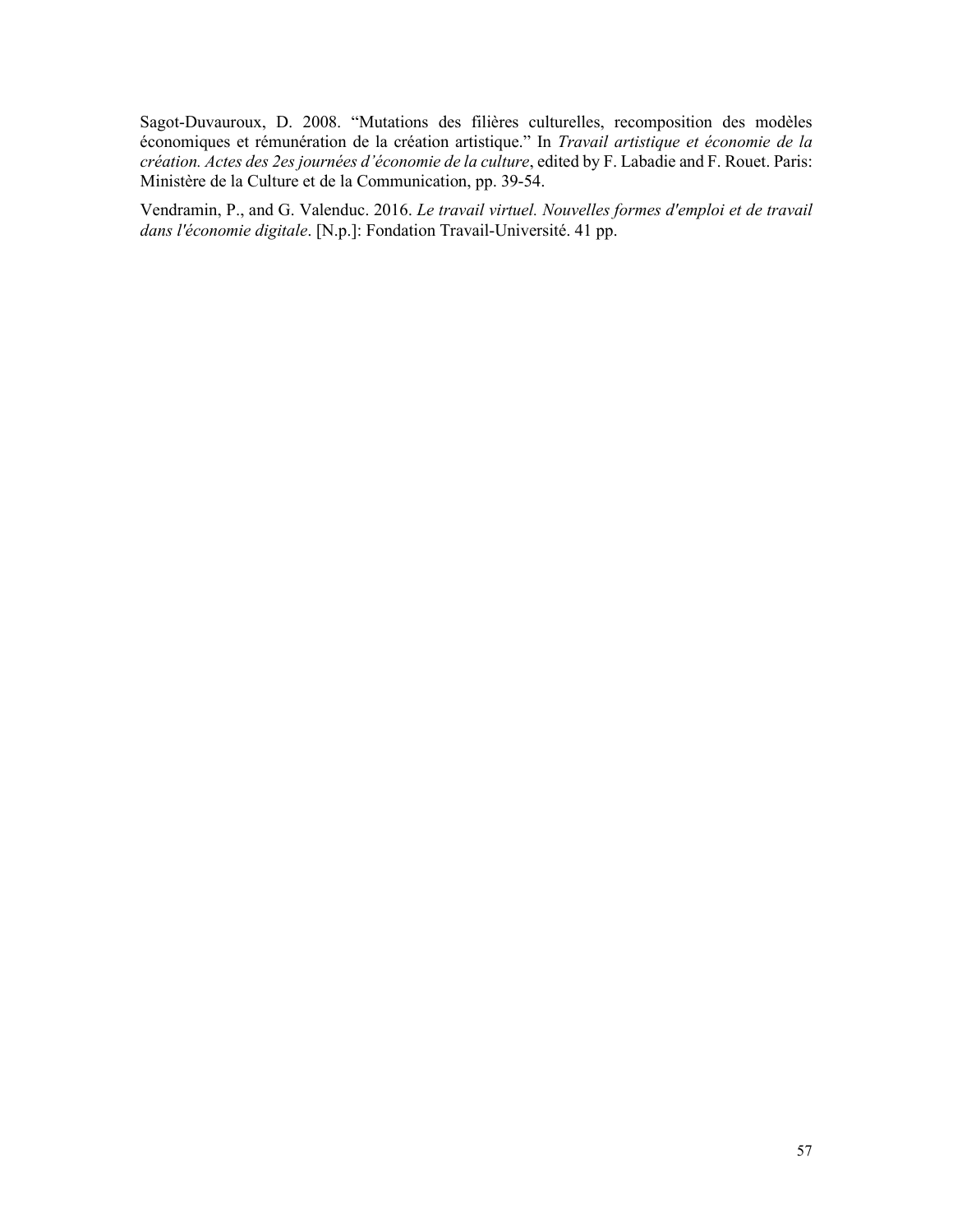#### <span id="page-60-0"></span>**General Documentation**

#### <span id="page-60-1"></span>*Reports*

ArtsLink NB. 2013. *Sustaining New Brunswick's Arts and Cultural Workforce.* [N.p.]: Interdisciplinary Arts Association of New Brunswick Inc.

Capiau, S. 2000. *La création d'un environnement juridique et économique approprié pour les activités artistiques. Nécessité et urgence d'une intervention publique*. Strasbourg: Programme MOSAIC.

D'Amours, M., and M.-H. Deshaies. 2012. *La protection sociale des artistes et autres groupes de travailleurs indépendants : analyse de modèles internationaux. Cadre d'analyse et synthèse des résultats* [online]. Québec: Université Laval. Available from: https://www.mcc.gouv.qc.ca/fileadmin/documents/publications/Protection sociale artistes Cadr [e\\_analyse\\_synthese.pdf](https://www.mcc.gouv.qc.ca/fileadmin/documents/publications/Protection__sociale_artistes_Cadre_analyse_synthese.pdf)

D'Amours, M. 2009b. *Les travailleurs indépendants face au risque: vulnérables, inégaux et responsabilisés*. In collaboration with L. Kirouac. [N.p.]: Département des relations industrielles, Université Laval, August. 95 pp. Preliminary research report.

Government of New Brunswick. 2014. *Creative Futures: A Renewed Cultural Policy for New Brunswick 2014-2019*. Fredericton: Province of New Brunswick.

Government of New Brunswick. 2021. *Report of the Premier's Task Force on the Status of the Artist.*

Hill, K. 2019. *A Statistical Profile of Artists in Canada in 2016 (With Summary Information about Cultural Workers)* [online]. Hamilton: Hill Strategies Research Inc. Available from: <https://hillstrategies.com/resource/statistical-profile-of-artists-in-canada-in-2016/>

Hill, K. (2019b). *Artistes des provinces et territoires du Canada en 2016*. Hamilton : Hill Strategies Recherche Inc. [En ligne]

https://hillstrategies.com/wp-content/uploads/2019/11/rsa50 artistes provinces territoires2016.p [df](https://hillstrategies.com/wp-content/uploads/2019/11/rsa50_artistes_provinces_territoires2016.pdf)

Hill, K. (2019c). *Estimations des retombées économiques directes de la culture dans les provinces de l'Atlantique en 2017*. Hamilton : Hill Strategies Recherche Inc. [En ligne] [https://hillstrategies.com/2019/06/19/estimations-des-retombees-economiques-directes-de-la-cult](https://hillstrategies.com/2019/06/19/estimations-des-retombees-economiques-directes-de-la-culture-dans-les-provinces-de-latlantique-en-2017/?lang=fr) [ure-dans-les-provinces-de-latlantique-en-2017/?lang=fr,](https://hillstrategies.com/2019/06/19/estimations-des-retombees-economiques-directes-de-la-culture-dans-les-provinces-de-latlantique-en-2017/?lang=fr) 19 juin 2019

Hill, K., and A. MacLean. 2018. *Artist Career Research Methods: A Comparative Analysis of Research Methods for Understanding Artists' Career Paths, Work Conditions, and Incomes* [online]. Hamilton: Hill Strategies Research Inc. Available from: https://canadacouncil.ca/research/research-library/2019/01/artist-career-research-methods? ga=2. [254719240.1270295066.1569006142-1184559707.1568808678](https://canadacouncil.ca/research/research-library/2019/01/artist-career-research-methods?_ga=2.254719240.1270295066.1569006142-1184559707.1568808678)

Hill, K. 2012. "Government Expenditures on Culture, 2009-10." *Hill Strategies Research Inc. | Recherche Inc.* [online]. Hamilton: Hill Strategies Research Inc. Available from: <https://hillstrategies.com/2012/06/11/government-expenditures-on-culture-2009-10/>

Hill, K. 2010. *Situation of Senior Artists: Summary of International Research Findings*. Report prepared for the Senior Artists' Research Project. [N.p.]: Hill Strategies Research Inc.

Jupia Consultants Inc. (2019). *Cultivating our Cultural Workers. Realities of New Brunswick's arts and culture workforce.* Saint John, ArtslinkNB.

Maranda, M. (2009). *Waging Culture. A Report of The Socio-Economic Status of Canadian Visual Artists*. Toronto: Art Gallery of York University.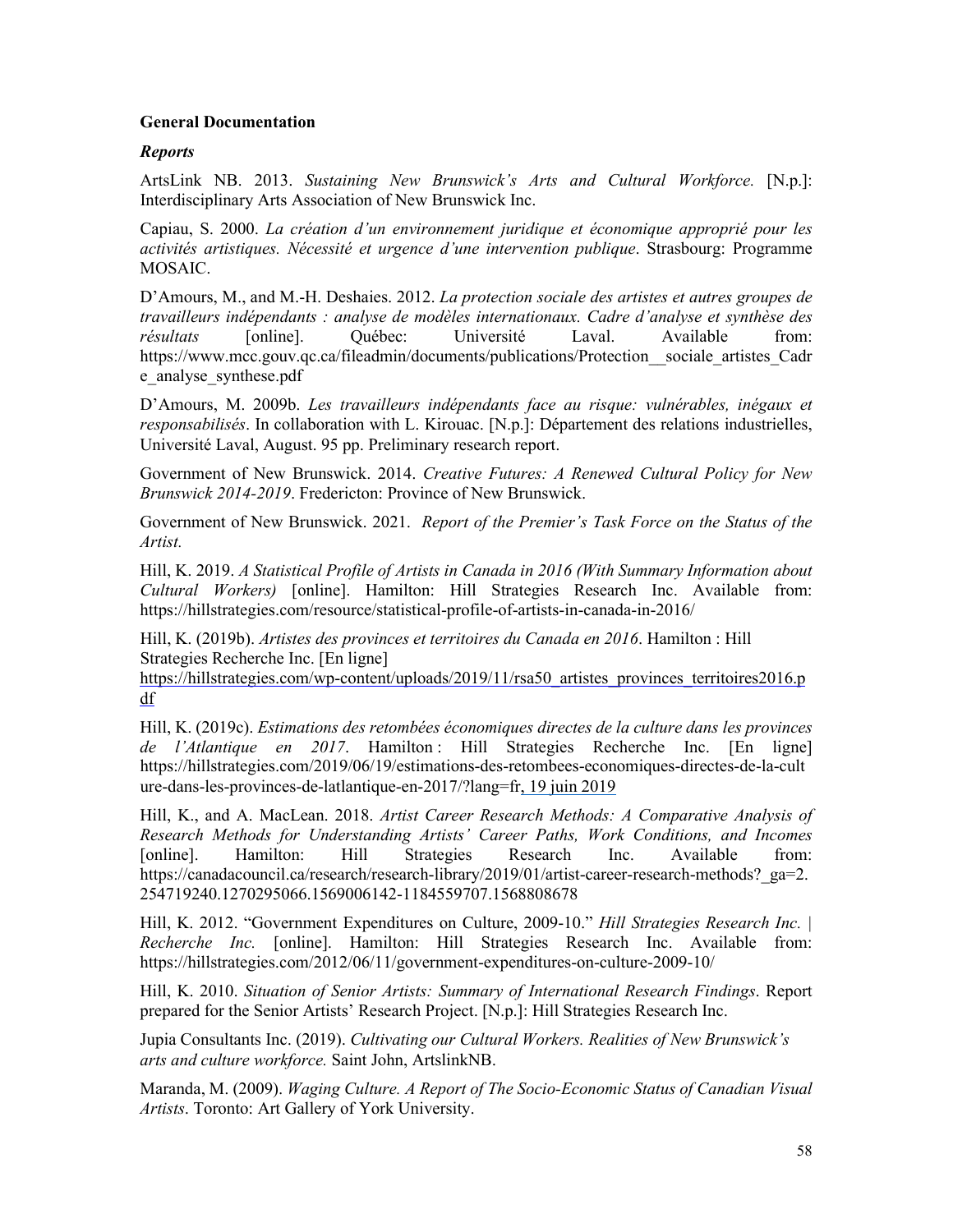McAndrew, C. 2002. *Artists, Taxes and Benefits: An International Review*. Research Report 28. [N.p.]: Arts Council of England.

Québec. Ministère de la culture et des communications. 2004. *Pour mieux vivre de l'art. Plan d'action pour l'amélioration des conditions socioéconomiques des artistes*. Québec: Government of Quebec.

Neil, G. 2010. *Employment Insurance Special Benefits for Self-Employed People: The Impact on Artists and Cultural Workers*. Ottawa: Cultural Human Resources Council.

Observatoire de la culture et des communications du Québec. 2010a. *Les artistes en arts visuels. Portrait statistique des conditions de pratique au Québec 2010*. Québec: Institut de la statistique du Québec.

Observatoire de la culture et des communications du Québec. 2010b. *Les danseurs et chorégraphes québécois. Portrait des conditions de pratique de la profession de la danse au Québec 2010*. Québec: Institut de la statistique du Québec.

Observatoire de la culture et des communications du Québec. 2010c. *Les écrivains québécois. Portrait des conditions de pratique de la profession littéraire au Québec 2010*. Québec: Institut de la statistique du Québec.

Premier's Task Force on the Status of the Artist (New Brunswick). 2017. Draft internal documents.

Provençal, M.-H. 2011. "Les écrivains québécois: un aperçu statistique." *Optique culture* [online]. Québec: Institut de la statistique du Québec, Observatoire de la culture et des communications du Québec. May, no. 3, 8 p. Available from: [http://www.stat.gouv.qc.ca/observatoire.](http://www.stat.gouv.qc.ca/observatoire)

Provençal, M.H. 2012. "Les danseurs et chorégraphes québécois: un aperçu statistique." *Optique culture* [online]. Québec: Institut de la statistique du Québec, Observatoire de la culture et des communications du Québec. July, no. 20, 12 p. Available from: <http://www.stat.gouv.qc.ca/observatoire>

Routhier, C. 2013. "Les artistes en arts visuels québécois: un aperçu statistique." *Optique culture* [online]. Québec: Institut de la statistique du Québec, Observatoire de la culture et des communications du Québec. May, no. 23, 12 p. Available from: <http://www.stat.gouv.qc.ca/observatoire>

Saskatchewan Partnership for Arts Research. 2014. *Understanding the Arts Ecology of Saskatchewan from the Artist's Perspective: An Overview of Results from the Artist Survey of 2014*. Regina: University of Regina.

Supiot, A. 1999. *Au-delà de l'emploi. Transformation du travail et devenir du droit du travail en Europe. Rapport pour la Commission des communautés européennes avec la collaboration de l'Université Carlos III de Madrid*. Paris: Flammarion.

UNESCO. 1980. *Recommendation Concerning the Status of the Artist* [online], Records of the General Conference, 21st session, Belgrade, 23 September to 28 October 1980. Available from: [http://portal.unesco.org/en/ev.php-URL\\_ID=13138&URL\\_DO=DO\\_TOPIC&URL\\_SECTION=2](http://portal.unesco.org/en/ev.php-URL_ID=13138&URL_DO=DO_TOPIC&URL_SECTION=201.html) [01.html.](http://portal.unesco.org/en/ev.php-URL_ID=13138&URL_DO=DO_TOPIC&URL_SECTION=201.html)

UNESCO (2020). *La Culture & les conditions de travail des artistes. Mettre en œuvre la recommandation de 1980 relative à la condition de l'artiste*. Politiques et recherche.

<https://unesdoc.unesco.org/ark:/48223/pf0000371790>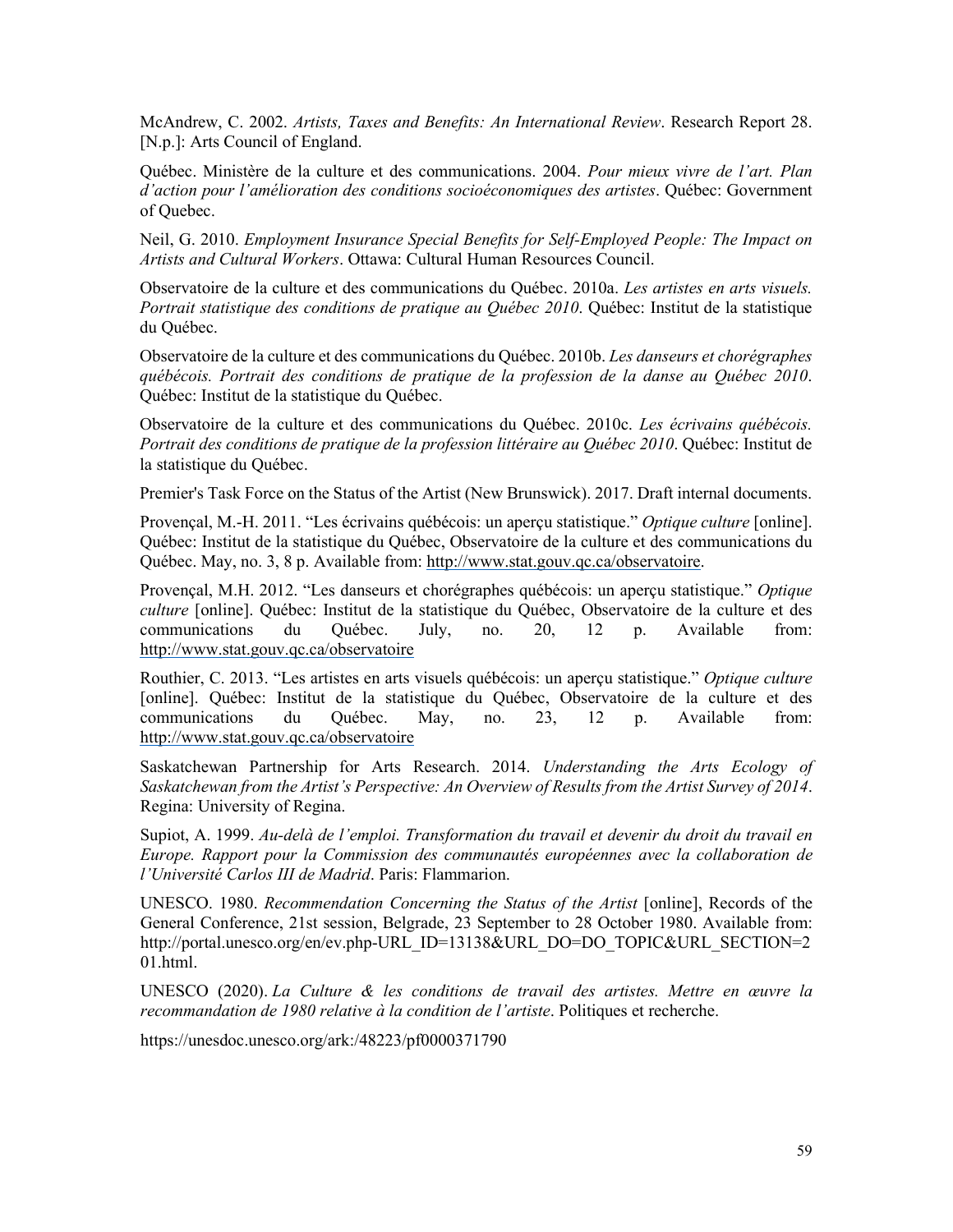## <span id="page-62-0"></span>**Websites**

Association canadienne des artistes professionnel.le.s du Nouveau-Brunswick. "Ateliers thématiques." [online]. [Viewed August 20, 2019]. Available from: [https://web.archive.org/web/20190119234015/http://www.aaapnb.ca/autresinitiatives/formation](https://web.archive.org/web/20190119234015/http:/www.aaapnb.ca/autresinitiatives/formation)

Government of Canada. "EI Sickness Benefit – Eligibility" [online]. [Viewed July 28, 2019]. Available from: <https://www.canada.ca/en/services/benefits/ei/ei-sickness/eligibility.html>

Government of Canada. "EI Sickness Benefit – Overview" [online]. [Viewed July 28, 2019]. Available from: <https://www.canada.ca/en/services/benefits/ei/ei-sickness.html>

Government of Canada. "EI Sickness Benefit - How Much Could You Receive" [online]. [Viewed July 28, 2019]. Available from:

<https://www.canada.ca/en/services/benefits/ei/ei-sickness/benefit-amount.html>

Government of Canada. "EI Regular Benefits – Eligibility" [online]. [Viewed July 28, 2019]. Available from: <https://www.canada.ca/en/services/benefits/ei/ei-regular-benefit/eligibility.html>

Government of Canada. "EI Regular Benefits - How Much You Could Receive" [online]. [Viewed July 28, 2019]. Available from:

<https://www.canada.ca/en/services/benefits/ei/ei-regular-benefit/benefit-amount.html>

Government of Canada. "Employment Insurance – Working While on Claim" [online]. [Viewed July 28, 2019]. Available from:

[https://www.canada.ca/en/employment-social-development/programs/ei/ei-list/working-while-cla](https://www.canada.ca/en/employment-social-development/programs/ei/ei-list/working-while-claim.html) [im.html](https://www.canada.ca/en/employment-social-development/programs/ei/ei-list/working-while-claim.html)

Government of Canada. "Allowance for the Survivor" [online]. [Viewed July 25, 2019]. Available from:

[https://www.canada.ca/en/services/benefits/publicpensions/cpp/old-age-security/guaranteed-inco](https://www.canada.ca/en/services/benefits/publicpensions/cpp/old-age-security/guaranteed-income-supplement/allowance-survivor.html) [me-supplement/allowance-survivor.html](https://www.canada.ca/en/services/benefits/publicpensions/cpp/old-age-security/guaranteed-income-supplement/allowance-survivor.html)

Government of Canada. "Allowance for People Aged 60 to 64 – Eligibility" [online]. [Viewed July 25, 2019]. Available from:

[https://www.canada.ca/en/services/benefits/publicpensions/cpp/old-age-security/guaranteed-inco](https://www.canada.ca/en/services/benefits/publicpensions/cpp/old-age-security/guaranteed-income-supplement/allowance/eligibility.html) [me-supplement/allowance/eligibility.html](https://www.canada.ca/en/services/benefits/publicpensions/cpp/old-age-security/guaranteed-income-supplement/allowance/eligibility.html)

Government of Canada. "Allowance for People Aged 60 to 64 – Overview" [online]. [Viewed July 25, 2019]. Available from:

[https://www.canada.ca/en/services/benefits/publicpensions/cpp/old-age-security/guaranteed-inco](https://www.canada.ca/en/services/benefits/publicpensions/cpp/old-age-security/guaranteed-income-supplement/allowance.html) [me-supplement/allowance.html](https://www.canada.ca/en/services/benefits/publicpensions/cpp/old-age-security/guaranteed-income-supplement/allowance.html)

Government of Canada. "Canada Pension Plan Enhancement" [online]. [Viewed July 25, 2019]. Available from:

<https://www.canada.ca/en/services/benefits/publicpensions/cpp/cpp-enhancement.html>

Government of Canada. "Fishers and Employment Insurance" [online]. [Viewed August 7, 2019]. Available from:

[https://www.canada.ca/en/revenue-agency/services/forms-publications/publications/t4005/fishers](https://www.canada.ca/en/revenue-agency/services/forms-publications/publications/t4005/fishers-employment-insurance.html)[employment-insurance.html](https://www.canada.ca/en/revenue-agency/services/forms-publications/publications/t4005/fishers-employment-insurance.html)

Government of Canada. "Old Age Security Payment Amounts" [online]. [Viewed July 25, 2019]. Available from:

<https://www.canada.ca/en/services/benefits/publicpensions/cpp/old-age-security/payments.html>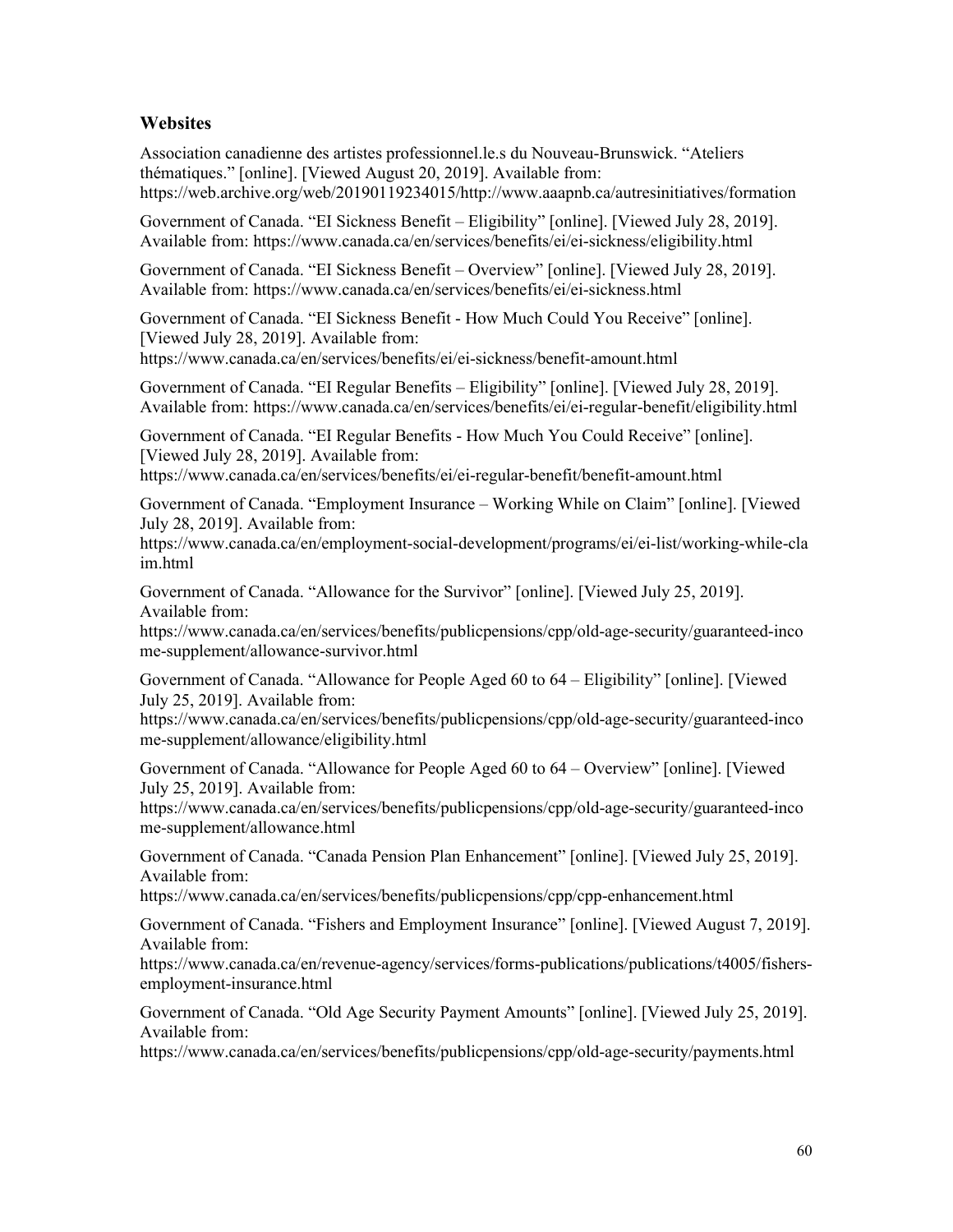Government of Canada. "Old Age Security – Eligibility" [online]. [Viewed July 25, 2019]. Available from:

<https://www.canada.ca/en/services/benefits/publicpensions/cpp/old-age-security/eligibility.html>

Government of Canada. "Old Age Security – Overview" [online]. [Viewed July 25, 2019]. Available from:

<https://www.canada.ca/en/services/benefits/publicpensions/cpp/old-age-security.html>

Government of Canada. "Old Age Security – How Much Could You Receive" [online]. [Viewed July 25, 2019]. Available from:

[https://www.canada.ca/en/services/benefits/publicpensions/cpp/old-age-security/benefit-amount.h](https://www.canada.ca/en/services/benefits/publicpensions/cpp/old-age-security/benefit-amount.html) [tml](https://www.canada.ca/en/services/benefits/publicpensions/cpp/old-age-security/benefit-amount.html)

Government of Canada. "Canada Pension Plan Post-Retirement Disability Benefit" [online]. [Viewed July 29, 2019]. Available from:

[https://www.canada.ca/en/services/benefits/publicpensions/cpp/cpp-post-retirement-disability-ben](https://www.canada.ca/en/services/benefits/publicpensions/cpp/cpp-post-retirement-disability-benefit.html) [efit.html](https://www.canada.ca/en/services/benefits/publicpensions/cpp/cpp-post-retirement-disability-benefit.html)

Government of Canada. "Canada Pension Plan Disability Benefit – Eligibility" [online]. [Viewed July 29, 2019]. Available from:

[https://www.canada.ca/en/services/benefits/publicpensions/cpp/cpp-disability-benefit/eligibility.h](https://www.canada.ca/en/services/benefits/publicpensions/cpp/cpp-disability-benefit/eligibility.html) [tml](https://www.canada.ca/en/services/benefits/publicpensions/cpp/cpp-disability-benefit/eligibility.html)

Government of Canada. "Canada Pension Plan Disability Benefit – Eligibility" [online]. [Viewed July 29, 2019]. Available from:

[https://www.canada.ca/en/services/benefits/publicpensions/cpp/cpp-disability-benefit/eligibility.h](https://www.canada.ca/en/services/benefits/publicpensions/cpp/cpp-disability-benefit/eligibility.html) [tml](https://www.canada.ca/en/services/benefits/publicpensions/cpp/cpp-disability-benefit/eligibility.html)

Government of Canada. "Canada Pension Plan Disability Benefits – Overview" [online]. [Viewed July 29, 2019]. Available from:

<https://www.canada.ca/en/services/benefits/publicpensions/cpp/cpp-disability-benefit.html>

Government of Canada. "EI Maternity and Parental Benefits: Eligibility" [online]. [Viewed July 29, 2019]. Available from:

<https://www.canada.ca/en/services/benefits/ei/ei-maternity-parental/eligibility.html>

Government of Canada. "EI Maternity and Parental Benefits: What These Benefits Offer" [online]. [Viewed July 29, 2019]. Available from: <https://www.canada.ca/en/services/benefits/ei/ei-maternity-parental.html>

Government of Canada. "EI Maternity and Parental Benefits: How Much You Could Receive" [online]. [Viewed July 29, 2019]. Available from:

<https://www.canada.ca/en/services/benefits/ei/ei-maternity-parental/benefit-amount.html>

Government of Canada. "EI Fishing Benefits – Eligibility" [online]. [Viewed August 7, 2019]. Available from: <https://www.canada.ca/en/services/benefits/ei/ei-fishing/eligibility.html>

Government of Canada. "EI Fishing Benefits – Overview" [online]. [Viewed August 7, 2019]. Available from: <https://www.canada.ca/en/services/benefits/ei/ei-fishing.html>

Government of Canada. "EI Fishing Benefits - How Much Could You Receive" [online]. [Viewed August 7, 2019]. Available from:

<https://www.canada.ca/en/services/benefits/ei/ei-fishing/benefit-amount.html>

Government of Canada. "EI Caregiving Benefits and Leave: Eligibility" [online]. [Viewed July 29, 2019]. Available from:

<https://www.canada.ca/en/services/benefits/ei/caregiving/eligibility.html>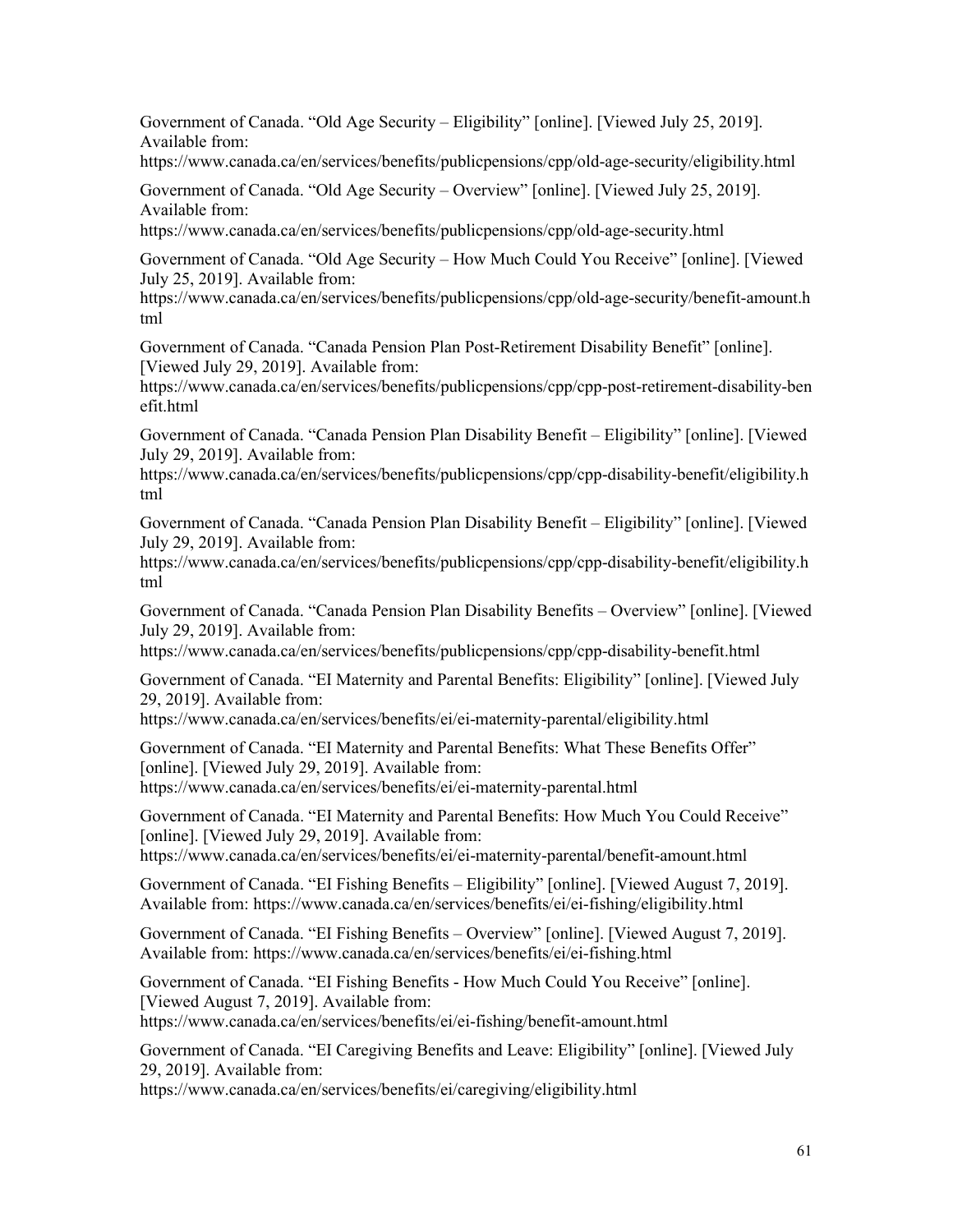Government of Canada. "EI Caregiving Benefits and Leave: What Caregiving Benefits Offer" [online]. [Viewed July 29, 2019]. Available from: <https://www.canada.ca/en/services/benefits/ei/caregiving.html>

Government of Canada. "Additional Employment Insurance Regular Benefits for Seasonal Workers in Affected Regions" [online]. [Viewed August 7, 2019]. Available from: [https://www.canada.ca/en/employment-social-development/corporate/portfolio/service-canada/ei](https://www.canada.ca/en/employment-social-development/corporate/portfolio/service-canada/ei-seasonal-workers.html)[seasonal-workers.html](https://www.canada.ca/en/employment-social-development/corporate/portfolio/service-canada/ei-seasonal-workers.html)

Government of Canada. "EI Special Benefits for Self-Employed People – Eligibility" [online]. [Viewed July 28, 2019]. Available from:

<https://www.canada.ca/en/services/benefits/ei/ei-self-employed-workers/eligibility.html>

Government of Canada. "EI Special Benefits for Self-Employed People – Overview" [online]. [Viewed July 28, 2019]. Available from:

<https://www.canada.ca/en/services/benefits/ei/ei-self-employed-workers.html>

Government of Canada. "EI Special Benefits for Self-Employed People - How Much You Could Receive" [online]. [Viewed July 28, 2019]. Available from:

<https://www.canada.ca/en/services/benefits/ei/ei-self-employed-workers/benefit-amount.html>

Government of Canada. "Canada Pension Plan – Eligibility" [online]. [Viewed July 25, 2019]. Available from:

<https://www.canada.ca/en/services/benefits/publicpensions/cpp/cpp-benefit/eligibility.html>

Government of Canada. "Canada Pension Plan – Overview" [online]. [Viewed July 25, 2019]. Available from: <https://www.canada.ca/en/services/benefits/publicpensions/cpp.html>

Government of Canada. "Canada Pension Plan – How Much Could You Receive" [online]. [Viewed July 25, 2019]. Available from:

<https://www.canada.ca/en/services/benefits/publicpensions/cpp/cpp-benefit/amount.html>

Government of Canada. "EI Premium Rates and Maximums" [online]. [Viewed July 28, 2019]. Available from:

[https://www.canada.ca/en/revenue-agency/services/tax/businesses/topics/payroll/payroll-deductio](https://www.canada.ca/en/revenue-agency/services/tax/businesses/topics/payroll/payroll-deductions-contributions/employment-insurance-ei/ei-premium-rates-maximums.html) [ns-contributions/employment-insurance-ei/ei-premium-rates-maximums.html](https://www.canada.ca/en/revenue-agency/services/tax/businesses/topics/payroll/payroll-deductions-contributions/employment-insurance-ei/ei-premium-rates-maximums.html)

Government of New Brunswick. "Work Ability" [online]. [Viewed August 20, 2019]. Available from:

https://www2.gnb.ca/content/gnb/en/departments/post-secondary education training and labour [/services/services\\_renderer.5102.Work\\_Ability.html](https://www2.gnb.ca/content/gnb/en/departments/post-secondary_education_training_and_labour/services/services_renderer.5102.Work_Ability.html)

Government of New Brunswick. *Social Assistance Rate Increase – Transitional Assistance Program* [online]. [Viewed July 28, 2019]. Available from:

[https://www2.gnb.ca/content/dam/gnb/Departments/sd-ds/pdf/SocialAssistance/TransitionalAssis](https://www2.gnb.ca/content/dam/gnb/Departments/sd-ds/pdf/SocialAssistance/TransitionalAssistanceProgram.pdf) [tanceProgram.pdf](https://www2.gnb.ca/content/dam/gnb/Departments/sd-ds/pdf/SocialAssistance/TransitionalAssistanceProgram.pdf)

Government of New Brunswick. *Social Assistance Rate Increase – Extended Benefits Program* [online]. [Viewed July 28, 2019]. Available from:

[https://www2.gnb.ca/content/dam/gnb/Departments/sd-ds/pdf/SocialAssistance/ExtendedBenefits](https://www2.gnb.ca/content/dam/gnb/Departments/sd-ds/pdf/SocialAssistance/ExtendedBenefitsProgram.pdf) [Program.pdf](https://www2.gnb.ca/content/dam/gnb/Departments/sd-ds/pdf/SocialAssistance/ExtendedBenefitsProgram.pdf)

Government of New Brunswick. "Application for WorkSafeNB Coverage" [online]. [Viewed July 29, 2019]. Available from:

[https://www.pxw2.snb.ca/brstoolkit/docroot/jsp/WHSCC/LandingPage.jsp?lang\\_id=1](https://www.pxw2.snb.ca/brstoolkit/docroot/jsp/WHSCC/LandingPage.jsp?lang_id=1)

Government of New Brunswick. "Labour Force Training" [online]. [Viewed August 20, 2019]. Available from: